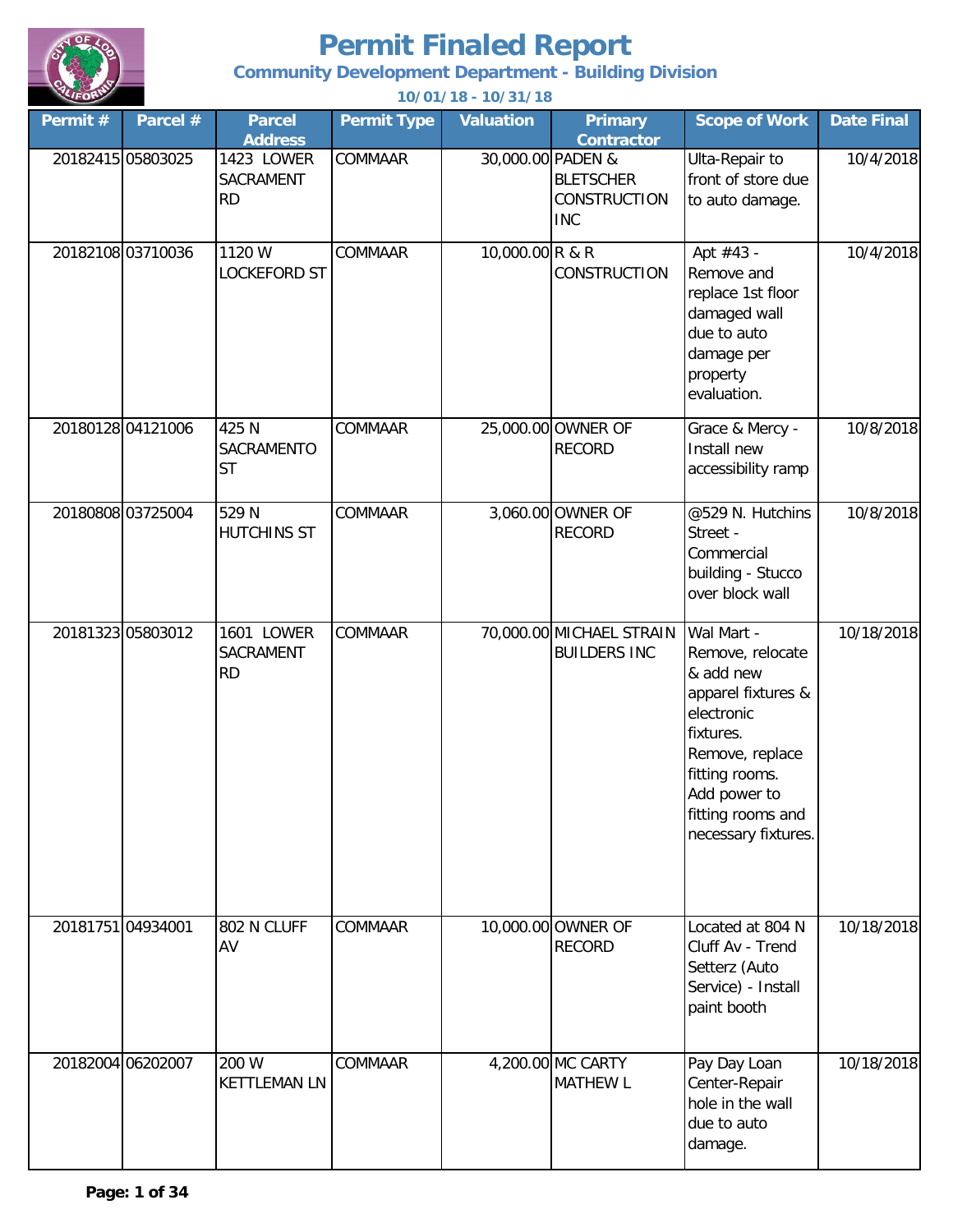

**Community Development Department - Building Division**

| Permit #          | Parcel #          | <b>Parcel</b><br><b>Address</b>      | <b>Permit Type</b> | <b>Valuation</b>   | <b>Primary</b><br><b>Contractor</b>             | <b>Scope of Work</b>                                                                                                                                                                                   | <b>Date Final</b> |
|-------------------|-------------------|--------------------------------------|--------------------|--------------------|-------------------------------------------------|--------------------------------------------------------------------------------------------------------------------------------------------------------------------------------------------------------|-------------------|
|                   | 20181531 04148005 | 505 PIONEER<br><b>DR</b>             | <b>COMMAAR</b>     |                    | 2,000.00 SERVE ALL<br>CONTRACTING<br><b>INC</b> | Located in<br>building #2 units<br>#22 & #23.<br>Per notice of<br>violation.<br>Remove and<br>replace damaged<br>lumber in soffits<br>under landing.                                                   | 10/19/2018        |
| 20181749 04934001 |                   | 802 N CLUFF<br>AV                    | COMMCOO            | 0.00               |                                                 | Located at 804 N<br><b>Cluff Ave Trend</b><br>Setterz (Auto<br>Repair)-<br>Commcoo                                                                                                                     | 10/30/2018        |
|                   | 20180546 05803024 | 1401 LOWER<br>SACRAMENT<br><b>RD</b> | <b>COMMTI</b>      | 45,000.00 PHILLIPS | <b>CONSTRUCTION</b><br>CO                       | Suite 140 -<br>Tenant<br>Improvement -<br>Stanton Optical -<br>Scope of work<br>includes<br>partitions, ceiling,<br>lighting, interior<br>finishes,<br>mechanical,<br>electrical &<br>plumbing work.   | 10/3/2018         |
| 20171702 04320211 |                   | 215 N<br><b>CHEROKEE LN</b>          | <b>COMMTI</b>      |                    | 7,000.00 OWNER OF<br><b>RECORD</b>              | Tenant<br>Improvement;<br>"100% Culichi<br>Taste" Restaurant                                                                                                                                           | 10/5/2018         |
|                   | 20172960 03108056 | 999 S<br><b>FAIRMONT AV</b>          | <b>COMMTI</b>      | 75,000.00 MID-CAL  | CONSTRUCTORS,<br><b>INC</b>                     | Suite 235 -<br>Tenant<br>Improvement for<br>Dr. Chaman Gill -<br>Demolish interior<br>partitions,<br>suspended ceiling<br>in lobby space,<br>new wall<br>partitions,<br>flooring, & light<br>fixtures. | 10/8/2018         |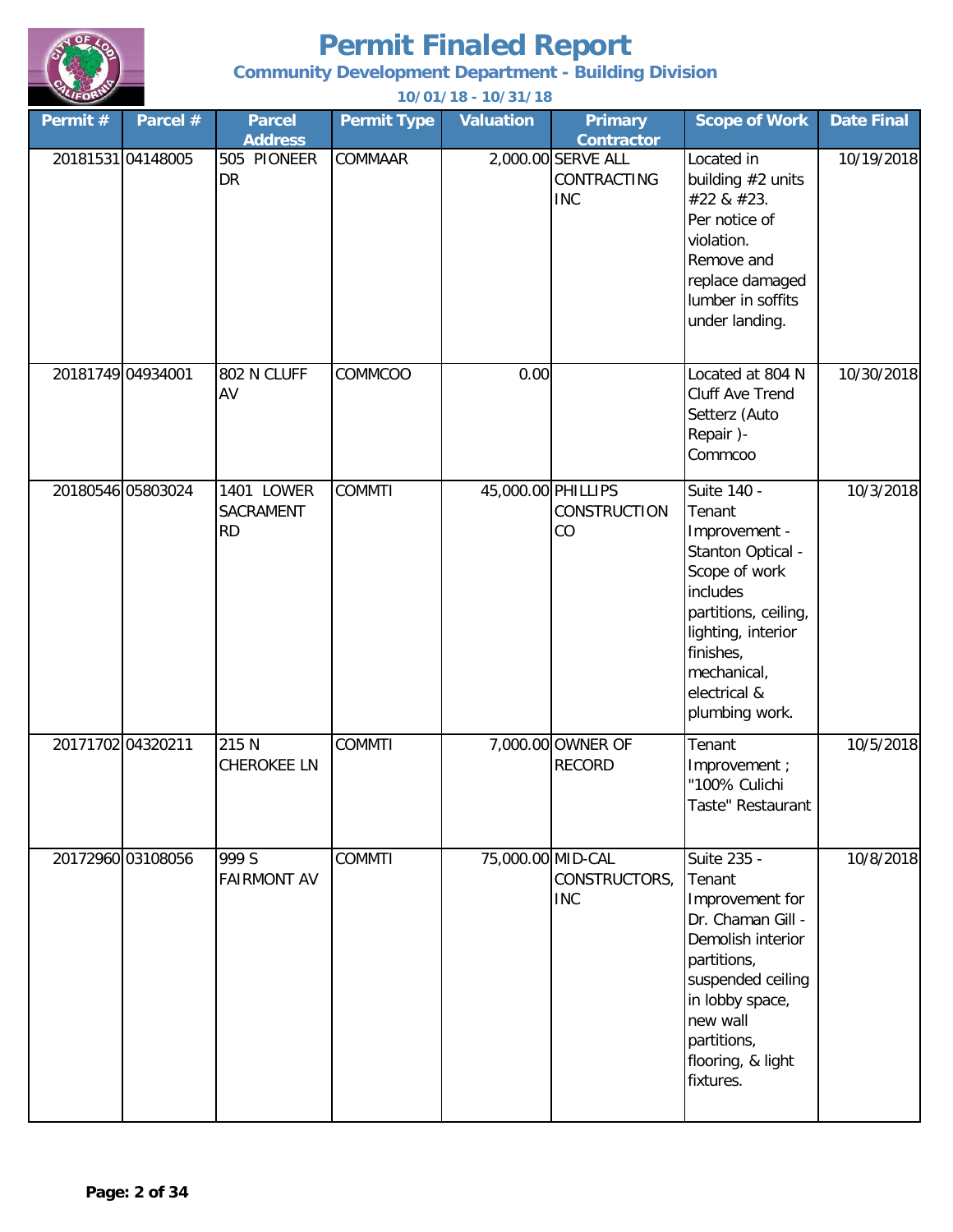

#### **Community Development Department - Building Division**

| Permit #          | Parcel #          | <b>Parcel</b><br><b>Address</b> | <b>Permit Type</b> | <b>Valuation</b> | <b>Primary</b><br><b>Contractor</b>                   | <b>Scope of Work</b>                                                                                                                                                           | <b>Date Final</b> |
|-------------------|-------------------|---------------------------------|--------------------|------------------|-------------------------------------------------------|--------------------------------------------------------------------------------------------------------------------------------------------------------------------------------|-------------------|
| 20181374 04745031 |                   | 430 S<br><b>CHEROKEE LN</b>     | <b>COMMTI</b>      | 20,000.00 MMCW   | CONSTRUCTION,<br>INC., DBA MCW<br><b>CONSTRUCTION</b> | Located at 480 S<br>Cherokee Suite B.<br>Chill Nutrition TI.<br><b>ADA Compliant</b><br>rest room, new<br>lights, new ceiling<br>tiles, and<br>plumbing                        | 10/9/2018         |
|                   | 20182620 04917037 | 804 BLACK<br><b>DIAMOND WY</b>  | <b>COMMTI</b>      |                  | 500.00 OWNER OF<br><b>RECORD</b>                      | Tenant<br>Improvement -<br><b>Evolution Sheet</b><br>Metal & Metal<br>Fabrication                                                                                              | 10/17/2018        |
| 20181982 04303201 |                   | <b>4 S PLEASANT</b><br>AV       | <b>COMMTI</b>      |                  | 12,000.00 BICKFORD<br><b>CONSTRUCTION</b>             | Located at 226 W<br>Pine St - Stogies<br>Lounge.<br>Separate tenant<br>space from 228<br>W Pine St.                                                                            | 10/18/2018        |
|                   | 20181037 04303404 | 5 S SCHOOL ST COMMTI            |                    |                  | 25,000.00 LARRY MARLEAU<br><b>BUILDER</b>             | Located at 40<br>Downtown Mall -<br>Comm TI -<br>Phoenix Tea-<br>Upgrade<br>restrooms to ADA<br>standards. New<br>dishwasher and<br>sink. Work<br>started without a<br>permit. | 10/19/2018        |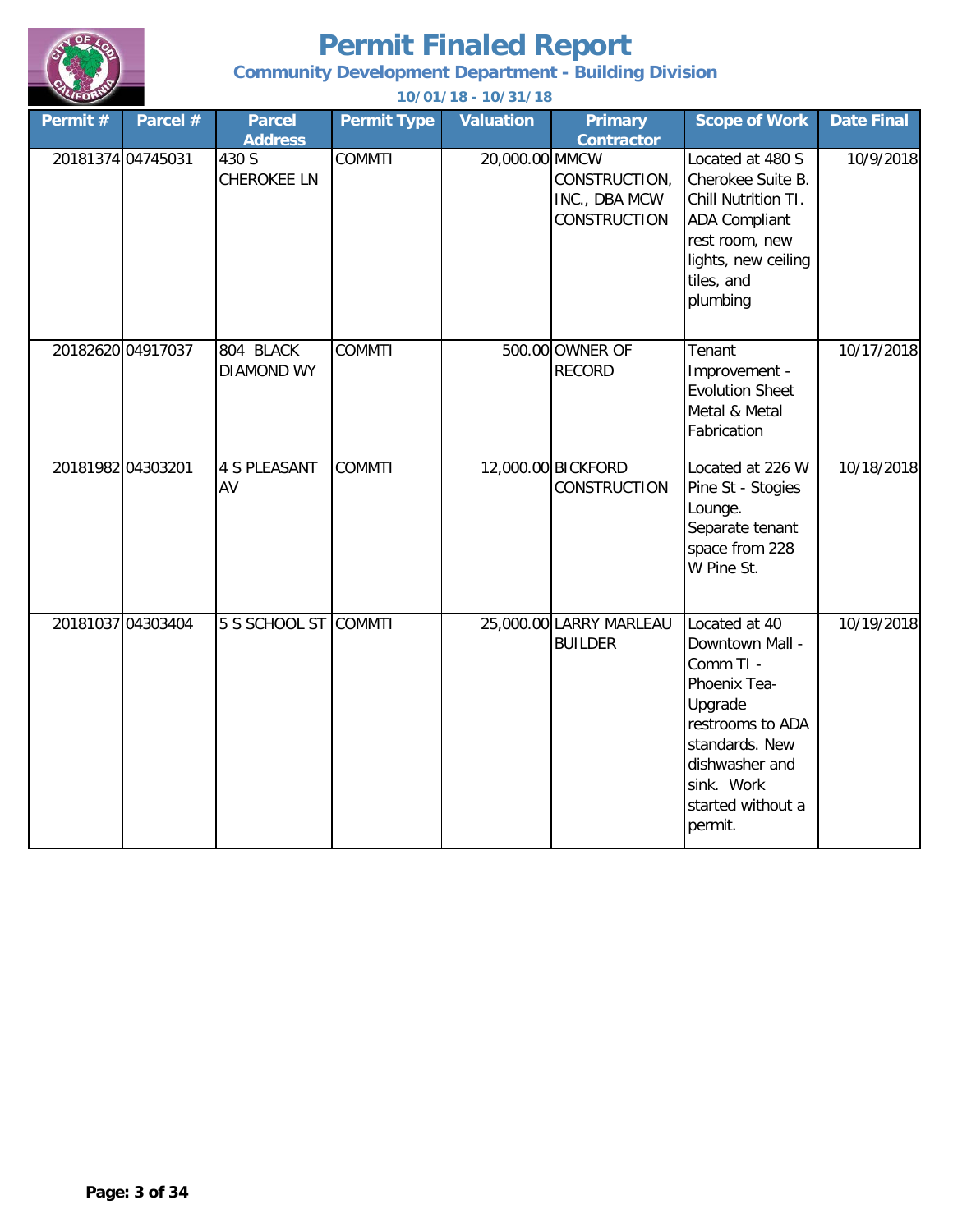

#### **Community Development Department - Building Division**

| Permit #          | Parcel #          | <b>Parcel</b><br><b>Address</b> | <b>Permit Type</b> | <b>Valuation</b> | <b>Primary</b><br><b>Contractor</b>                           | <b>Scope of Work</b>                                                                                                                                                                                                                                                                                            | Date Final |
|-------------------|-------------------|---------------------------------|--------------------|------------------|---------------------------------------------------------------|-----------------------------------------------------------------------------------------------------------------------------------------------------------------------------------------------------------------------------------------------------------------------------------------------------------------|------------|
|                   | 20182622 05803022 | 2624<br><b>KETTLEMAN LN</b>     | <b>COMMTI</b>      |                  | 21,000.00 TONY ROSA<br>CONSTRUCTION                           | Suite 140 -<br>Tenant<br>Improvement -<br>Fantastic Sams -<br>Install cabinetry<br>& furniture<br>identical to<br>previously<br>permitted<br>installation in<br>identical<br>locations. Clean<br>& repair cosmetic<br>damage in space.<br>Includes<br>plumbing &<br>electrical<br>installation in<br>cabinetry. | 10/29/2018 |
|                   | 20180491 05865006 | 2600 Reynolds<br>Ranch Parkway  | <b>COMMTI</b>      |                  | 280,000.00 MILLER PACIFIC<br><b>INC</b>                       | Suite 100 -<br>Tenant<br>Improvement for<br>new Burger King<br>drive thru<br>restaurant                                                                                                                                                                                                                         | 10/31/2018 |
| 20180851 04745031 |                   | 430 S<br><b>CHEROKEE LN</b>     | <b>DEMOLISH</b>    |                  | 300.00 MMCW<br>CONSTRUCTION,<br>INC., DBA MCW<br>CONSTRUCTION | @ 480 S.<br>Cherokee Ln,<br>Suite B -<br>Demolish (2)<br>restroom walls -<br>NO OCCUPANCY                                                                                                                                                                                                                       | 10/9/2018  |
|                   | 20181617 02704029 | 2355 W<br><b>KETTLEMAN LN</b>   | <b>DEMOLISH</b>    | 30,000.00 CONLON | <b>CONSTRUCTION</b><br>CO.                                    | Demolition -<br>Target - Non-<br>structural, interior<br>demolition.                                                                                                                                                                                                                                            | 10/19/2018 |
|                   | 20182440 03926007 | 1147 GREEN<br><b>OAKS WY</b>    | <b>ELECSERV</b>    |                  | 2,000.00 THOR ELECTRIC                                        | Upgrade existing<br>100 amp panel<br>with new 200<br>amp service in<br>same location.                                                                                                                                                                                                                           | 10/16/2018 |
|                   | 20182494 04708004 | 220 POPLAR<br><b>ST</b>         | <b>ELECSERV</b>    |                  | 1,500.00 ASAP ELECTRIC                                        | Replace 100 amp<br>service (same<br>location)                                                                                                                                                                                                                                                                   | 10/18/2018 |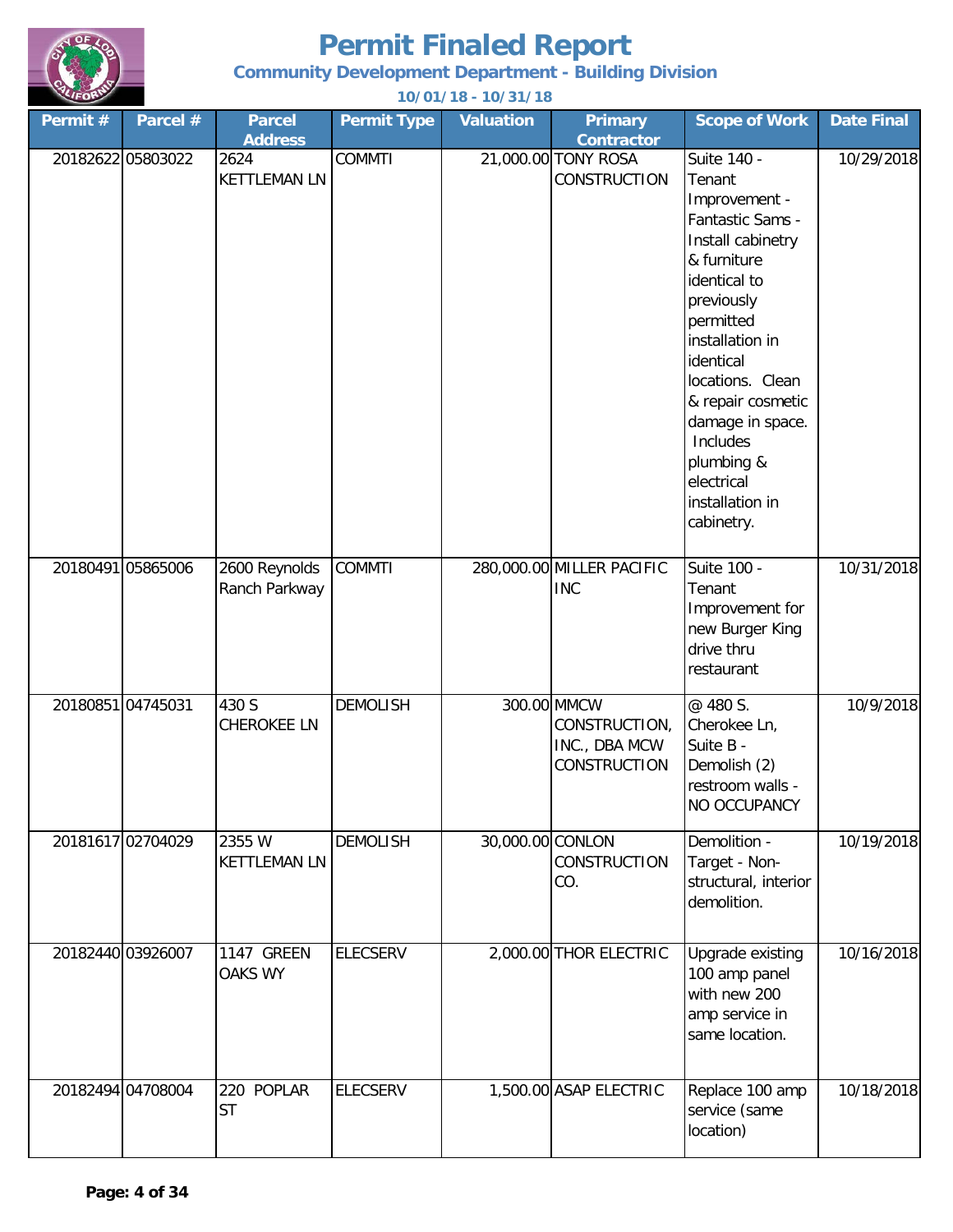

**Community Development Department - Building Division**

| Permit # | Parcel #          | <b>Parcel</b><br><b>Address</b>               | <b>Permit Type</b> | <b>Valuation</b> | <b>Primary</b><br><b>Contractor</b>                                                                          | <b>Scope of Work</b>                                                                              | <b>Date Final</b> |
|----------|-------------------|-----------------------------------------------|--------------------|------------------|--------------------------------------------------------------------------------------------------------------|---------------------------------------------------------------------------------------------------|-------------------|
|          | 20181808 06032012 | 1311W<br>CENTURY #19<br><b>BL</b>             | <b>EQUIP</b>       |                  | 8,400.00 ALL AIR INC. DBA Located in unit<br>ALL AIR HEATING #19. HVAC split<br>& AIR<br><b>CONDITIONING</b> | system change<br>out like for like.<br>AC on ground<br>and furnace in<br>closet.                  | 10/2/2018         |
|          | 20180735 04306606 | 316 E OAK ST                                  | <b>EQUIP</b>       |                  | 10,000.00 J & J HEATING &<br>AIR INC.                                                                        | Replace existing<br><b>HVAC split</b><br>system - same<br>locations -<br>basement and<br>backyard | 10/2/2018         |
|          | 20182480 04523014 | 9 SPRUCE ST                                   | <b>EQUIP</b>       |                  | 500.00 OWNER OF<br><b>RECORD</b>                                                                             | Replace Water<br>Heater                                                                           | 10/3/2018         |
|          | 20181480 05816074 | 1947<br>LAKESHORE DR                          | <b>EQUIP</b>       |                  | 13,762.00 ALL AIR INC<br>DBA: ALL AIR<br><b>HEATING &amp; AIR</b><br>CONDITIONING                            | HVAC change out<br>split system like<br>for like. AC on<br>ground, furnace<br>in garage.          | 10/4/2018         |
|          | 20180729 02734008 | 348 S LOWER<br>SACRAMENT<br><b>RD</b>         | <b>EQUIP</b>       |                  | 2,765.00 COACHES HVAC<br>EXTRAORDINAIR                                                                       | <b>HVAC split</b><br>system change<br>out                                                         | 10/4/2018         |
|          | 20182529 04741043 | 1121 LLOYD<br><b>ST</b>                       | <b>EQUIP</b>       |                  | 6,290.00 AMERICAN<br><b>PLUMBING</b>                                                                         | Apartment<br>Building - Replace<br>water heater in<br>laundry room<br>(next to unit $#10$ )       | 10/5/2018         |
|          | 20182600 02742002 | 2715 W<br><b>KETTLEMAN</b><br><b>SUITE LN</b> | <b>EQUIP</b>       |                  | 2,098.00 DISCOUNT<br>PLUMBING,<br><b>HEATING &amp; AIR</b>                                                   | Comm Bldg - AAA<br>Auto Club -<br>Replace 10 gal<br>Water Heater in<br>janitors closet.           | 10/5/2018         |
|          | 20182421 01556007 | 2823<br><b>CUMBRIA WY</b>                     | <b>EQUIP</b>       |                  | 3,000.00 OROSON<br><b>PLUMBING</b>                                                                           | Install tankless<br>water heater in<br>garage, run<br>dedicated gas<br>line.                      | 10/5/2018         |
|          | 20182550 03914043 | 751<br><b>GREENWOOD</b><br><b>DR</b>          | <b>EQUIP</b>       |                  | 500.00 OWNER OF<br><b>RECORD</b>                                                                             | Replace water<br>heater in garage                                                                 | 10/5/2018         |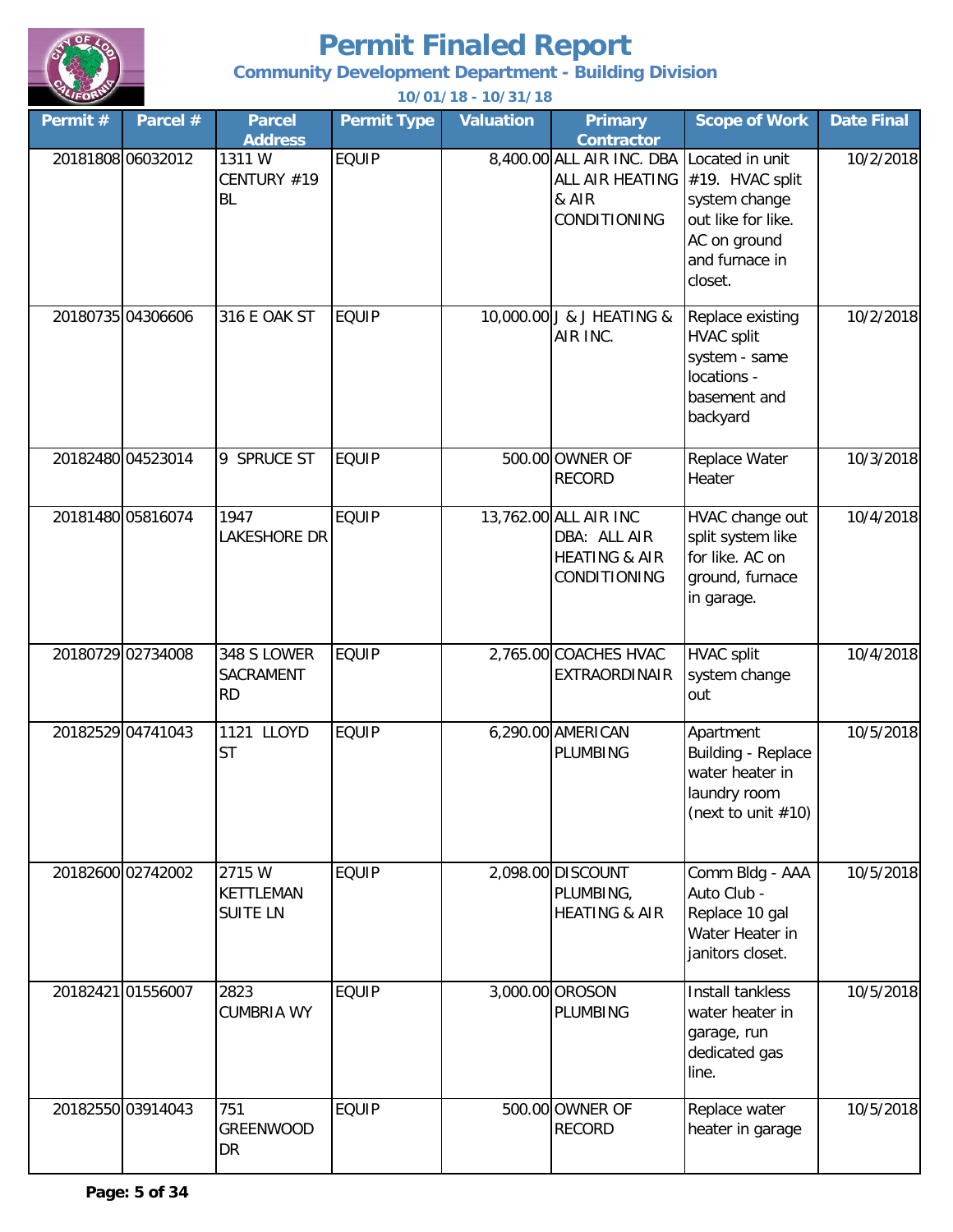

**Community Development Department - Building Division**

| Permit # | Parcel #          | <b>Parcel</b><br><b>Address</b>        | <b>Permit Type</b> | <b>Valuation</b> | <b>Primary</b><br><b>Contractor</b>                                   | <b>Scope of Work</b>                                                                                        | <b>Date Final</b> |
|----------|-------------------|----------------------------------------|--------------------|------------------|-----------------------------------------------------------------------|-------------------------------------------------------------------------------------------------------------|-------------------|
|          | 20181786 03536014 | 37 N<br><b>WELLINGTON</b><br><b>WY</b> | <b>EQUIP</b>       |                  | 6,000.00 GREENBERG<br>CLARK, INC DBA:<br><b>THE</b><br>TRENCHLESS CO. | Replace sewer<br>line in back yard.<br>Approx 70'.                                                          | 10/8/2018         |
|          | 20181714 02950001 | 2694<br>PARADISE DR                    | <b>EQUIP</b>       |                  | 12,800.00 TOKAY HEATING<br><b>AND AIR</b><br>CONDITIONING             | <b>HVAC</b> replace<br>existing split<br>system. Ac on<br>ground and<br>furnace ingarage.<br>Like for like. | 10/8/2018         |
|          | 20182580 03725001 | 541 N<br><b>HUTCHINS ST</b>            | <b>EQUIP</b>       |                  | 1,500.00 PHIL AND PAUL'S<br>PLUMBING                                  | Comm bldg,<br>Cleaners-Replace<br>60' of gas line<br>due to leak,<br>install new ball<br>valve.             | 10/9/2018         |
|          | 20182564 03513201 | 200 S MILLS AV EQUIP                   |                    | 1,500.00         |                                                                       | Duplex, located<br>at 210 S Mills-<br>Replace Water<br>Heater in hall<br>closet.                            | 10/9/2018         |
|          | 20181318 03706016 | 226 S SUNSET<br><b>DR</b>              | <b>EQUIP</b>       |                  | 8,000.00 KAISER'S<br><b>HEATING &amp; AIR</b>                         | Replace package<br>unit on the<br>ground.                                                                   | 10/10/2018        |
|          | 20182181 04741034 | 1130 LLOYD<br><b>ST</b>                | <b>EQUIP</b>       |                  | 2,100.00 COMFORT AIR,<br>INC.                                         | Replace Water<br>Heater                                                                                     | 10/10/2018        |
|          | 20182478 04504011 | <b>512 S LEE AV</b>                    | <b>EQUIP</b>       | 9,350.00 BAKERS  | <b>HEATING &amp; AIR</b>                                              | HVAC change out<br>split system like<br>for like. AC on<br>ground, furnace<br>& coil in closet.             | 10/10/2018        |
|          | 20182439 06029029 | 700 MCCOY CT EQUIP                     |                    |                  | 7,500.00 PHIL AND PAUL'S<br><b>PLUMBING</b>                           | Located in utility<br>room at outside<br>unit 46-Replace<br>Water Heater                                    | 10/11/2018        |
|          | 20182112 03117012 | 712<br><b>CARDINAL ST</b>              | <b>EQUIP</b>       |                  | 10,000.00 SUNERGY<br>CONSTRUCTION<br><b>INC</b>                       | Install new 225<br>amp panel and<br>meter with 200<br>amp main<br>breaker.                                  | 10/11/2018        |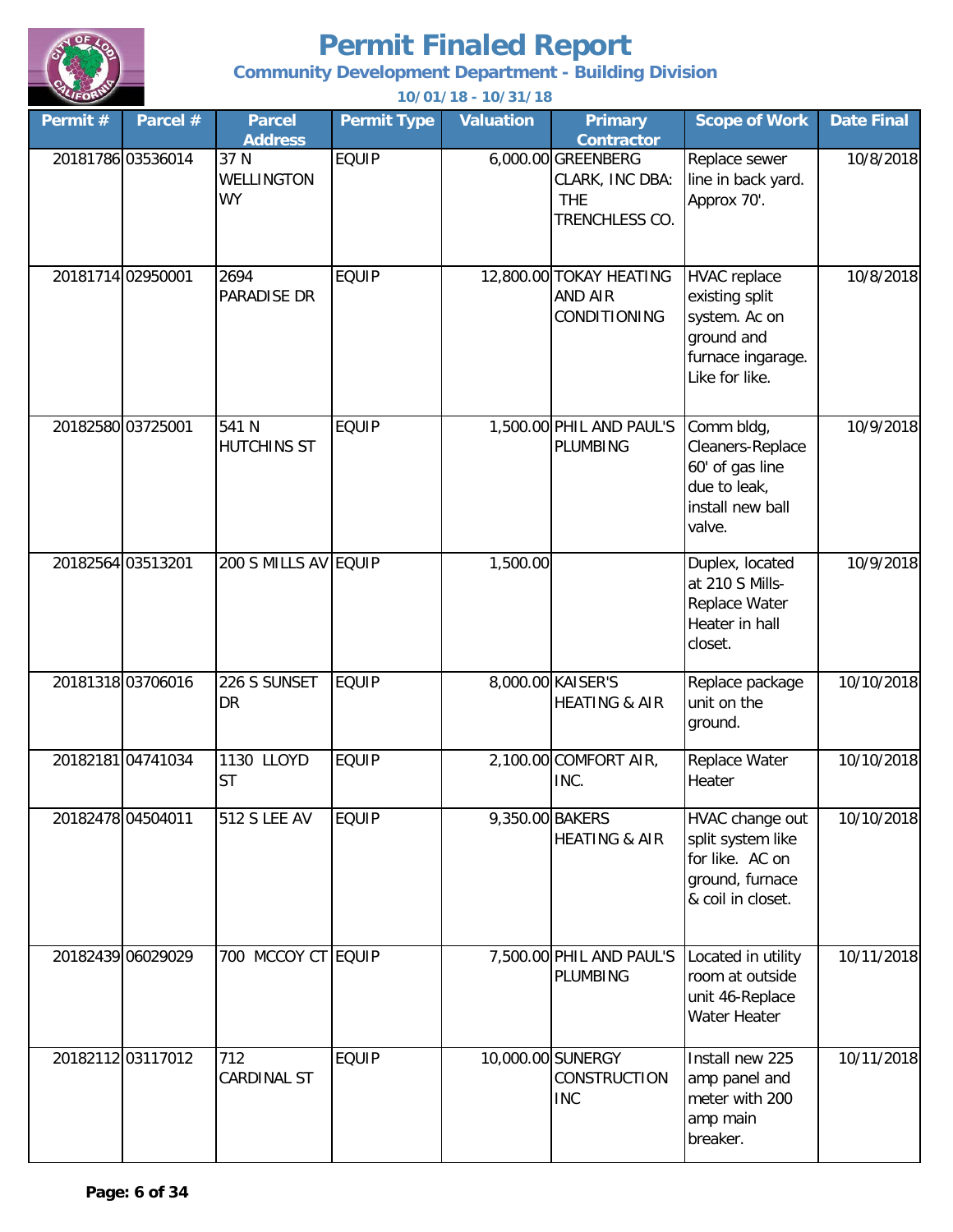

**Community Development Department - Building Division**

| Permit # | Parcel #          | <b>Parcel</b><br><b>Address</b>      | <b>Permit Type</b> | <b>Valuation</b> | <b>Primary</b><br><b>Contractor</b>                                              | <b>Scope of Work</b>                                                                                             | <b>Date Final</b> |
|----------|-------------------|--------------------------------------|--------------------|------------------|----------------------------------------------------------------------------------|------------------------------------------------------------------------------------------------------------------|-------------------|
|          | 20182300 06020035 | 1123 W<br><b>HARNEY LN</b>           | <b>EQUIP</b>       |                  | 15,400.00 TOKAY HEATING<br><b>AND AIR</b><br><b>CONDITIONING</b>                 | HVAC change out<br>split system like<br>for like. AC<br>ground, furnace<br>in garage.                            | 10/11/2018        |
|          | 20181272 03114002 | 924 S<br><b>CRESCENT AV</b>          | <b>EQUIP</b>       |                  | 17,609.00 HONEYS AIR INC                                                         | Replace existing<br>HVAC with a 3<br>ton split system<br>and duct<br>replacement                                 | 10/11/2018        |
|          | 20181792 03924002 | 765 PALM AV                          | <b>EQUIP</b>       |                  | 8,440.00 R D L INC DBA<br>MC LAUGHLIN AIR same for same,                         | Change out,<br>HVAC unit on roof                                                                                 | 10/11/2018        |
|          | 20181922 02924012 | 2633 ALDER<br><b>GLEN DR</b>         | <b>EQUIP</b>       |                  | 8,232.00 ALL AIR INC<br>DBA: ALL AIR<br><b>HEATING &amp; AIR</b><br>CONDITIONING | Replace HVAC<br>package unit like<br>for like on roof                                                            | 10/11/2018        |
|          | 20181191 06010006 | 1426 W<br><b>CENTURY BL</b>          | <b>EQUIP</b>       |                  | 1,719.86 ABC PLUMBING<br>HEATING & AIR<br>CONDITIONING                           | @ 2141 S. Ham<br>Ln - Fire Station<br>#3 - Replace<br>Water Heater -<br>Mechanical Room                          | 10/15/2018        |
|          | 20182397 06036035 | 2250<br><b>SCARBOROUGH</b><br>#52 DR | <b>EQUIP</b>       |                  | 2,750.00 COACHES HVAC<br><b>EXTRAORDINAIR</b>                                    | Located in unit<br>#52. HVAC split<br>system change<br>out like for like.<br>AC on ground,<br>furnace in closet. | 10/16/2018        |
|          | 20182364 04109006 | 304 DAISY AV                         | <b>EQUIP</b>       |                  | 14,050.00 BELL BROTHER'S<br><b>HEATING AND</b><br>AIR INC.                       | Change out HVAC<br>gas split system                                                                              | 10/16/2018        |
|          | 20182194 03905219 | 1055 MASON<br><b>ST</b>              | <b>EQUIP</b>       |                  | 2,632.00 BELL BROTHER'S<br><b>HEATING AND</b><br>AIR INC.                        | Replace 40 gal<br><b>Water Heater</b>                                                                            | 10/16/2018        |
|          | 20181448 03940003 | 2050<br>EDGEWOOD DR                  | <b>EQUIP</b>       |                  | 6,155.00 ALL AIR INC<br>DBA: ALL AIR<br><b>HEATING &amp; AIR</b><br>CONDITIONING | Replace AC only<br>on ground                                                                                     | 10/16/2018        |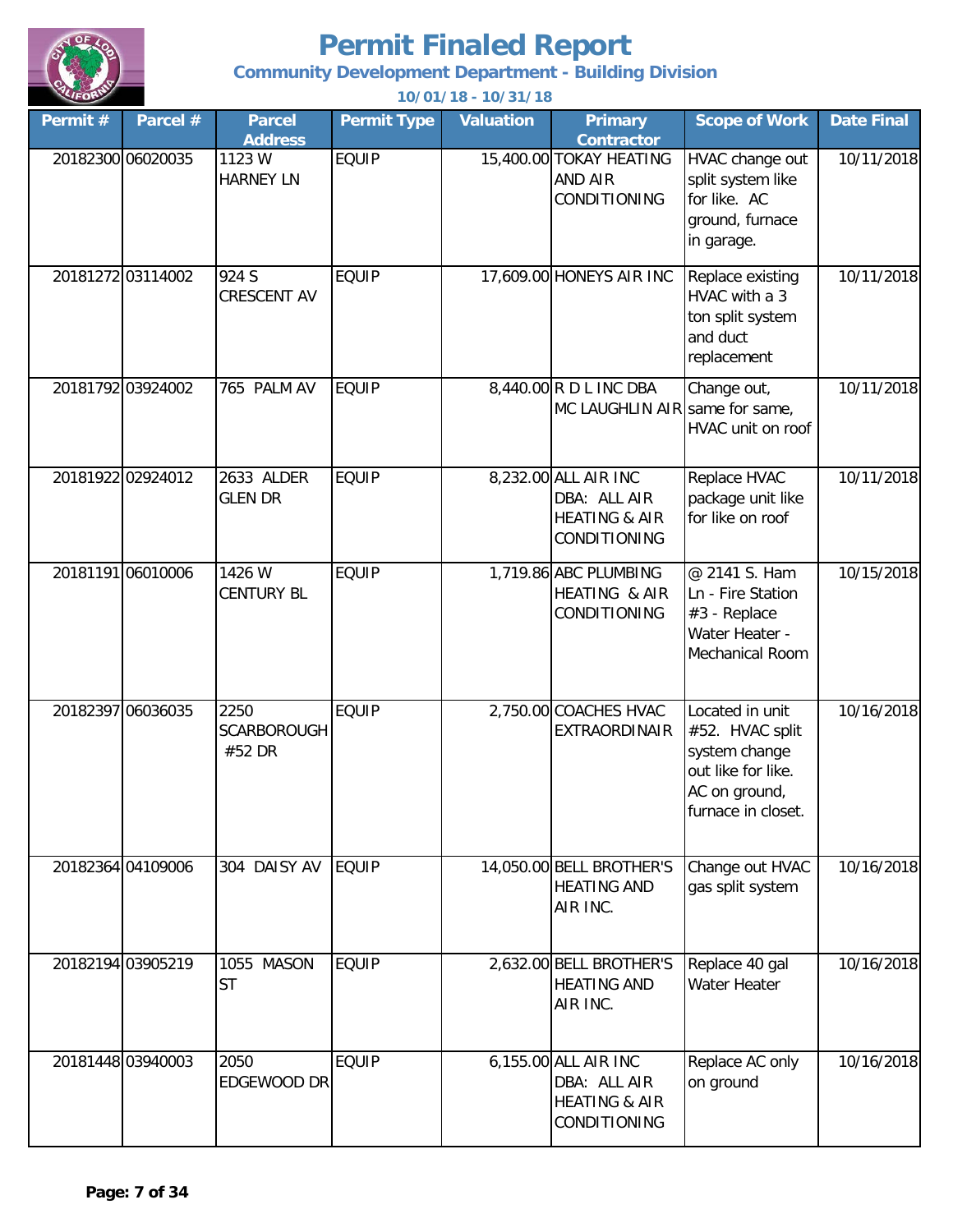

**Community Development Department - Building Division**

| Permit #          | Parcel #          | <b>Parcel</b><br><b>Address</b> | <b>Permit Type</b> | <b>Valuation</b> | <b>Primary</b><br><b>Contractor</b>                                                     | <b>Scope of Work</b>                                                                                              | <b>Date Final</b> |
|-------------------|-------------------|---------------------------------|--------------------|------------------|-----------------------------------------------------------------------------------------|-------------------------------------------------------------------------------------------------------------------|-------------------|
|                   | 20181134 05743016 | 1950 W<br>COLOMBARD<br>CR       | <b>EQUIP</b>       |                  | 3,990.00 GIDDENS<br><b>BROTHERS INC</b>                                                 | Changeout<br>condensor only<br>on ground                                                                          | 10/17/2018        |
|                   | 20182411 06015010 | 515 W<br><b>CENTURY BL</b>      | <b>EQUIP</b>       |                  | 7,137.00 LODI SERVICE<br><b>HEATING &amp;</b><br>COOLING                                | <b>Duplex Located</b><br>at 519 W Century<br><b>Blvd-HVAC</b><br>change out pkg<br>unit on roof like<br>for like. | 10/18/2018        |
|                   | 20181189 05819026 | 1629<br>Lakeshore Dr            | <b>EQUIP</b>       |                  | 2,250.00 ABC PLUMBING<br>HEATING & AIR<br>CONDITIONING                                  | Replace Water<br>Heater - in garage                                                                               | 10/18/2018        |
| 20181819 02954011 |                   | 2763<br><b>DAZZLER ST</b>       | <b>EQUIP</b>       |                  | 900.00 ROBERT L<br><b>JACKSON</b>                                                       | Install dedicated<br>gas line to patio<br>for exterior heater                                                     | 10/19/2018        |
| 20181486 03506001 |                   | 1925 ROBERT<br><b>ST</b>        | <b>EQUIP</b>       |                  | 5,200.00 PREVENTATIVE<br>MAINTENANCE<br><b>GROUP DBA PMG</b><br><b>HEATING &amp; AC</b> | HVAC change out<br>split system like<br>for like. AC on<br>ground, furnace<br>in garage.                          | 10/19/2018        |
|                   | 20182595 03929047 | 513 LOUIE AV                    | <b>EQUIP</b>       |                  | 4,000.00 PHIL AND PAUL'S<br><b>PLUMBING</b>                                             | Replace 40 LF of<br>4inch sewer main<br>with 4inch ABS in<br>backyard.                                            | 10/22/2018        |
|                   | 20181012 03927333 | 1201<br>EDGEWOOD DR             | <b>EQUIP</b>       |                  | 14,800.00 AIR X PRESS<br><b>HEATING&amp; AIR</b>                                        | <b>HVAC</b><br>replacement like<br>for like. 2 split<br>systems and 1<br>package unit.                            | 10/22/2018        |
|                   | 20181451 03927102 | 1610<br>EDGEWOOD DR             | <b>EQUIP</b>       |                  | 7,531.00 GIDDENS<br><b>BROTHERS INC</b>                                                 | Fireplace insert<br>install - use<br>existing 1/2" gas<br>hookup                                                  | 10/23/2018        |
|                   | 20182655 05845009 | 2320<br><b>JAMESTOWN</b><br>CT  | <b>EQUIP</b>       |                  | 9,645.00 TOKAY HEATING<br>AND AIR<br>CONDITIONING                                       | <b>HVAC</b> replace<br>existing split<br>system. AC on<br>ground and<br>furnace in garage                         | 10/23/2018        |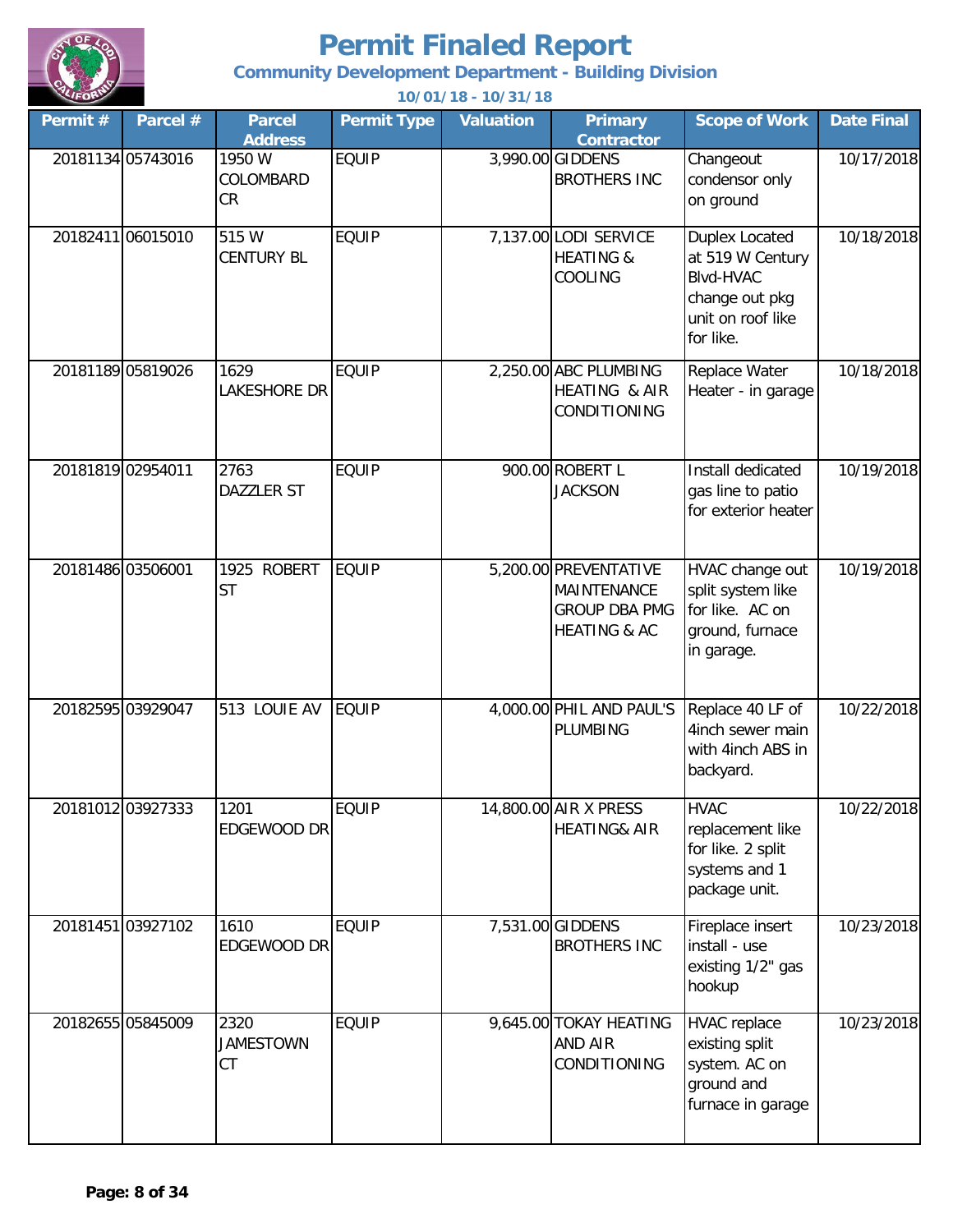

**Community Development Department - Building Division**

| Permit # | Parcel #          | <b>Parcel</b><br><b>Address</b>       | <b>Permit Type</b> | Valuation        | <b>Primary</b><br><b>Contractor</b>                         | <b>Scope of Work</b>                                                                | <b>Date Final</b> |
|----------|-------------------|---------------------------------------|--------------------|------------------|-------------------------------------------------------------|-------------------------------------------------------------------------------------|-------------------|
|          | 20182674 02904314 | 840<br><b>RUTLEDGE DR</b>             | <b>EQUIP</b>       |                  | 850.00 ABILITY ACCESS<br>PLUMBING &<br><b>ROOTER</b>        | Replace Water<br>Heater in laundry<br>room                                          | 10/24/2018        |
|          | 20182519 03306001 | <b>VIRGINIA</b><br>700<br>AV          | <b>EQUIP</b>       |                  | 1,300.00 MCKENZIE<br>PLUMBING                               | Replace gas<br>Water Heater in<br>garage                                            | 10/24/2018        |
|          | 20171548 03924011 | 735 PALM AV                           | <b>EQUIP</b>       | $3,200.00$ B & W | MECHANICAL INC                                              | Replace Water<br>Heater in garage                                                   | 10/25/2018        |
|          | 20182425 03924011 | 735 PALM AV                           | <b>EQUIP</b>       | 2,200.00 B & W   | MECHANICAL INC                                              | Install tankless<br>water heater in<br>garage with gas<br>line.                     | 10/25/2018        |
|          | 20182228 05833086 | 1811<br><b>CAMPHOR WY</b>             | <b>EQUIP</b>       |                  | 1,300.00 MCKENZIE<br>PLUMBING                               | Replace Water<br>Heater in garage                                                   | 10/25/2018        |
|          | 20171634 05820018 | 1754<br>LAKESHORE DR                  | <b>EQUIP</b>       |                  | 2,000.00 ENVIRONMENTAL<br>MECHANICAL<br>SERVICES INC        | <b>HVAC</b> condensor<br>changeout only in<br>front yard.                           | 10/30/2018        |
|          | 20182665 06005503 | 812<br><b>BRANDYWINE</b><br><b>DR</b> | <b>EQUIP</b>       |                  | 6,200.00 AIR SPECIALIST                                     | Replace HVAC<br>package unit on<br>roof                                             | 10/30/2018        |
|          | 20182586 05843001 | 2148<br><b>MEADOWBROO</b><br>K DR     | <b>EQUIP</b>       |                  | 3,000.00 ADONAI<br><b>HEATING &amp; AIR</b><br>CONDITIONING | Changeout 5 ton<br>condenser unit<br>and evap coil on<br>ground like for<br>like.   | 10/31/2018        |
|          | 20181464 04742011 | 920 S<br><b>CHEROKEE LN</b>           | <b>EQUIP</b>       | 5,500.00 B & W   | MECHANICAL INC #J-Replace                                   | Located in STE<br>package unit on<br>roof. 90K BTU 14<br><b>SEER</b>                | 10/31/2018        |
|          | 20182443 05803024 | 1401 LOWER<br>SACRAMENT<br><b>RD</b>  | <b>FIRE</b>        |                  | 0.00 ELECTRICAL<br>PROTECTION INC Ste #140-Install          | <b>Stanton Optical</b><br>fire alarm devices                                        | 10/2/2018         |
|          | 20172919 02957025 | 801 RIVA CT                           | <b>FIRE</b>        |                  | 0.00 BARSOTTI'S FIRE<br><b>PROTECTION</b>                   | Install Fire<br>Sprinkler System<br>for New Single<br><b>Family Dwelling</b><br>MP4 | 10/3/2018         |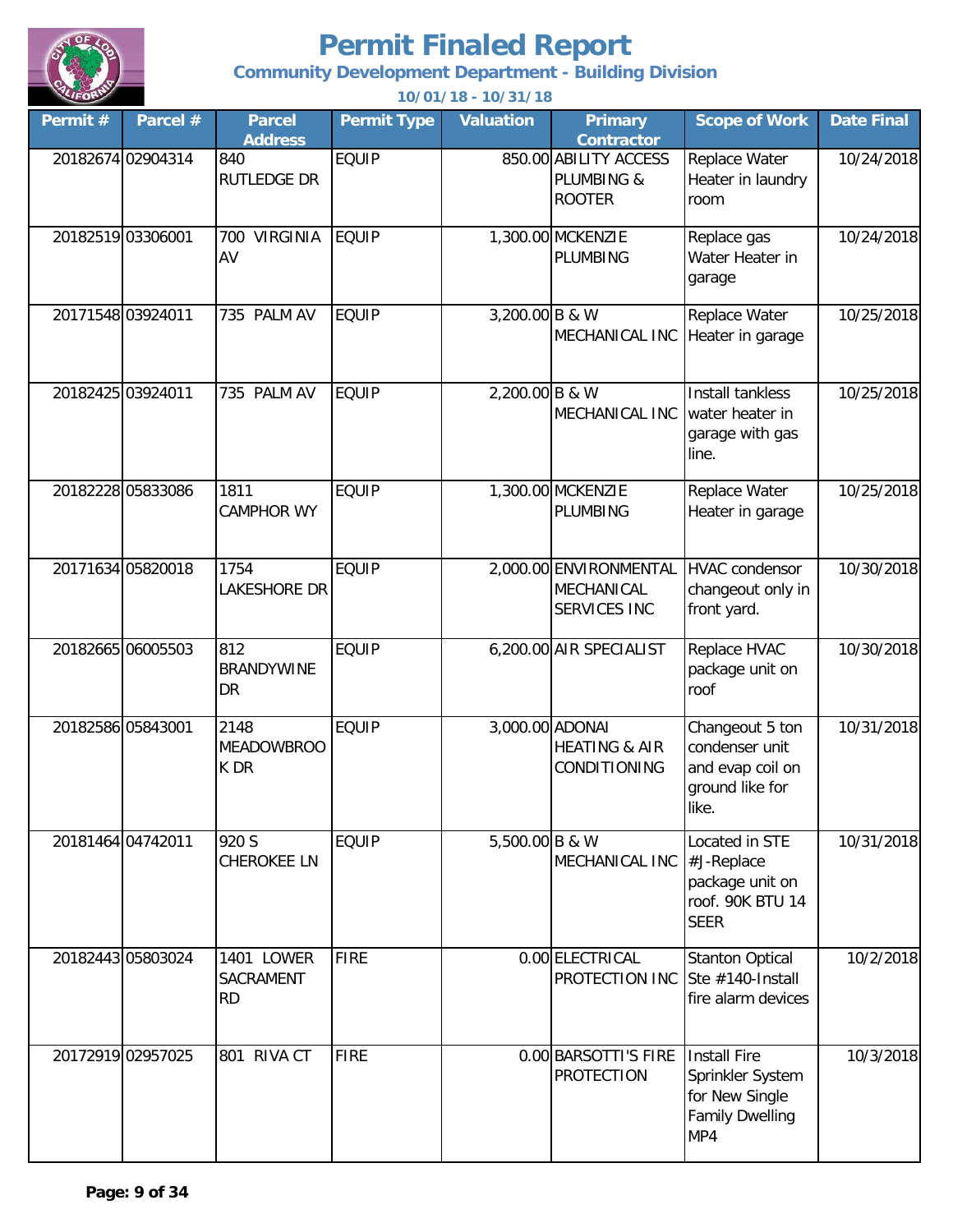

**Community Development Department - Building Division**

| Permit $#$        | Parcel #          | <b>Parcel</b><br><b>Address</b>                           | <b>Permit Type</b> | <b>Valuation</b> | <b>Primary</b><br><b>Contractor</b>          | <b>Scope of Work</b>                                                                                               | <b>Date Final</b> |
|-------------------|-------------------|-----------------------------------------------------------|--------------------|------------------|----------------------------------------------|--------------------------------------------------------------------------------------------------------------------|-------------------|
| 20181582 02740011 |                   | 333 S LOWER<br>SACRAMENT<br><b>RD</b>                     | <b>FIRE</b>        |                  | 0.00 BAY ALARM<br>COMPANY                    | Located at 2630<br>W. Lodi Ave.<br>Install a fire<br>alarm system for<br>new shopping<br>center shell<br>building. | 10/3/2018         |
|                   | 20181092 05870080 | 3044<br><b>ISABELLA DR</b>                                | <b>FIRE</b>        |                  | 0.00 THORPE DESIGN                           | Fire Sprinklers for<br>New Single<br><b>Family Dwelling</b><br>MP1                                                 | 10/4/2018         |
| 20181100 05870081 |                   | 3050<br><b>ISABELLA DR</b>                                | <b>FIRE</b>        |                  | 0.00 THORPE DESIGN                           | Fire Sprinklers for<br>New Single<br><b>Family Dwelling</b><br>MP <sub>2</sub>                                     | 10/4/2018         |
|                   | 20181101 05870082 | 3108<br><b>ISABELLA DR</b>                                | <b>FIRE</b>        |                  | 0.00 THORPE DESIGN                           | Fire Sprinklers for<br>New Single<br><b>Family Dwelling</b><br>MP <sub>2</sub>                                     | 10/8/2018         |
|                   | 20180888 05873017 | 2936 FUCHSIA<br><b>DR</b>                                 | FIRE               |                  | 0.00 ELLIOTT HOMES<br><b>INC</b>             | Fire Sprinklers for<br>New Single<br><b>Family Dwelling</b><br>MP2092                                              | 10/11/2018        |
|                   | 20180889 05873018 | 2942 FUCHSIA<br>DR                                        | <b>FIRE</b>        |                  | 0.00 ELLIOTT HOMES<br><b>INC</b>             | Fire Sprinklers for<br>New Single<br><b>Family Dwelling</b><br>MP2208                                              | 10/11/2018        |
|                   | 20170695 05865004 | 2951<br><b>REYNOLDS</b><br><b>RANCH</b><br><b>PARKWAY</b> | <b>FIRE</b>        |                  | 0.00 SACRAMENTO<br>CONTROL<br><b>SYSTEMS</b> | Rubicon<br>Apartments,<br>Building I, Install<br>Fire alarm system.                                                | 10/12/2018        |
|                   | 20170185 05865025 | 2951 Reynolds<br>Ranch Parkway                            | <b>FIRE</b>        |                  | 0.00 Sierra Valley Fire<br>Protection        | Apartment<br>Building "I"<br><b>Install Fire</b><br>Sprinkler System.                                              | 10/12/2018        |
|                   | 20163219 02744029 | 1203<br>SAUVIGNON CT                                      | <b>FIRE</b>        |                  | 0.00 BARSOTTI'S FIRE<br><b>PROTECTION</b>    | Fire Sprinklers for<br>New Single<br><b>Family Dwelling</b><br>MP <sub>2</sub>                                     | 10/15/2018        |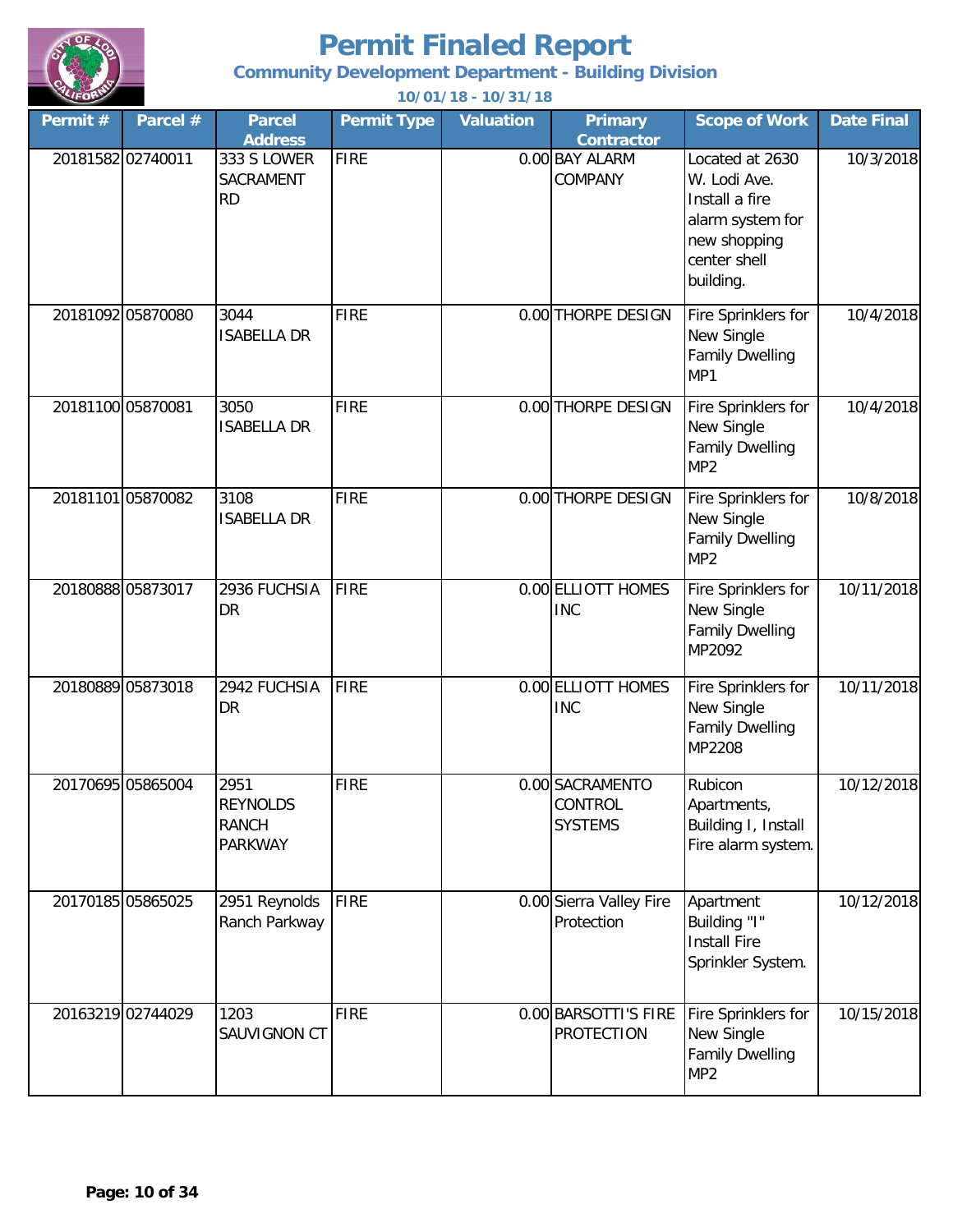

**Community Development Department - Building Division**

| Permit # | Parcel #          | <b>Parcel</b><br><b>Address</b>              | <b>Permit Type</b> | <b>Valuation</b> | <b>Primary</b><br><b>Contractor</b>               | <b>Scope of Work</b>                                                                                                                 | Date Final |
|----------|-------------------|----------------------------------------------|--------------------|------------------|---------------------------------------------------|--------------------------------------------------------------------------------------------------------------------------------------|------------|
|          | 20180890 05873019 | 2948 FUCHSIA<br><b>DR</b>                    | <b>FIRE</b>        |                  | 0.00 ELLIOTT HOMES<br><b>INC</b>                  | <b>Fire Sprinklers</b><br>System for New<br>Single Family<br>Dwelling MP2279                                                         | 10/17/2018 |
|          | 20182678 04931057 | 1364<br><b>BUSINESS</b><br><b>PARK DRIVE</b> | <b>FIRE</b>        |                  | 0.00 FIRECODE<br><b>SAFETY</b><br>EQUIPMENT, INC. | Taco Bell - T off<br>existing line to<br>provide<br>suppression to<br>North dual fryer<br>(hood & duct<br>suppression<br>system).    | 10/18/2018 |
|          | 20181102 05870083 | 3114<br><b>ISABELLA DR</b>                   | <b>FIRE</b>        |                  | 0.00 THORPE DESIGN                                | Fire Sprinklers for<br>New Single<br><b>Family Dwelling</b><br>MP1                                                                   | 10/18/2018 |
|          | 20181752 04934001 | 802 N CLUFF<br>AV                            | <b>FIRE</b>        |                  | 0.00 OWNER OF<br><b>RECORD</b>                    | Located at 802 N<br>Cluff Ave - Trend<br>Setterz (auto<br>service) - Install<br>dry Fire<br>Supression<br>System for paint<br>booth. | 10/18/2018 |
|          | 20163222 02744031 | 1215<br>SAUVIGNON CT                         | <b>FIRE</b>        |                  | 0.00 BARSOTTI'S FIRE<br><b>PROTECTION</b>         | Fire Sprinklers for<br>New Single<br><b>Family Dwelling</b><br>MP3                                                                   | 10/19/2018 |
|          | 20181276 05870084 | 3120<br><b>ISABELLA DR</b>                   | <b>FIRE</b>        |                  | 0.00 THORPE DESIGN                                | Install fire<br>sprinkler system<br>for new single<br>family dwelling<br>MP <sub>2</sub>                                             | 10/19/2018 |
|          | 20181277 05870085 | 3126<br><b>ISABELLA DR</b>                   | <b>FIRE</b>        |                  | 0.00 THORPE DESIGN                                | Install fire<br>sprinkler system<br>for new single<br>family dwelling<br>MP <sub>3</sub>                                             | 10/19/2018 |
|          | 20181273 05870073 | 3043<br><b>ISABELLA DR</b>                   | <b>FIRE</b>        |                  | 0.00 THORPE DESIGN                                | Install fire<br>sprinkler system<br>for new single<br>family dwelling.<br><b>MP 1</b>                                                | 10/22/2018 |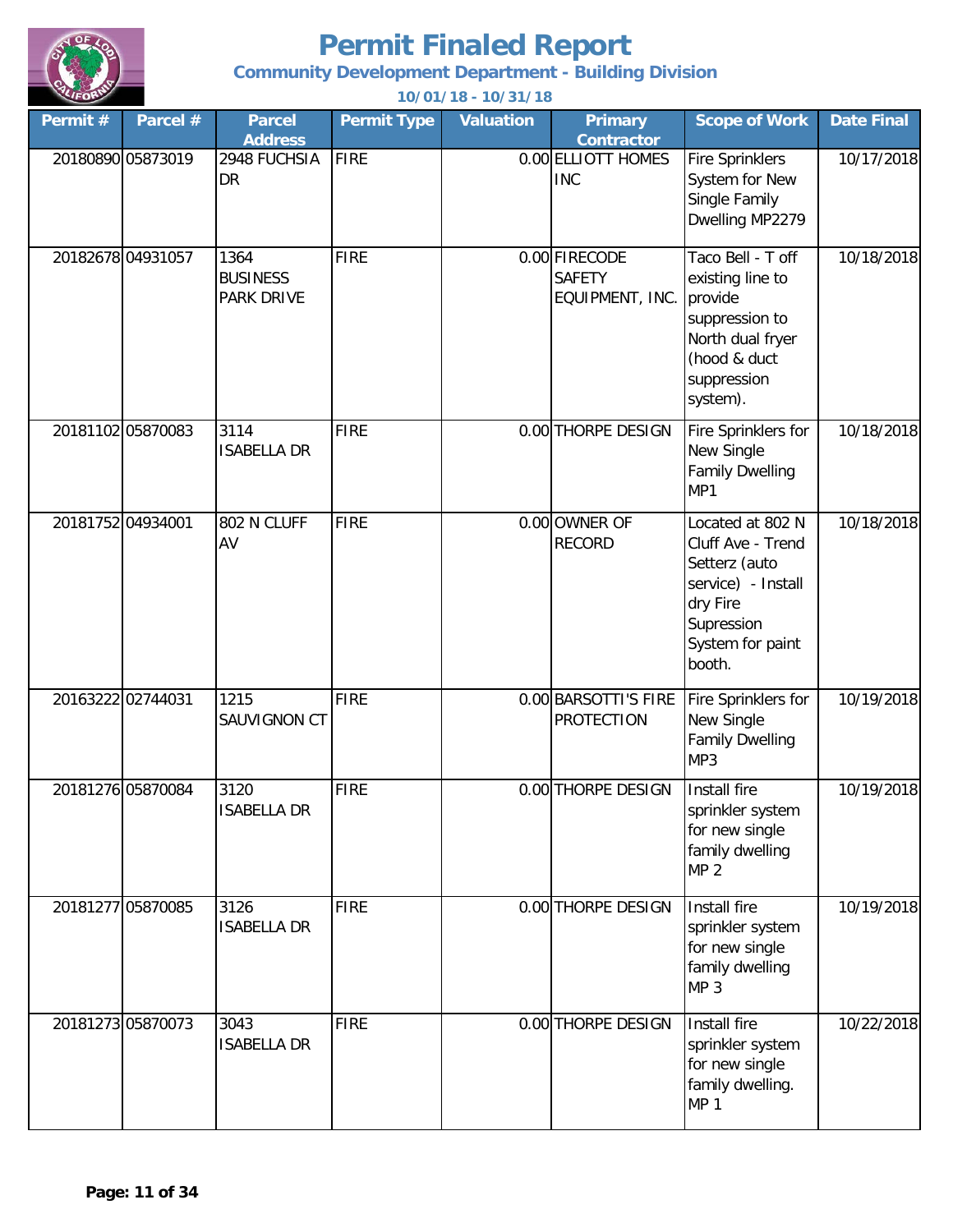

**Community Development Department - Building Division**

| Permit #          | Parcel #          | <b>Parcel</b><br><b>Address</b>              | <b>Permit Type</b> | <b>Valuation</b> | <b>Primary</b><br><b>Contractor</b>                               | <b>Scope of Work</b>                                                                                                                                                                                                                                                                              | <b>Date Final</b> |
|-------------------|-------------------|----------------------------------------------|--------------------|------------------|-------------------------------------------------------------------|---------------------------------------------------------------------------------------------------------------------------------------------------------------------------------------------------------------------------------------------------------------------------------------------------|-------------------|
| 20172915 02957021 |                   | 815 SICILY CT                                | <b>FIRE</b>        |                  | 0.00 BARSOTTI'S FIRE<br><b>PROTECTION</b>                         | Install Fire<br>Sprinkler System<br>in New Single<br><b>Family Dwelling</b><br>MP4                                                                                                                                                                                                                | 10/22/2018        |
|                   | 20180619 05871002 | 2609 PETAL<br><b>WAY</b>                     | <b>FIRE</b>        |                  | 0.00 ELLIOTT HOMES<br><b>INC</b>                                  | Fire Sprinklers for<br>New Single<br><b>Family Dwelling</b><br><b>MP1998CR</b>                                                                                                                                                                                                                    | 10/23/2018        |
|                   | 20182247 05865006 | 2600<br><b>REYNOLDS</b><br><b>RANCH PKWY</b> | <b>FIRE</b>        |                  | 0.00 JORGENSEN &<br>SONS, INC. DBA<br><b>JORGENSEN</b><br>COMPANY | Burger King -<br>Install (2) Ansul<br>hood & duct fire<br>suppression<br>systems                                                                                                                                                                                                                  | 10/23/2018        |
|                   | 20163282 02954006 | COTTAGE<br>168<br>LN                         | <b>FIRE</b>        |                  | 0.00 BARSOTTI'S FIRE<br><b>PROTECTION</b>                         | Fire Sprinklers for<br>New Single<br><b>Family Dwelling</b><br>MP402                                                                                                                                                                                                                              | 10/24/2018        |
|                   | 20181220 02744002 | 2612<br>CHARDONNAY<br>LN                     | <b>FIRE</b>        |                  | 0.00 BARSOTTI'S FIRE<br><b>PROTECTION</b>                         | Fire Sprinklers for<br>New Single<br><b>Family Dwelling</b><br>MP4C                                                                                                                                                                                                                               | 10/25/2018        |
|                   | 20181221 02744009 | 2518<br>CHARDONNAY<br>LN                     | <b>FIRE</b>        |                  | 0.00 BARSOTTI'S FIRE<br><b>PROTECTION</b>                         | Fire Sprinklers for<br>New Single<br><b>Family Dwelling</b><br>MP4D                                                                                                                                                                                                                               | 10/25/2018        |
|                   | 20181774 04745017 | 520 S<br><b>CHEROKEE LN</b>                  | <b>FIRE</b>        |                  | 0.00 HOFFMAN<br><b>ELECTRONIC</b><br><b>SYSTEMS</b>               | Located in STE<br>#103. "Salvation<br>Army"<br>Interconnect<br>three duct smoke<br>detectors and<br>install audible<br>and visual<br>notification<br>devices. All<br>installed devices<br>are to be<br>interconnected to<br>the existing fire<br>alarm control unit<br>in the fire riser<br>room. | 10/25/2018        |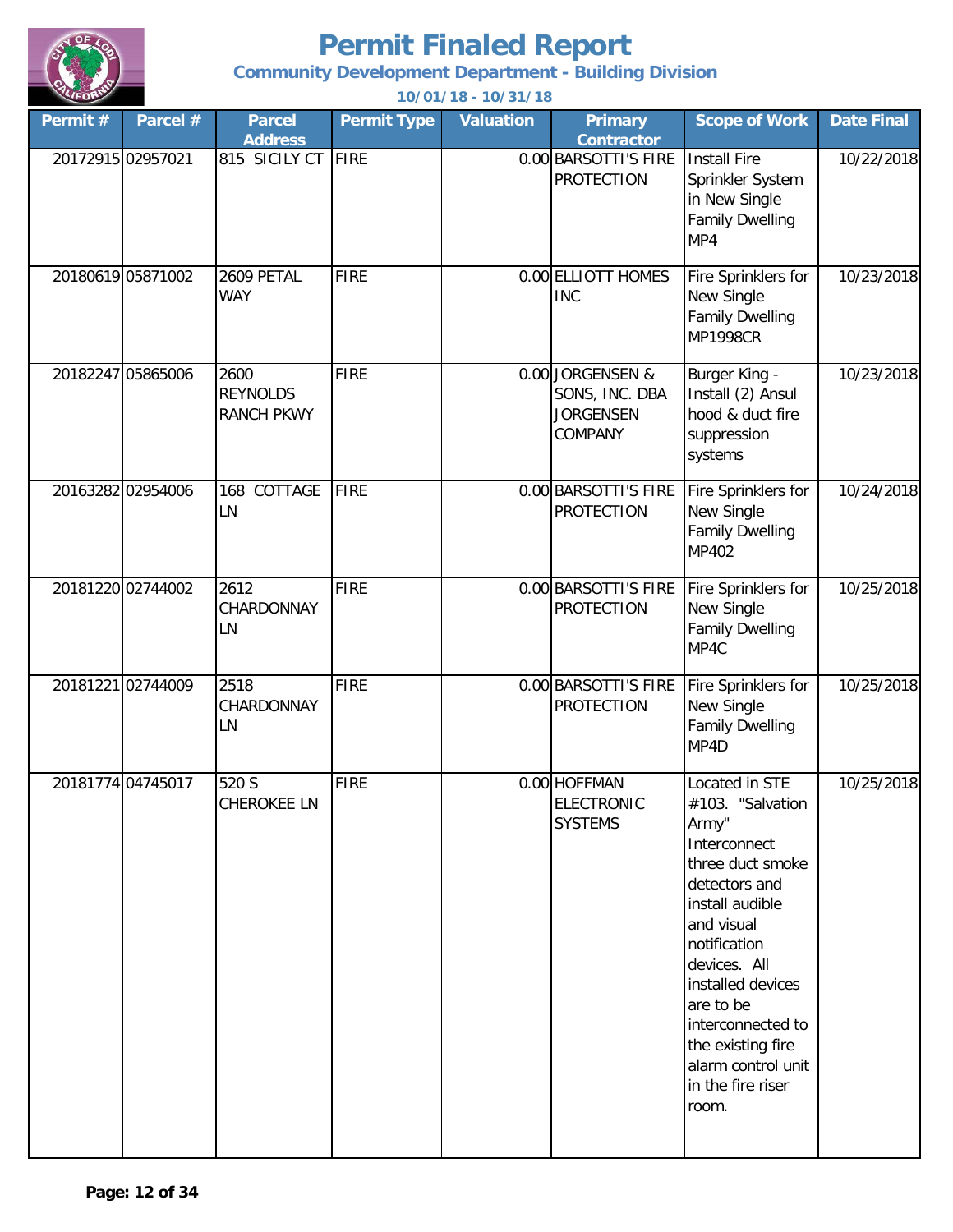

**Community Development Department - Building Division**

| Permit#           | Parcel #          | <b>Parcel</b><br><b>Address</b>                           | <b>Permit Type</b> | <b>Valuation</b> | <b>Primary</b><br><b>Contractor</b>          | <b>Scope of Work</b>                                                                      | <b>Date Final</b> |
|-------------------|-------------------|-----------------------------------------------------------|--------------------|------------------|----------------------------------------------|-------------------------------------------------------------------------------------------|-------------------|
|                   | 20170696 05865004 | 2951<br><b>REYNOLDS</b><br><b>RANCH</b><br><b>PARKWAY</b> | <b>FIRE</b>        |                  | 0.00 SACRAMENTO<br>CONTROL<br><b>SYSTEMS</b> | Rubicon<br>Apartments,<br>Building J; Install<br>Fire Alarm system.                       | 10/29/2018        |
| 20170195 05865025 |                   | 2951 Reynolds<br>Ranch Parkway                            | <b>FIRE</b>        |                  | 0.00 Sierra Valley Fire<br>Protection        | Apartment<br>Building "J"<br><b>Install Fire</b><br>Sprinkler System                      | 10/29/2018        |
|                   | 20170196 05865025 | 2951 Reynolds<br>Ranch Parkway                            | <b>FIRE</b>        |                  | 0.00 Sierra Valley Fire<br>Protection        | Apartment<br>Building "K"<br><b>Install Fire</b><br>Sprinklers                            | 10/29/2018        |
|                   | 20180621 05871004 | 2621 PETAL<br><b>WAY</b>                                  | <b>FIRE</b>        |                  | 0.00 ELLIOTT HOMES<br><b>INC</b>             | Fire Sprinklers for<br>New Single<br><b>Family Dwelling</b><br><b>MP1348BR</b>            | 10/29/2018        |
|                   | 20180892 05873020 | 2954 FUCHSIA<br><b>DR</b>                                 | <b>FIRE</b>        |                  | 0.00 ELLIOTT HOMES<br><b>INC</b>             | Fire Sprinkler<br>System for New<br>Single Family<br>Dwelling MP3187                      | 10/30/2018        |
|                   | 20181278 05870086 | 3132<br><b>ISABELLA DR</b>                                | <b>FIRE</b>        |                  | 0.00 THORPE DESIGN                           | Install fire<br>sprinkler system<br>for new single<br>family dwelling.<br>MP <sub>2</sub> | 10/30/2018        |
|                   | 20181222 02744030 | 1209<br>SAUVIGNON CT                                      | <b>FIRE</b>        |                  | 0.00 BARSOTTI'S FIRE<br><b>PROTECTION</b>    | Fire Sprinklers for<br>New Single<br><b>Family Dwelling</b><br>MP4C                       | 10/30/2018        |
|                   | 2018122302744032  | 2609<br>CHARDONNAY<br>LN                                  | <b>FIRE</b>        |                  | 0.00 BARSOTTI'S FIRE<br><b>PROTECTION</b>    | Fire Sprinklers for<br>New Single<br><b>Family Dwelling</b><br>MP4C                       | 10/30/2018        |
|                   | 20181614 04745017 | 520 S<br><b>CHEROKEE LN</b>                               | <b>FIRE</b>        |                  | 0.00 CEN CAL FIRE<br><b>SYSTEMS INC</b>      | Salvation Army<br>ste #103-Install<br>fire sprinkler<br>system for TI.                    | 10/30/2018        |
|                   | 20182243 05865006 | 2600<br><b>REYNOLDS</b><br><b>RANCH PKWY</b>              | <b>FIRE</b>        |                  | 0.00 CEN CAL FIRE<br><b>SYSTEMS INC</b>      | <b>Burger King STE</b><br>#100-Install Fire<br>Sprinklers                                 | 10/31/2018        |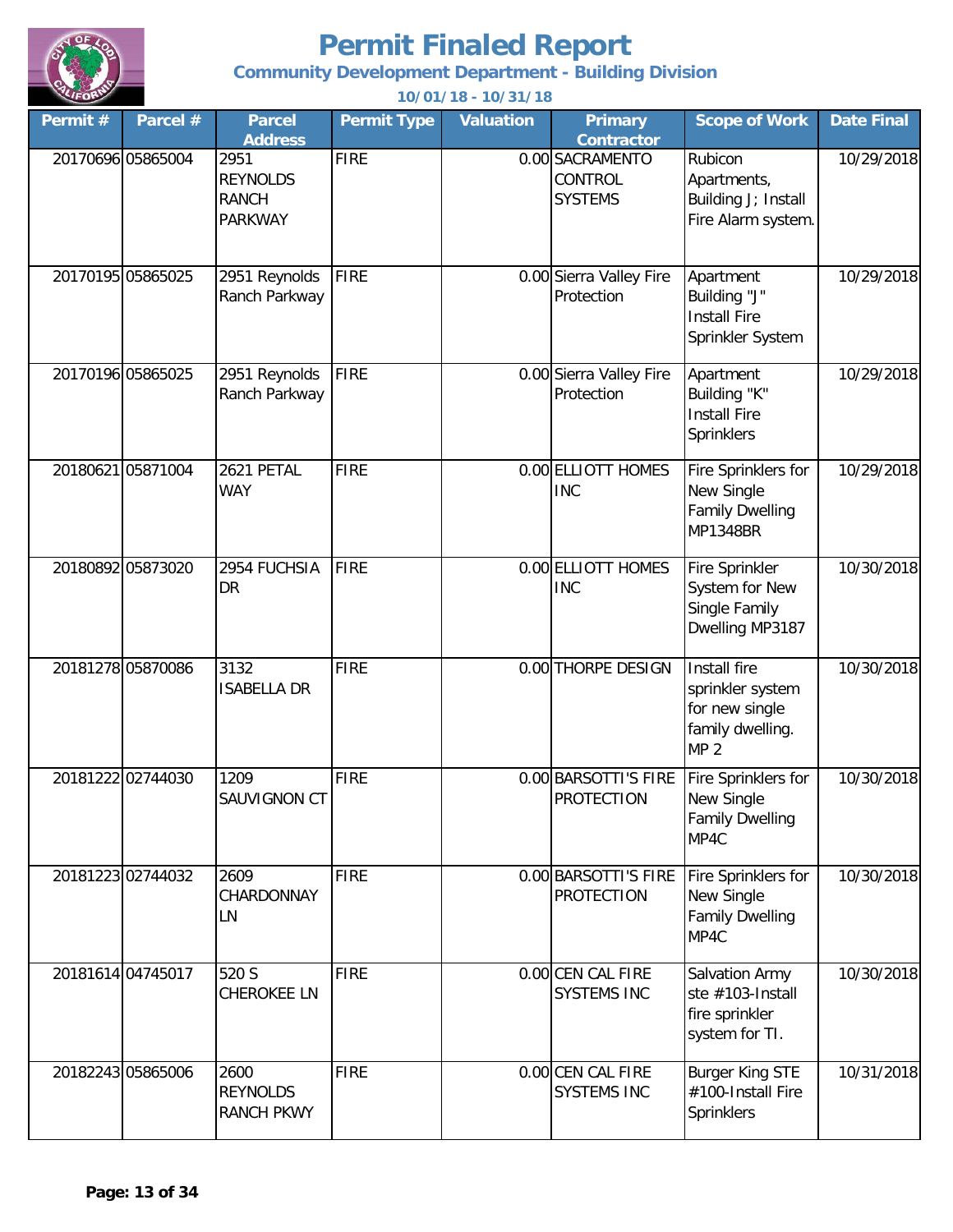

**Community Development Department - Building Division**

| Permit # | Parcel #          | <b>Parcel</b><br><b>Address</b>              | <b>Permit Type</b> | <b>Valuation</b>   | <b>Primary</b><br><b>Contractor</b>                                                   | <b>Scope of Work</b>                                                                                                                                                                                                                        | <b>Date Final</b> |
|----------|-------------------|----------------------------------------------|--------------------|--------------------|---------------------------------------------------------------------------------------|---------------------------------------------------------------------------------------------------------------------------------------------------------------------------------------------------------------------------------------------|-------------------|
|          | 20182157 02704029 | 2355 W<br><b>KETTLEMAN LN</b>                | <b>FIRE</b>        |                    | 0.00 WESTERN<br><b>STATES FIRE</b><br>PROTECTION CO                                   | Target-Relocate<br>devices on<br>existing fire alarm<br>system                                                                                                                                                                              | 10/31/2018        |
|          | 20182482 05865006 | 2600<br><b>REYNOLDS</b><br><b>RANCH PKWY</b> | <b>FIRE</b>        |                    | 0.00 SACRAMENTO<br>CONTROL<br><b>SYSTEMS</b>                                          | <b>Burger King Ste</b><br>#100-Install fire<br>alarm system.                                                                                                                                                                                | 10/31/2018        |
|          | 20171876 04303709 | 24 S<br>SACRAMENTO<br><b>ST</b>              | <b>NOTBUILD</b>    | 350,000.00 DIEDE   | CONSTRUCTION<br><b>INC</b>                                                            | <b>Transit Security</b><br>Fencing Project -<br>work consists of<br>installation of<br>security fencing &<br>driveway paver<br>repair.                                                                                                      | 10/5/2018         |
|          | 20180982 04925042 | 1020 S<br><b>BECKMAN RD</b>                  | <b>NOTBUILD</b>    | 30,000.00 MASTEC   | <b>NETWORK</b><br>SOLUTIONS, INC.                                                     | Comm - Replace<br>9 existing<br>antennas with 9<br>new, and install 6<br>new RRUS on<br>tower and 3 new<br>within compound.<br>Install new<br>battery back up<br>cabinet within<br>compound as well<br>as new Purcell for<br>new LTE radios | 10/15/2018        |
|          | 20181994 04709020 | 1227 LIEBIG<br><b>ST</b>                     | PV                 | 11,800.00 C S S OF | CALIFORNIA                                                                            | 2.41 KW PV<br>system                                                                                                                                                                                                                        | 10/4/2018         |
|          | 20181996 02725007 | 2336<br><b>BRITTANY LN</b>                   | PV                 | 35,000.00 APPLIED  | <b>ELECTRICAL &amp;</b><br><b>DISTRIBUTION</b><br><b>DBA LUXLIGHT</b><br>SOLAR ENERGY | 8.2 kW PV<br>system (Structure<br>on separate<br>permit<br>$[20182258]$ .)                                                                                                                                                                  | 10/15/2018        |
|          | 20182522 06236041 | 406<br><b>SPARROW LN</b>                     | PV                 | 12,000.00 HIGH     | <b>DEFINITION</b><br>SOLAR INC                                                        | 3 kW PV system                                                                                                                                                                                                                              | 10/16/2018        |
|          | 20182521 03926007 | 1147 GREEN<br><b>OAKS WY</b>                 | PV                 |                    | 33,000.00 THOR ELECTRIC                                                               | 10.1 kW PV<br>system                                                                                                                                                                                                                        | 10/18/2018        |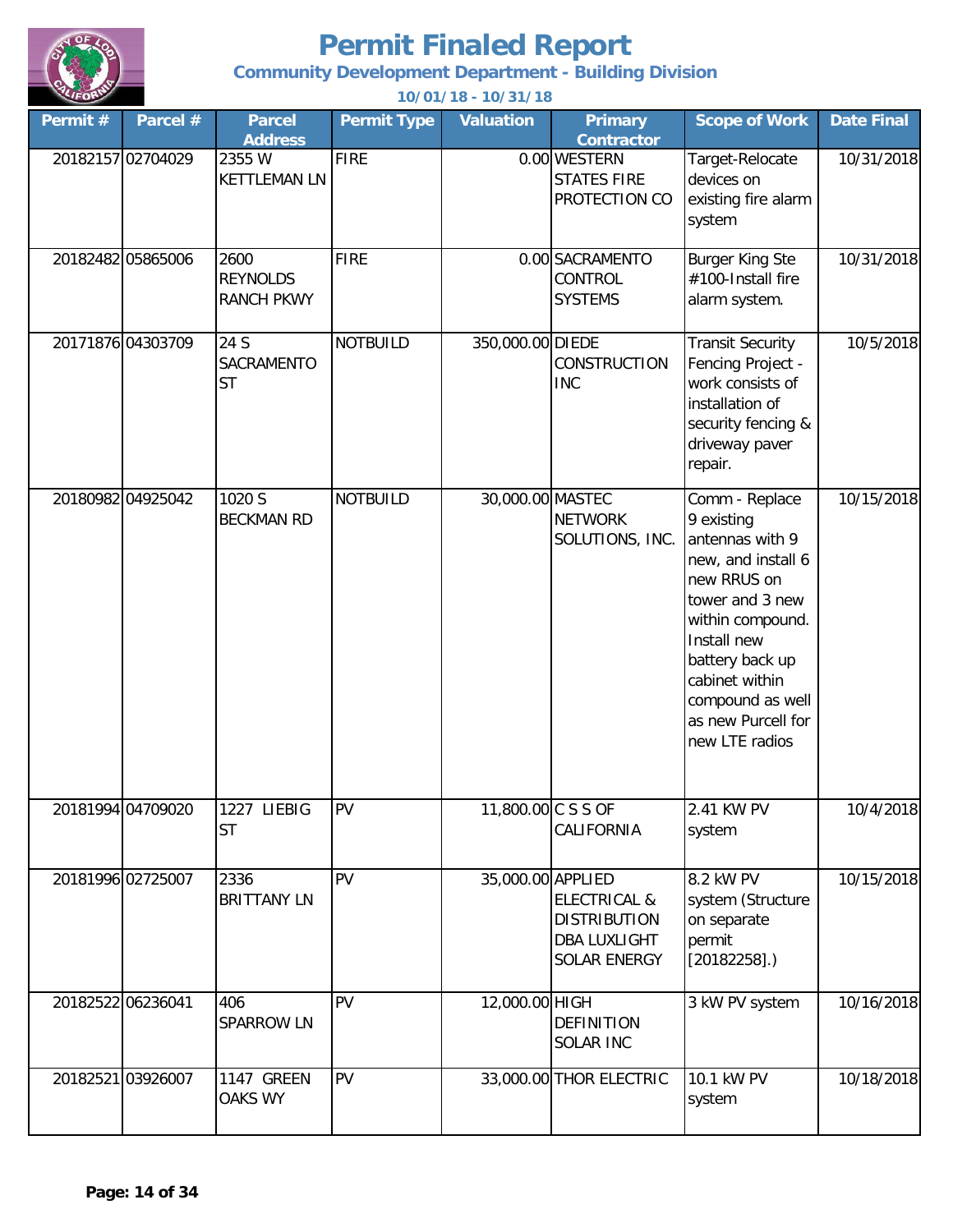

**Community Development Department - Building Division**

| Permit # | Parcel #          | <b>Parcel</b><br><b>Address</b> | <b>Permit Type</b> | <b>Valuation</b> | <b>Primary</b><br><b>Contractor</b>                    | <b>Scope of Work</b>                                                                                              | <b>Date Final</b> |
|----------|-------------------|---------------------------------|--------------------|------------------|--------------------------------------------------------|-------------------------------------------------------------------------------------------------------------------|-------------------|
|          | 20182604 04727025 | 235 E<br><b>KETTLEMAN LN</b>    | PV                 | 16,900.00 SOLAR  | <b>INSTALLATION</b><br><b>GROUP INC</b>                | Comm Bldg 5.4<br>kW PV system                                                                                     | 10/25/2018        |
|          | 20182384 02744030 | 1209<br>SAUVIGNON CT            | PV                 |                  | 9,700.00 GRUPE HOMES                                   | 2.64 kW PV<br>system                                                                                              | 10/31/2018        |
|          | 20182487 03122015 | 1010<br><b>DOWNING DR</b>       | <b>REROOF</b>      |                  | 500.00 OWNER OF<br><b>RECORD</b>                       | Shed behind<br>house-Tear off<br>two layers of<br>comp install new<br>comp cool roof.                             | 10/2/2018         |
|          | 2018250103936407  | 426 W<br>FORREST 1/2<br>AV      | <b>REROOF</b>      |                  | 5,000.00 PRESTIGE<br><b>ROOFING</b>                    | Located at 426<br>1/2 Forrest Ave-<br>Tear off two<br>layers of comp<br>shingles and<br>install comp cool<br>roof | 10/2/2018         |
|          | 20181058 03122015 | 1010<br>DOWNING DR              | <b>REROOF</b>      |                  | 11,500.00 OWNER OF<br><b>RECORD</b>                    | House-Tear off<br>comp. Install<br>comp. Cool Roof                                                                | 10/2/2018         |
|          | 20182457 03313024 | 831 W TOKAY<br><b>ST</b>        | <b>REROOF</b>      |                  | 9,255.00 BIG TREE<br>ROOFING AND<br><b>INSPECTIONS</b> | Tear off 1 layer<br>of existing comp<br>and install comp<br>cool roof.                                            | 10/4/2018         |
|          | 20182491 04513030 | 1234 S<br>HUTCHINS ST           | <b>REROOF</b>      |                  | 7,000.00 J ROOFING                                     | Tear off 1 layer<br>of comp. roof,<br>install cool roof<br>comp.                                                  | 10/5/2018         |
|          | 20182438 03712024 | 737 COSTA DR REROOF             |                    | 10,000.00 ACTIVE | <b>BUILDERS &amp;</b><br><b>REMODELING</b>             | Tear off 1 layer<br>of shake, install<br>new osb sheeting<br>and comp cool<br>roof.                               | 10/10/2018        |
|          | 20182577 06207004 | 447 ELGIN AV                    | <b>REROOF</b>      |                  | 7,000.00 J ROOFING                                     | Tear off 2 layers<br>of comp roof and<br>install comp cool<br>roof.                                               | 10/11/2018        |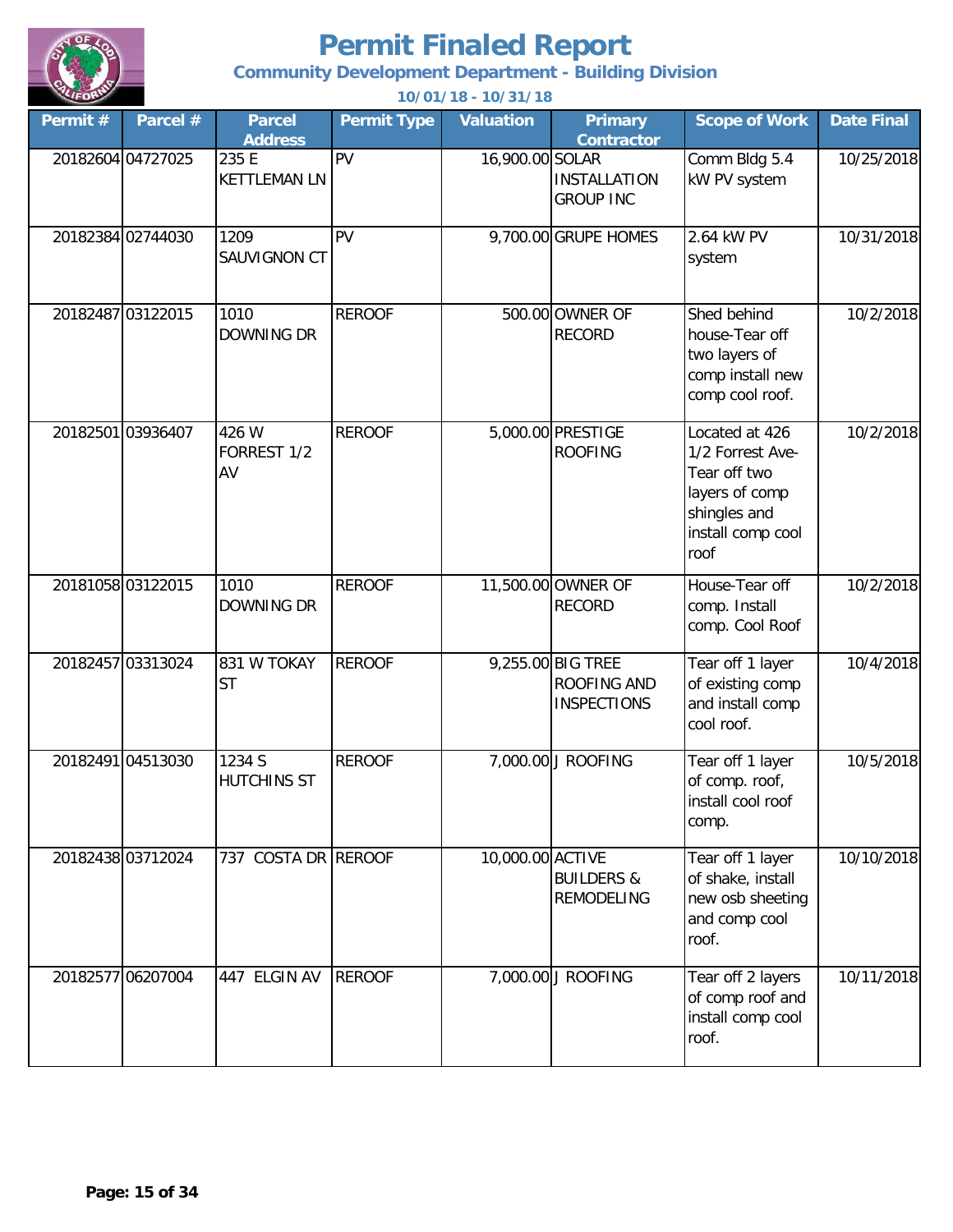

**Community Development Department - Building Division**

| Permit#           | Parcel #          | <b>Parcel</b>                    | <b>Permit Type</b> | <b>Valuation</b>  | <b>Primary</b>                                                    | <b>Scope of Work</b>                                                                                                                                              | <b>Date Final</b> |
|-------------------|-------------------|----------------------------------|--------------------|-------------------|-------------------------------------------------------------------|-------------------------------------------------------------------------------------------------------------------------------------------------------------------|-------------------|
|                   |                   | <b>Address</b>                   |                    |                   | <b>Contractor</b>                                                 |                                                                                                                                                                   |                   |
|                   | 20182594 03935004 | 513 OLIVE CT                     | <b>REROOF</b>      |                   | 11,690.00 DAVID W BRAZIL<br>ROOFING, INC                          | Tear off one layer<br>of existing roof,<br>re-sheet and<br>install comp cool<br>roof.                                                                             | 10/11/2018        |
|                   | 20182583 03513123 | 1807 W<br><b>WALNUT ST</b>       | <b>REROOF</b>      |                   | 12,879.00 FAMES ROOFING<br><b>INC</b>                             | Tear off comp.<br>Re-sheet, Install<br>cool roof comp.<br>Install attic vents<br>and ridge.                                                                       | 10/15/2018        |
|                   | 20182523 04306302 | 108 E WALNUT<br><b>ST</b>        | <b>REROOF</b>      | 22,500.00 RUFF    | CONSTRUCTION<br>CO                                                | Alamo Alarm-<br>Overlay existing<br>metal roofing<br>with urathane<br>foam and white<br>elastomeric cool<br>roof coating.<br>Access off alley<br>behind building. | 10/15/2018        |
|                   | 20182398 03704404 | 15 N<br><b>FAIRMONT AV</b>       | <b>REROOF</b>      |                   | 14,820.00 DAVID W BRAZIL<br>ROOFING, INC                          | Tear off comp<br>install cool roof<br>shingles and<br>torch roofing on<br>low slope.                                                                              | 10/15/2018        |
| 20182469 02714001 |                   | 316 WOOD DR REROOF               |                    |                   | 20,780.00 JORPAY, INC.,<br><b>DBA R TOWNLEY</b><br><b>ROOFING</b> | Tear off 1 layer<br>of existing shake<br>and install osb<br>and cool roof<br>shingles.                                                                            | 10/16/2018        |
|                   | 20182483 04102010 | 1011 LINCOLN REROOF<br>AV        |                    |                   | 6,250.00 NOBLE H BROWN<br>ROOFING CO.,<br>INC.                    | Tear off 1 layer<br>of shingles and<br>install comp cool<br>roof.                                                                                                 | 10/17/2018        |
|                   | 20181718 02725024 | 2342 ST<br><b>ANTON DR</b>       | <b>REROOF</b>      | 25,000.00 PREMIER | <b>ROOFING</b>                                                    | Tear off 1 layer<br>of shake. Install<br>7/16 OSB Install<br>R-38 Insulation.<br>Install comp.                                                                    | 10/18/2018        |
|                   | 20180752 06007043 | 1607<br>SCARBOROUGH<br><b>DR</b> | <b>REROOF</b>      |                   | 8,900.00 PREMIER<br><b>ROOFING</b>                                | Tear off 1 layer<br>of comp. Install<br>comp cool roof                                                                                                            | 10/18/2018        |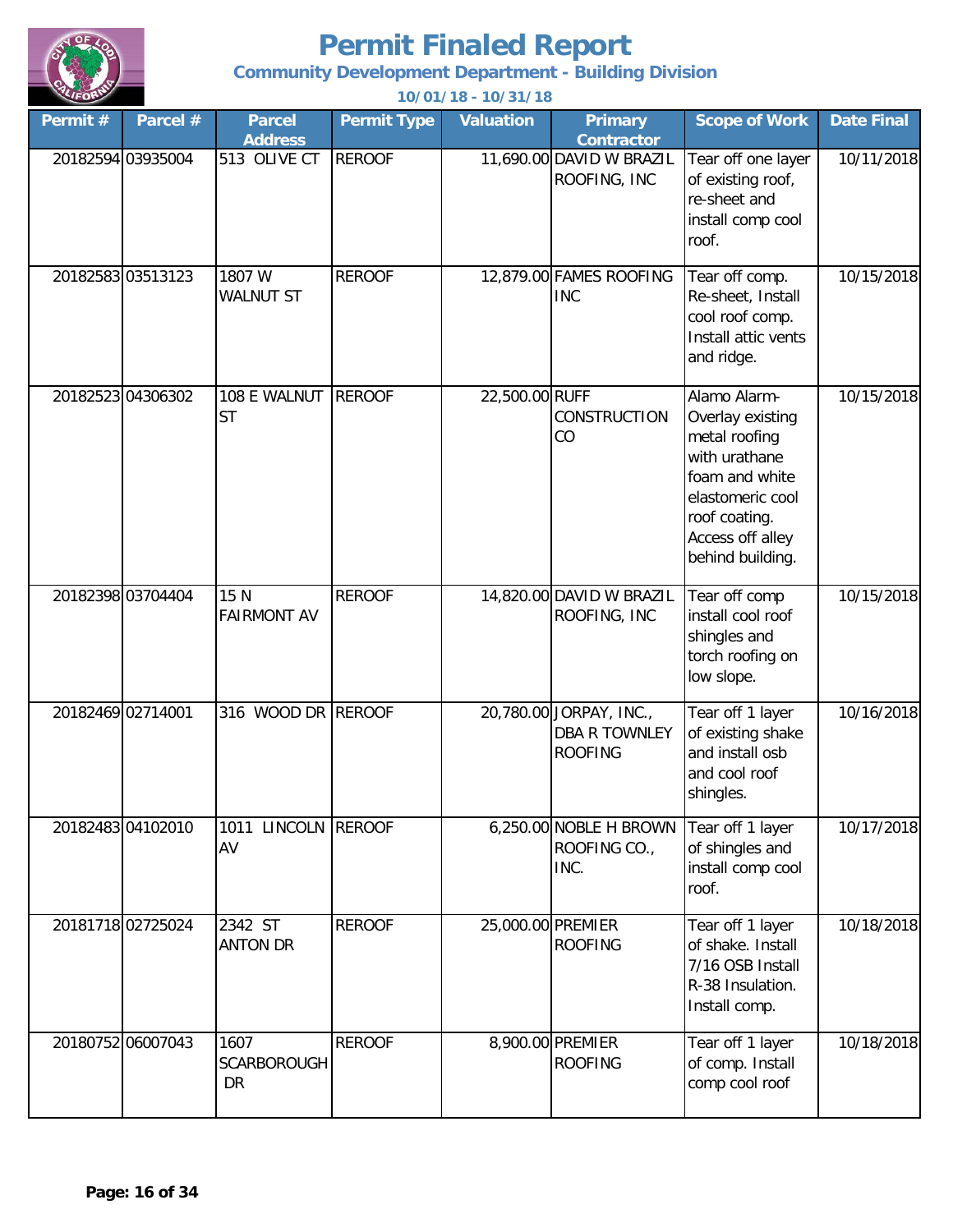

**Community Development Department - Building Division**

| Permit # | Parcel #          | <b>Parcel</b><br><b>Address</b> | <b>Permit Type</b> | <b>Valuation</b> | <b>Primary</b><br><b>Contractor</b>    | <b>Scope of Work</b>                                                                                                                                               | <b>Date Final</b> |
|----------|-------------------|---------------------------------|--------------------|------------------|----------------------------------------|--------------------------------------------------------------------------------------------------------------------------------------------------------------------|-------------------|
|          | 2018170103710036  | 1120 W<br><b>LOCKEFORD ST</b>   | <b>REROOF</b>      |                  | 12,700.00 THE ROOFING<br>COMPANY       | Located at units<br>13-28. Mansard<br>roof only. Tear<br>off old roof, solid<br>sheet, reroof with<br>lifetime comp<br>shingles.                                   | 10/19/2018        |
|          | 20181702 03710036 | 1120 W<br><b>LOCKEFORD ST</b>   | <b>REROOF</b>      |                  | 6,350.00 THE ROOFING<br>COMPANY        | Located at units<br>29-33. Mansard<br>roof only. Tear<br>off old roof, solid<br>sheet, reroof with<br>lifetime comp<br>shingles.                                   | 10/19/2018        |
|          | 20181703 03710036 | 1120 W<br>LOCKEFORD ST          | <b>REROOF</b>      |                  | 12,700.00 THE ROOFING<br>COMPANY       | Located at units<br>34-43. Mansard<br>roof only. Tear<br>off old roof, solid<br>sheet, reroof with<br>lifetime comp<br>shingles.                                   | 10/19/2018        |
|          | 20181704 03710036 | 1120 W<br><b>LOCKEFORD ST</b>   | <b>REROOF</b>      |                  | 6,350.00 THE ROOFING<br><b>COMPANY</b> | Located at<br>Laundry Building<br>in center of apt<br>complex. Tear<br>off old roof, solid<br>sheet and re-roof<br>with lifetime<br>comp shingles<br>and insulate. | 10/19/2018        |
|          | 20182661 03918307 | 834 DAISY AV                    | <b>REROOF</b>      | 8,495.00 CAME'S  | ROOFING, INC.                          | Overlay GAF TPO<br>single ply roofing<br>system                                                                                                                    | 10/19/2018        |
|          | 20182607 02929043 | 2527<br>AMBERWOOD<br><b>DR</b>  | <b>REROOF</b>      | 9,000.00 MUNOZ   | ROOFING, INC.                          | Tear off 1 layer<br>of wood shake.<br>Install 7/16th<br>OSB plywood<br>sheeting and<br>wood shingles. R-<br>38 insulation.                                         | 10/19/2018        |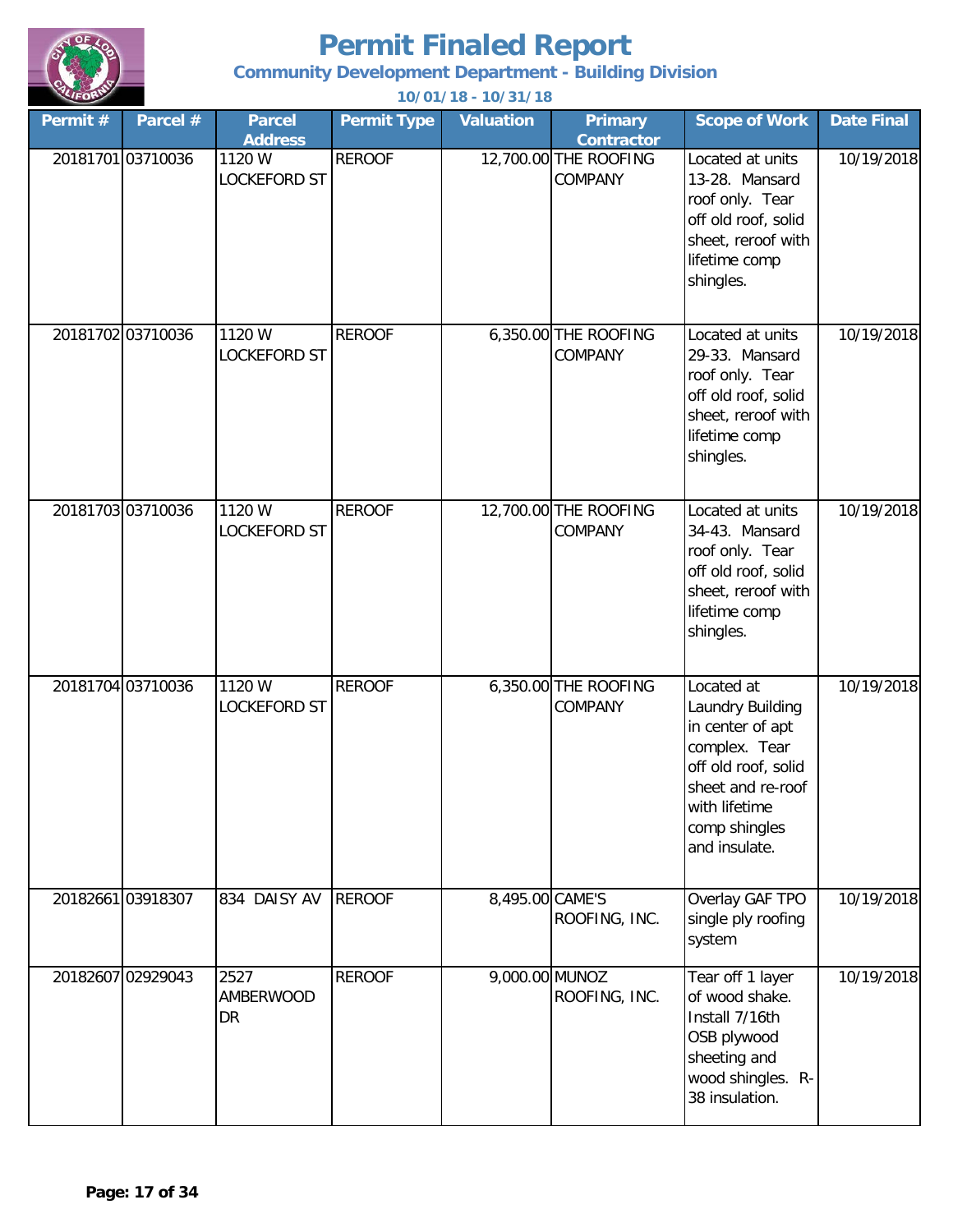

**Community Development Department - Building Division**

| Permit # | Parcel #          | <b>Parcel</b>                                  | 10701710<br><b>Permit Type</b> | <b>Valuation</b> | <b>Primary</b>                                                    | <b>Scope of Work</b>                                                                                                                        | <b>Date Final</b> |
|----------|-------------------|------------------------------------------------|--------------------------------|------------------|-------------------------------------------------------------------|---------------------------------------------------------------------------------------------------------------------------------------------|-------------------|
|          | 20182666 03720716 | <b>Address</b><br>22 S<br><b>CALIFORNIA ST</b> | <b>REROOF</b>                  |                  | <b>Contractor</b><br>6,000.00 J ROOFING                           | Dwelling-Tear off<br>existing comp,<br>Install OSB ply<br>wood 30 yr comp<br>roof. cool roof.                                               | 10/23/2018        |
|          | 20182667 03720716 | 22 S<br><b>CALIFORNIA ST</b>                   | <b>REROOF</b>                  |                  | 2,000.00 J ROOFING                                                | <b>Tear Off Existing</b><br>comp, Install OSB<br>30 yr. comp to<br>detached Garage<br>Only                                                  | 10/23/2018        |
|          | 20172396 03920020 | 547 OLIVE CT                                   | <b>REROOF</b>                  |                  | 5,000.00 CALIFORNIA<br><b>ROOF</b><br><b>TECHNICIANS INC Roof</b> | Tear off comp.<br>Install comp. Cool                                                                                                        | 10/25/2018        |
|          | 20182615 03927112 | 1430<br>EDGEWOOD DR                            | <b>REROOF</b>                  |                  | 29,855.00 ALL WEATHER<br><b>ROOFING</b><br>COMPANY INC.           | Remove shake<br>roof, install new<br>solid sheathing,<br>reroof with comp.<br>shingles. No<br>ducts in attic.                               | 10/25/2018        |
|          | 20182720 02921019 | 2301 W ELM ST REROOF                           |                                | 5,250.00 CAME'S  | ROOFING, INC.                                                     | Duplex located at<br>2301 W Elm-T/O<br>shake from front<br>of the house only<br>apply OBS<br>sheathing and<br>install cool roof<br>shingles | 10/25/2018        |
|          | 20182693 03118312 | 1260 S<br><b>CRESCENT AV</b>                   | <b>REROOF</b>                  | 3,000.00 CAME'S  | ROOFING, INC.                                                     | Detached Garage<br>Only-T/O 8 sq<br>old comp, replace<br>with 30 yr cool<br>comp.                                                           | 10/29/2018        |
|          | 20182668 03120005 | 511 RIBIER AV REROOF                           |                                |                  | 9,980.00 STOCKTON<br><b>HOME ROOFING</b><br>CO                    | Tear off 1 layer<br>of comp. Install<br>comp. Cool Roof                                                                                     | 10/29/2018        |
|          | 20182671 03323012 | 1465 KEAGLE<br><b>WY</b>                       | <b>REROOF</b>                  |                  | 15,860.00 STOCKTON<br><b>HOME ROOFING</b><br>CO                   | Tear off comp.<br>Install comp. Cool<br>Roof                                                                                                | 10/29/2018        |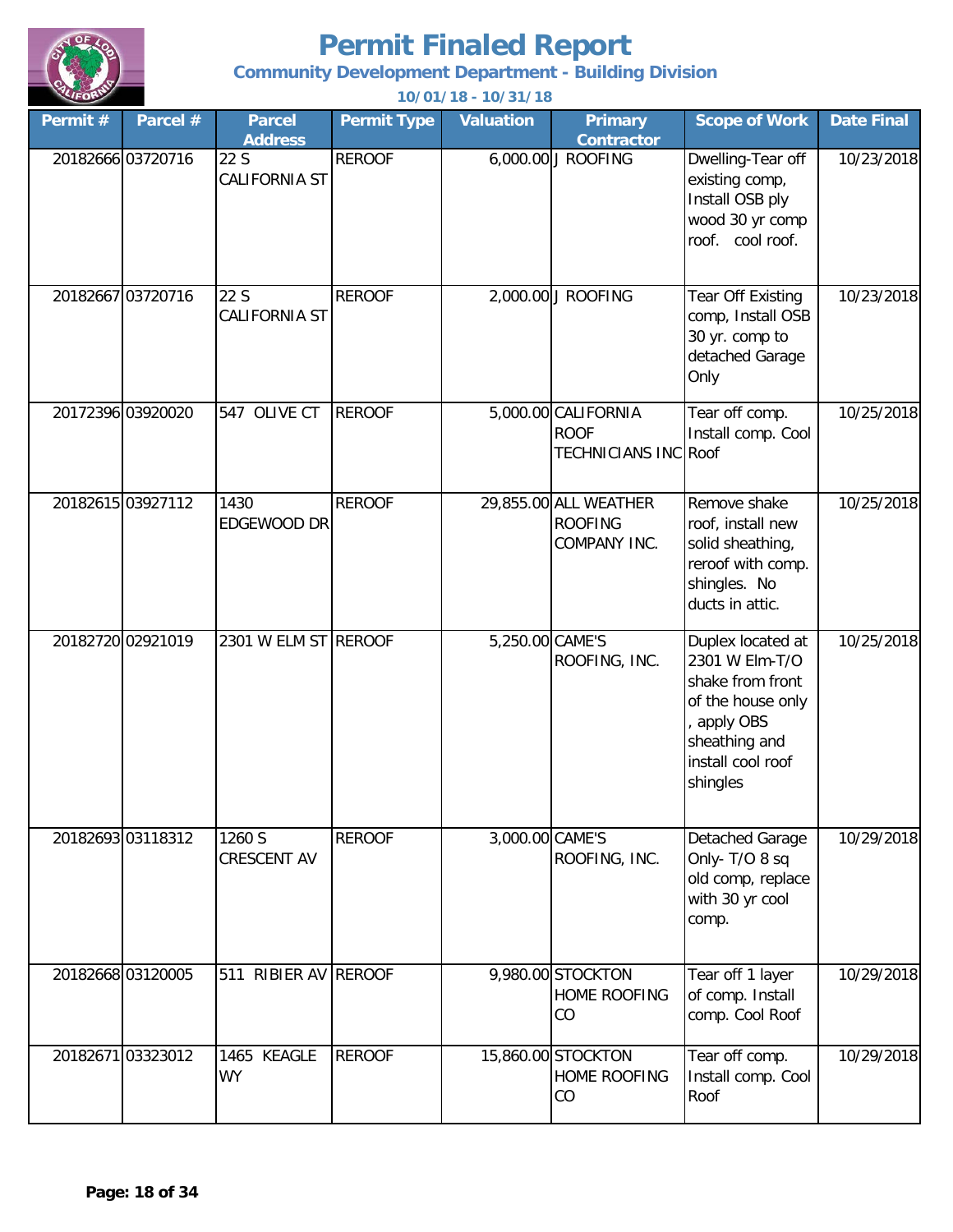

**Community Development Department - Building Division**

| Permit# | Parcel #          | <b>Parcel</b><br><b>Address</b>    | <b>Permit Type</b> | <b>Valuation</b> | <b>Primary</b><br><b>Contractor</b>                                    | <b>Scope of Work</b>                                                                                                                                                   | <b>Date Final</b> |
|---------|-------------------|------------------------------------|--------------------|------------------|------------------------------------------------------------------------|------------------------------------------------------------------------------------------------------------------------------------------------------------------------|-------------------|
|         | 20182612 03940022 | 1112<br>JUNEWOOD DR                | <b>REROOF</b>      |                  | 18,980.00 STOCKTON<br><b>HOME ROOFING</b><br>CO                        | Tear off tile and<br>install new roof<br>with R-38<br>insulation.                                                                                                      | 10/29/2018        |
|         | 2017275103727010  | <b>115 N LEE AV</b>                | <b>REROOF</b>      |                  | 6,500.00 TAPIA'S ROOFING Duplex at 115                                 | and 117 - Install<br>comp over 1<br>layer of comp.<br>Cool Roof                                                                                                        | 10/29/2018        |
|         | 20182761 03517504 | 1425<br><b>GRAFFIGNA AV</b>        | <b>REROOF</b>      |                  | 8,000.00 J ROOFING                                                     | Tear off comp<br>install cool roof<br>comp                                                                                                                             | 10/30/2018        |
|         | 20182638 02911006 | 2413 OXFORD<br><b>WY</b>           | <b>REROOF</b>      | 19,684.00 BYERS  | <b>ENTERPRISES,</b><br>INC.                                            | Tear off comp<br>and install comp<br>cool roof.                                                                                                                        | 10/31/2018        |
|         | 20180464 04116217 | 117 DE<br><b>FORCE AV</b>          | <b>RESADDRP</b>    |                  | 3,000.00 OWNER OF<br><b>RECORD</b>                                     | Rebuild balcony -<br>concrete bases,<br>new post, attach<br>new joists to<br>existing, CDX<br>sheathing & new<br>concrete floor -<br>dry rot repair at<br>exit balcony | 10/1/2018         |
|         | 20181219 04302403 | 114 N CHURCH RESADDRP<br><b>ST</b> |                    |                  | 2,000.00 HAWKEYE<br><b>CONSTRUCTION</b>                                | Remove and<br>replace existing<br>stair access                                                                                                                         | 10/1/2018         |
|         | 20182444 03323012 | 1465 KEAGLE<br><b>WY</b>           | <b>RESADDRP</b>    |                  | 4,890.00 TOKAY GLASS                                                   | Replace 11<br>windows and 1<br>patio door. like<br>for like.                                                                                                           | 10/2/2018         |
|         | 20182489 03939003 | 1912<br>EDGEWOOD DR                | <b>RESADDRP</b>    |                  | 2,000.00 BRAD POSER                                                    | Remove and<br>replace rear<br>sliding glass patio<br>door.                                                                                                             | 10/2/2018         |
|         | 20182514 04131049 | 1070 YULONI<br><b>DR</b>           | <b>RESADDRP</b>    |                  | 7,621.00 GOOD NEWS<br><b>HOME</b><br><b>IMPROVEMENTS</b><br><b>INC</b> | Change out 8<br>windows and 2<br>patio doors like<br>for like.                                                                                                         | 10/2/2018         |
|         | 20182110 04113004 | 110 LOUIE AV                       | <b>RESADDRP</b>    |                  | 16,411.00 OWNER OF<br><b>RECORD</b>                                    | Build detached<br>carport (438 sf)                                                                                                                                     | 10/2/2018         |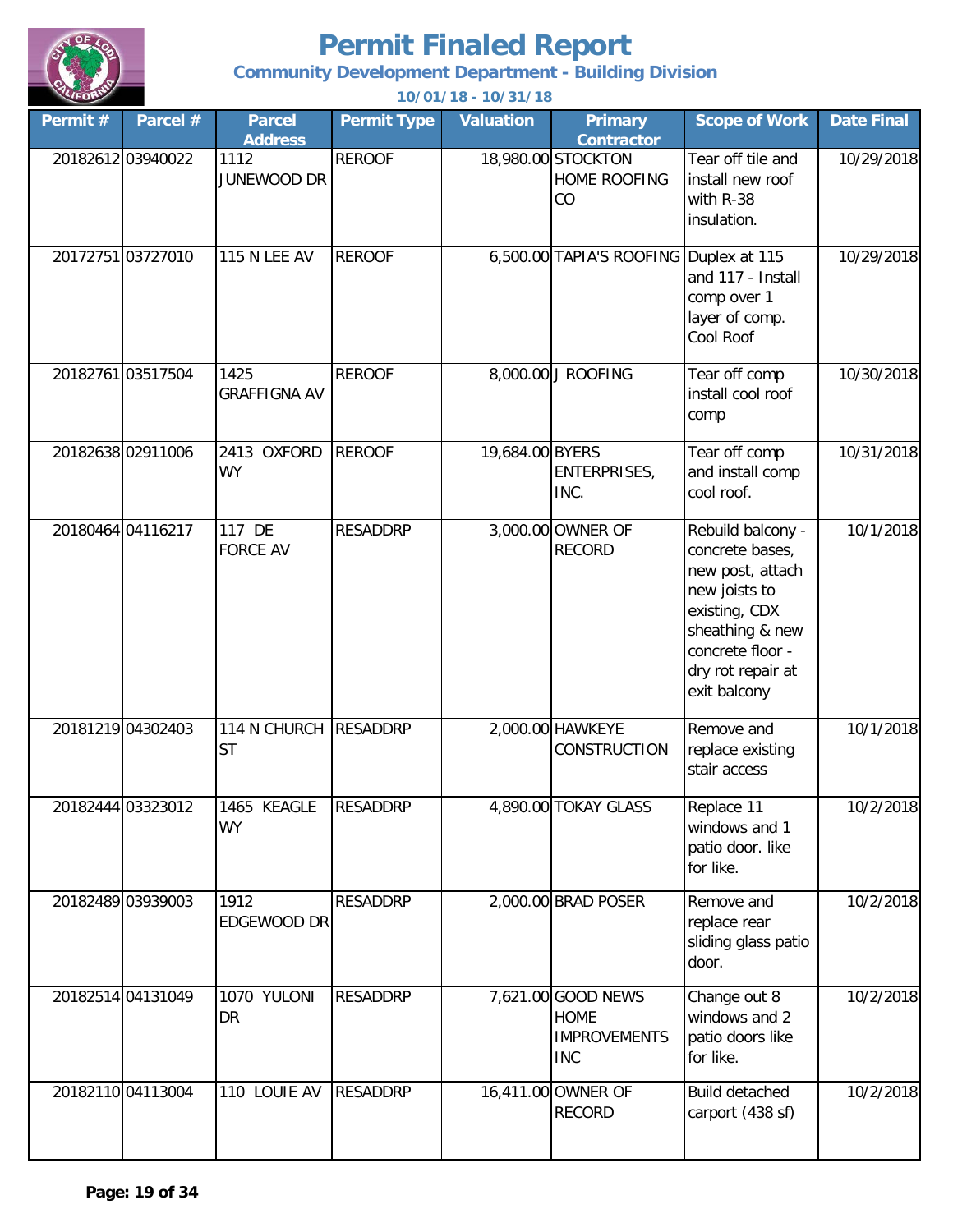

**Community Development Department - Building Division**

| $\sim$            |          |                                 |                    | 10/01/10 - 10/31/10 |                                                                                                    |                                                                                                                                                                                                                                                                                                                                                   |                   |
|-------------------|----------|---------------------------------|--------------------|---------------------|----------------------------------------------------------------------------------------------------|---------------------------------------------------------------------------------------------------------------------------------------------------------------------------------------------------------------------------------------------------------------------------------------------------------------------------------------------------|-------------------|
| Permit #          | Parcel # | <b>Parcel</b><br><b>Address</b> | <b>Permit Type</b> | <b>Valuation</b>    | <b>Primary</b><br><b>Contractor</b>                                                                | <b>Scope of Work</b>                                                                                                                                                                                                                                                                                                                              | <b>Date Final</b> |
| 20172516 03702410 |          | 419 N SUNSET<br><b>DR</b>       | <b>RESADDRP</b>    |                     | 50,000.00 OWNER OF<br><b>RECORD</b>                                                                | Interior remodel<br>and addition of<br>68 sq ft. (Work<br>started without a<br>permit)                                                                                                                                                                                                                                                            | 10/2/2018         |
| 20180347 04739005 |          | 924 S<br><b>GARFIELD ST</b>     | <b>RESADDRP</b>    | 2,382.00 MFV        | ASSOCIATES,<br>INC. DBA THE<br><b>GLASS GURU S J</b>                                               | Apt Bldg - Unit 17<br>- Retrofit (4)<br>windows and (1)<br>patio door                                                                                                                                                                                                                                                                             | 10/3/2018         |
| 20180460 02922028 |          | 207 PALOMAR<br>DR               | <b>RESADDRP</b>    | 5,165.00 CAM        | <b>CONSTRUCTION</b>                                                                                | Remodel master<br>bath remove<br>pocket door and<br>relocate to<br>enclose vanity.<br>Remove and<br>replace all fixtures                                                                                                                                                                                                                          | 10/3/2018         |
| 20180844 02910211 |          | 2137 DEBBIE<br>LN               | <b>RESADDRP</b>    |                     | 4,200.00 TOKAY GLASS                                                                               | Replace 12<br>windows like for<br>like                                                                                                                                                                                                                                                                                                            | 10/3/2018         |
| 20181727 04708004 |          | POPLAR<br>220<br><b>ST</b>      | <b>RESADDRP</b>    |                     | 45,756.00 AMERICA'S VINYL<br><b>EXTERIORS INC.</b><br>DBA: AMERICA'S<br><b>DREAM</b><br>HOMEWORKS. | Kitchen remodel<br>like for like.<br>Update electrical,<br>new hood and all<br>new appliances.<br>Revised scope of<br>work to include<br>removal of old<br>water heater and<br>installation of a<br>tankless unit with<br>dedicated gas<br>line. Removal of<br>plaster walls in<br>laundry room and<br>kitchen and<br>installation of<br>drywall. | 10/3/2018         |
| 20182122 02929017 |          | 2525 PARK<br><b>WEST DR</b>     | <b>RESADDRP</b>    |                     | 10,294.00 HOME DEPOT<br>USA INC., DBA<br>THE HOME DEPOT like                                       | Replace 12<br>windows like for                                                                                                                                                                                                                                                                                                                    | 10/3/2018         |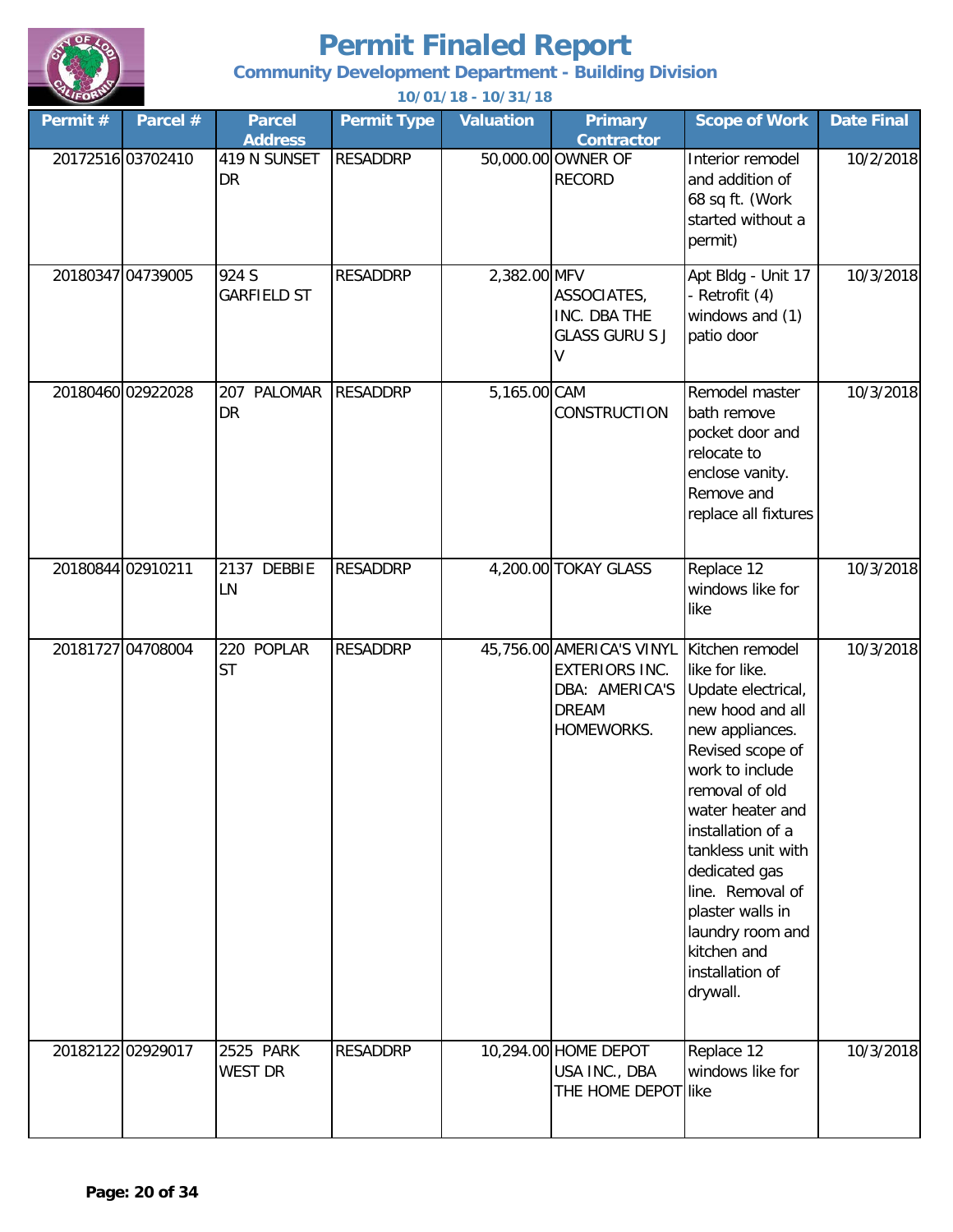

**Community Development Department - Building Division**

| Permit # | Parcel #          | <b>Parcel</b><br><b>Address</b> | <b>Permit Type</b> | <b>Valuation</b>  | <b>Primary</b><br><b>Contractor</b>                                                   | <b>Scope of Work</b>                                                                                                                                        | <b>Date Final</b> |
|----------|-------------------|---------------------------------|--------------------|-------------------|---------------------------------------------------------------------------------------|-------------------------------------------------------------------------------------------------------------------------------------------------------------|-------------------|
|          | 20182154 03705006 | 26 S HAM LN                     | <b>RESADDRP</b>    |                   | 6,100.00 MANDAL<br><b>CONSTRUCTION</b><br>SERVICES, INC.                              | Replace 11<br>windows like for<br>like.                                                                                                                     | 10/3/2018         |
|          | 20182258 02725007 | 2336<br><b>BRITTANY LN</b>      | <b>RESADDRP</b>    | 20,234.00 APPLIED | <b>ELECTRICAL &amp;</b><br><b>DISTRIBUTION</b><br><b>DBA LUXLIGHT</b><br>SOLAR ENERGY | Build 540 sq ft<br>detached<br>structure to hold<br>solar panels.                                                                                           | 10/4/2018         |
|          | 20182560 05842039 | 1969<br><b>JAMESTOWN</b><br>DR  | <b>RESADDRP</b>    |                   | 500.00 MANDAL<br>CONSTRUCTION<br>SERVICES, INC.                                       | Replace 2 back<br>doors like for like                                                                                                                       | 10/4/2018         |
|          | 20182029 01561016 | 2401 EILERS<br>#501 LN          | <b>RESADDRP</b>    |                   | 1,500.00 Servicemaster<br>Advantage                                                   | Located in unit<br>#501-Remove<br>and replace<br>drywall in<br>affected areas of<br>master closet,<br>laundry room and<br>hall bath due to<br>water damage. | 10/4/2018         |
|          | 20180684 03730043 | 232 S<br><b>HUTCHINS ST</b>     | <b>RESADDRP</b>    |                   | 500.00 OWNER OF<br><b>RECORD</b>                                                      | Repairs to<br>existing balcony.                                                                                                                             | 10/5/2018         |
|          | 20181490 03717026 | 225 S AVENA<br>AV               | <b>RESADDRP</b>    |                   | 1,200.00 GRIZZLY<br>MECHANICAL<br><b>SERVICES</b>                                     | Cut-in new whole<br>house fan                                                                                                                               | 10/5/2018         |
|          | 20180517 03303401 | 1910 CORBIN<br>LN               | <b>RESADDRP</b>    |                   | 500.00 LEADING EDGE<br>CONSTRUCTION<br>& DESIGN LLC                                   | Replace front<br>entry door.                                                                                                                                | 10/8/2018         |
|          | 20182493 03507008 | 1818 ROBERT<br><b>ST</b>        | <b>RESADDRP</b>    |                   | 5,000.00 MAZZERA'S<br>APPLIANCE INC.                                                  | Replace 12<br>windows like for<br>like                                                                                                                      | 10/8/2018         |
|          | 20182333 05862013 | <b>1901 S MILLS</b><br>AV       | <b>RESADDRP</b>    |                   | 5,500.00 MAZZERA'S<br>APPLIANCE INC.                                                  | Located in unit<br>#3-Retrofit 5<br>windows and 1<br>patio door like for<br>like.                                                                           | 10/8/2018         |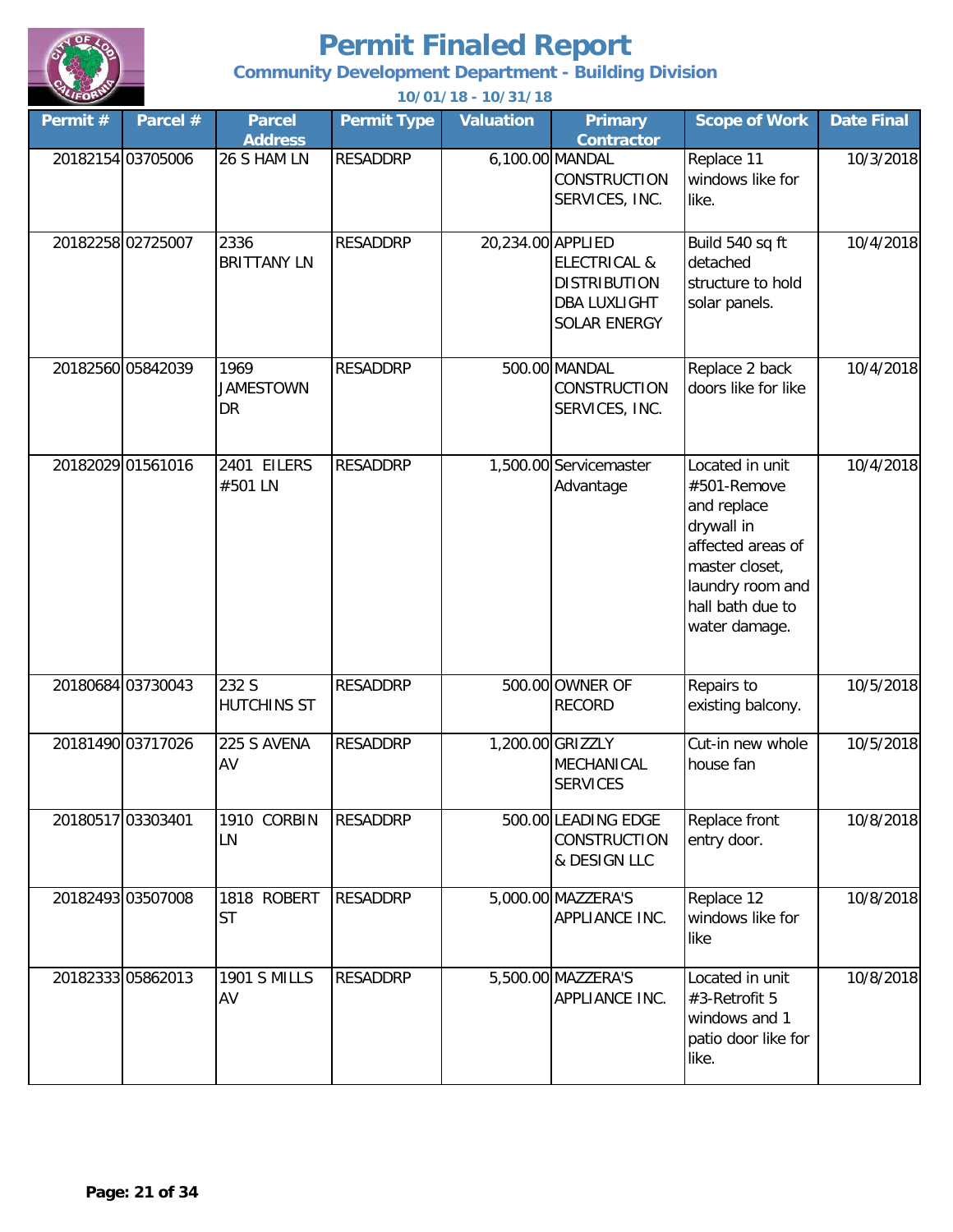

**Community Development Department - Building Division**

| Permit #          | Parcel #          | <b>Parcel</b><br><b>Address</b>  | <b>Permit Type</b> | <b>Valuation</b> | <b>Primary</b><br><b>Contractor</b>                        | <b>Scope of Work</b>                                                                                                                            | <b>Date Final</b> |
|-------------------|-------------------|----------------------------------|--------------------|------------------|------------------------------------------------------------|-------------------------------------------------------------------------------------------------------------------------------------------------|-------------------|
|                   | 20180274 04710013 | 328<br><b>CONCORD ST</b>         | <b>RESADDRP</b>    |                  | 5,800.00 HONEYS AIR INC                                    | Install new 3 ton<br>condenser on<br>ground in<br>backyard.                                                                                     | 10/9/2018         |
| 20170783 04710028 |                   | 307 POPLAR<br><b>ST</b>          | <b>RESADDRP</b>    |                  | 5,000.00 OWNER OF<br><b>RECORD</b>                         | Stucco entire<br>house.<br>Replace(8)<br>windows and 1<br>slider. Remove<br>(2) windows and<br>frame in.                                        | 10/9/2018         |
|                   | 20180836 02911017 | 2225 OXFORD<br><b>WY</b>         | <b>RESADDRP</b>    |                  | 4,000.00 OWNER OF<br><b>RECORD</b>                         | Stucco over wood<br>siding on front of<br>house, replace<br>front door,<br>replace (8)<br>windows - like for<br>like                            | 10/10/2018        |
| 20182569 05746025 |                   | 615 TAWNY<br>PORT DR             | <b>RESADDRP</b>    | 6,950.00 MANDAL  | CONSTRUCTION<br>SERVICES, INC.                             | Replace like for<br>like 10 windows<br>and 1 patio slider.                                                                                      | 10/10/2018        |
|                   | 2018257103532014  | 512 GERARD<br><b>DR</b>          | <b>RESADDRP</b>    | 2,629.00 MFV     | ASSOCIATES,<br>INC. DBA THE<br><b>GLASS GURU S J</b>       | Replace 8<br>windows like for<br>like.                                                                                                          | 10/10/2018        |
|                   | 20182441 04515039 | 1330 S<br><b>CHURCH ST</b>       | <b>RESADDRP</b>    |                  | 20,000.00 BELL BROTHER'S<br><b>HEATING AND</b><br>AIR INC. | Whole house<br>hot/cold re pipe,<br>new water<br>softner and new<br>tankless water<br>heater with a 40',<br>1" dedicated gas<br>line.           | 10/10/2018        |
| 20182327 04524018 |                   | 821 S<br>SACRAMENTO<br><b>ST</b> | <b>RESADDRP</b>    |                  | 10,000.00 COMFORT AIR<br><b>INC</b>                        | <b>HVAC split</b><br>system change<br>out like for like.<br>AC on ground,<br>furnace in<br>basement.<br>Replace water<br>heater in<br>basement. | 10/11/2018        |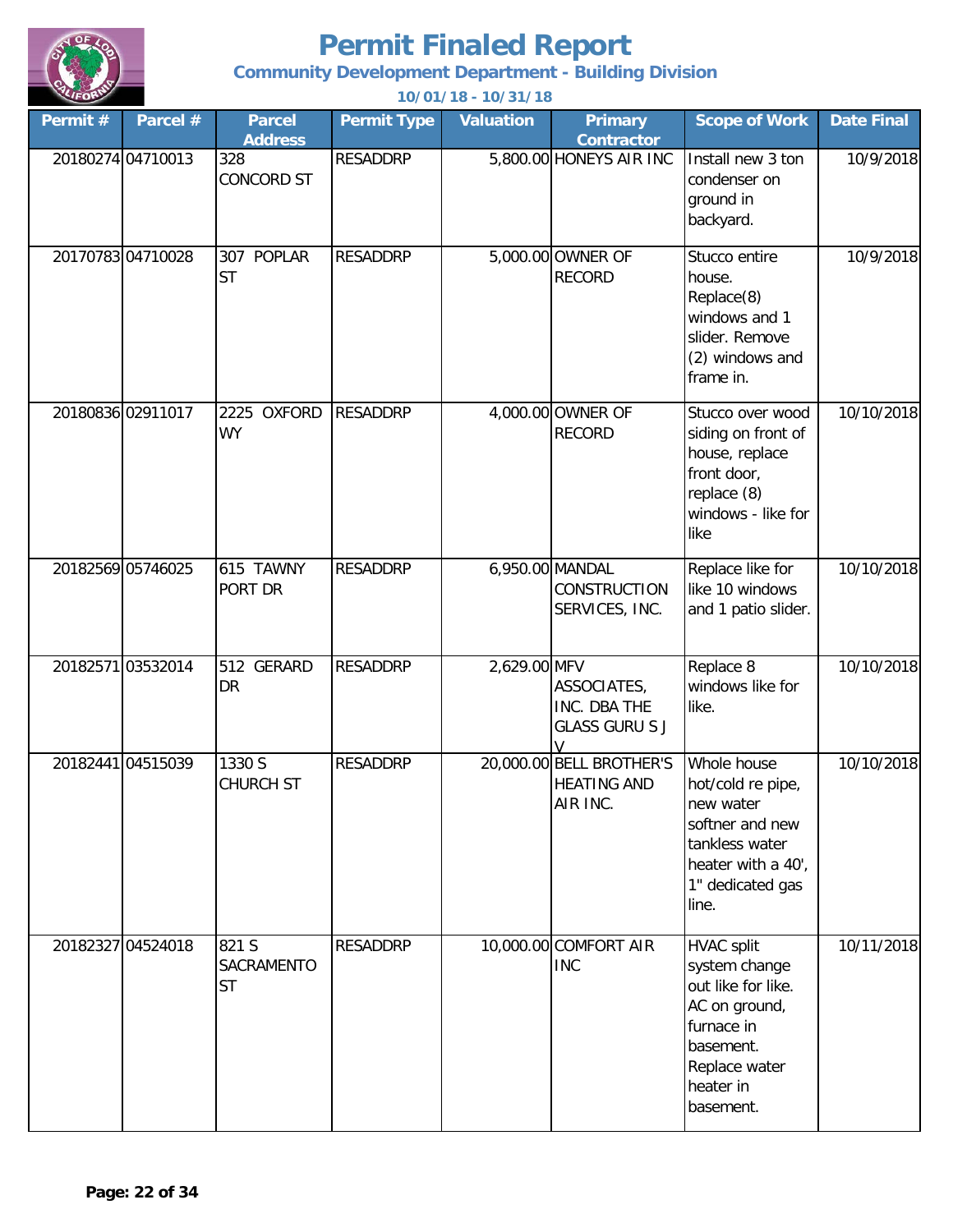

#### **Community Development Department - Building Division**

| Permit # | Parcel #          | <b>Parcel</b>                         | <b>Permit Type</b> | <b>Valuation</b> | <b>Primary</b>                                                       | <b>Scope of Work</b>                                                                                                                                                     | <b>Date Final</b> |
|----------|-------------------|---------------------------------------|--------------------|------------------|----------------------------------------------------------------------|--------------------------------------------------------------------------------------------------------------------------------------------------------------------------|-------------------|
|          | 20162641 03918309 | <b>Address</b><br>824 DAISY AV        | <b>RESADDRP</b>    |                  | <b>Contractor</b><br>20,275.00 STEPHEN JUMP<br>CONSTRUCTION,<br>INC. | Remove existing<br>covered patio and<br>replace with<br>living room<br>addition, add<br>closet to bonus<br>room, and<br>convert bedroom<br>#2 into a master<br>bathroom. | 10/15/2018        |
|          | 20181056 06204107 | 35 LOWE ST                            | <b>RESADDRP</b>    |                  | 10,000.00 OWNER OF<br><b>RECORD</b>                                  | Truss elevation<br>change & porch<br>addition (130 sf)                                                                                                                   | 10/15/2018        |
|          | 20181874 06222024 | <b>HEMLOCK</b><br>175<br><b>DR</b>    | <b>RESADDRP</b>    |                  | 22,000.00 AARON SHADDY<br>CONSTRUCTION                               | Kitchen remodel<br>and remove wall<br>to make great<br>room                                                                                                              | 10/15/2018        |
|          | 20182585 05869049 | 3039<br><b>OLYMPIC AV</b>             | <b>RESADDRP</b>    |                  | 5,450.00 CALIFORNIA<br><b>CUSTOM</b><br><b>SUNROOMS</b>              | Install attached<br>patio cover 140 sf<br>no electrical.                                                                                                                 | 10/15/2018        |
|          | 20182466 04320136 | 401 E LOCUST<br><b>ST</b>             | <b>RESADDRP</b>    |                  | 4,000.00 OWNER OF<br><b>RECORD</b>                                   | House-stucco<br>over wood siding.                                                                                                                                        | 10/16/2018        |
|          | 20182467 04320136 | 401 E LOCUST<br><b>ST</b>             | <b>RESADDRP</b>    | 1,050.00         |                                                                      | Garage-stucco<br>over siding.                                                                                                                                            | 10/16/2018        |
|          | 20182271 02921045 | 2435 W ELM ST RESADDRP                |                    |                  | 9,500.00 BG MCGUIRE<br>CONSTRUCTION,<br>INC.                         | Remodel kitchen.<br>New cabinets<br>new counter,<br>sink, faucet, new<br><b>GFCI</b> outlets.<br>Layout to remain<br>the same.                                           | 10/16/2018        |
|          | 20182561 06255022 | 226<br><b>MEADOWLARK</b><br><b>WY</b> | <b>RESADDRP</b>    |                  | 500.00 MANDAL<br>CONSTRUCTION<br>SERVICES, INC.                      | Replacement like<br>for like front door                                                                                                                                  | 10/16/2018        |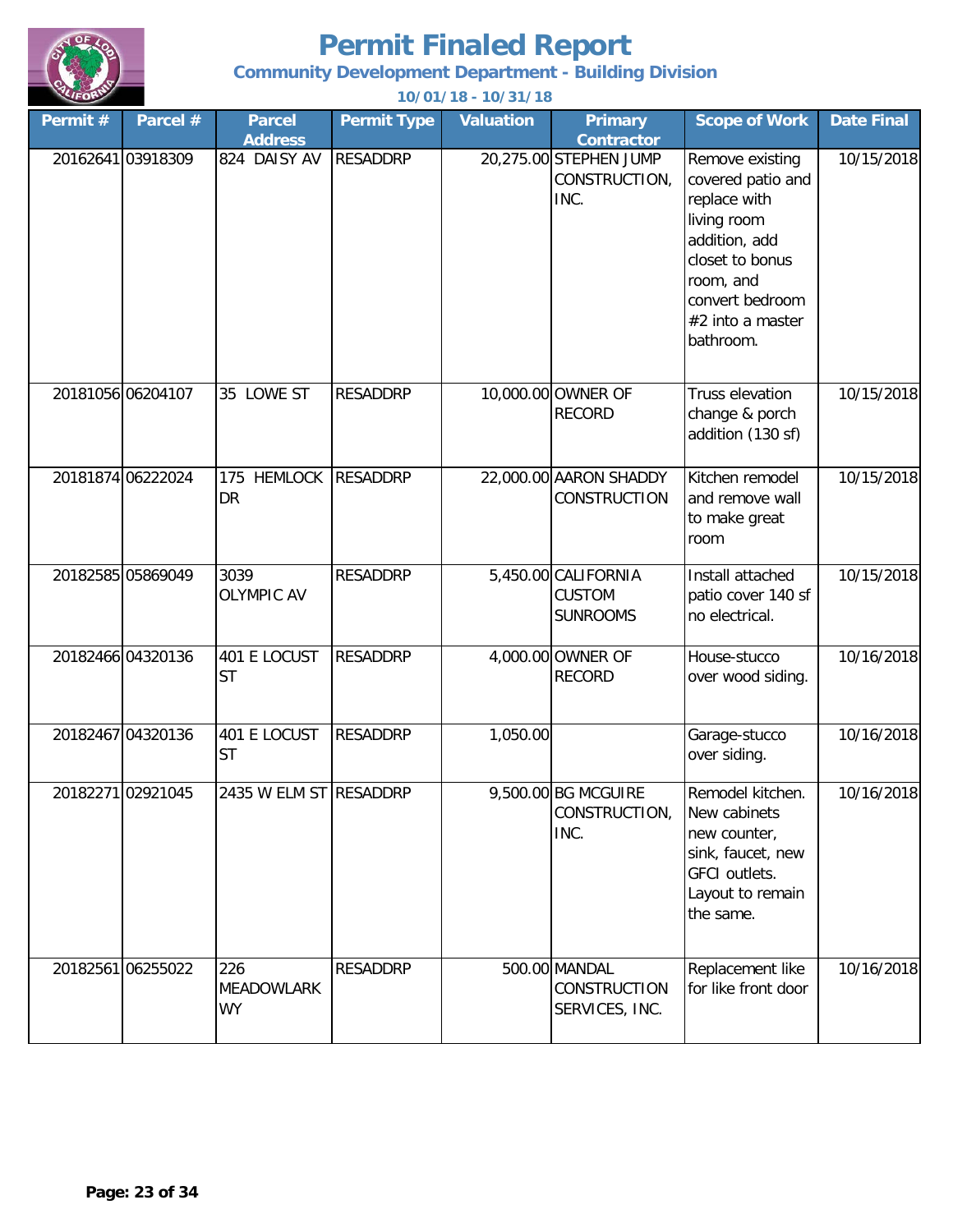

**Community Development Department - Building Division**

| Permit # | Parcel #          | <b>Parcel</b>                  | <b>Permit Type</b> | <b>Valuation</b> | <b>Primary</b>                                          | <b>Scope of Work</b>                                                                                                                                                                                                                          | <b>Date Final</b> |
|----------|-------------------|--------------------------------|--------------------|------------------|---------------------------------------------------------|-----------------------------------------------------------------------------------------------------------------------------------------------------------------------------------------------------------------------------------------------|-------------------|
|          | 20180991 04732410 | <b>Address</b><br>533 MAPLE ST | <b>RESADDRP</b>    |                  | <b>Contractor</b><br>1,200.00 OWNER OF<br><b>RECORD</b> | Fourplex - R&R<br>1/4" plywood<br>soffit covering<br>with sheet metal<br>to weather-proof<br>& provide a drip<br>edge so water<br>can run off of<br>exterior stairway                                                                         | 10/16/2018        |
|          | 20163128 03106033 | 1415<br><b>CARDINAL ST</b>     | <b>RESADDRP</b>    | 50,244.00        |                                                         | 2 bedroom, 1 1/2<br>bath addition<br>with storage<br>(unconditioned),<br>kitchen remodel,<br>relocate and<br>upgrade service<br>panel, install new<br>gas insert in<br>fireplace, replace<br>existing sliding<br>glass door.                  | 10/17/2018        |
|          | 20182304 02950008 | 2639<br>PARADISE DR            | <b>RESADDRP</b>    |                  | 21,000.00 HAGGERTY<br>CONSTRUCTION<br><b>INC</b>        | Remove drywall<br>24" up from floor<br>throughout house<br>as needed for<br>water damage<br>repair. Remove<br>and replace<br>cabinets in<br>kitchen, bath and<br>master bath.<br>Remove and<br>replace tile and<br>hot mop in<br>master bath. | 10/17/2018        |
|          | 20182556 02906046 | 506<br>RUTLEDGE DR             | <b>RESADDRP</b>    |                  | 500.00 MANDAL<br>CONSTRUCTION<br>SERVICES, INC.         | Replace back<br>door like for like                                                                                                                                                                                                            | 10/18/2018        |
|          | 20182559 02923015 | 2621<br><b>BAYBERRY DR</b>     | <b>RESADDRP</b>    |                  | 500.00 MANDAL<br>CONSTRUCTION<br>SERVICES, INC.         | Replace 1 front<br>door like for like                                                                                                                                                                                                         | 10/18/2018        |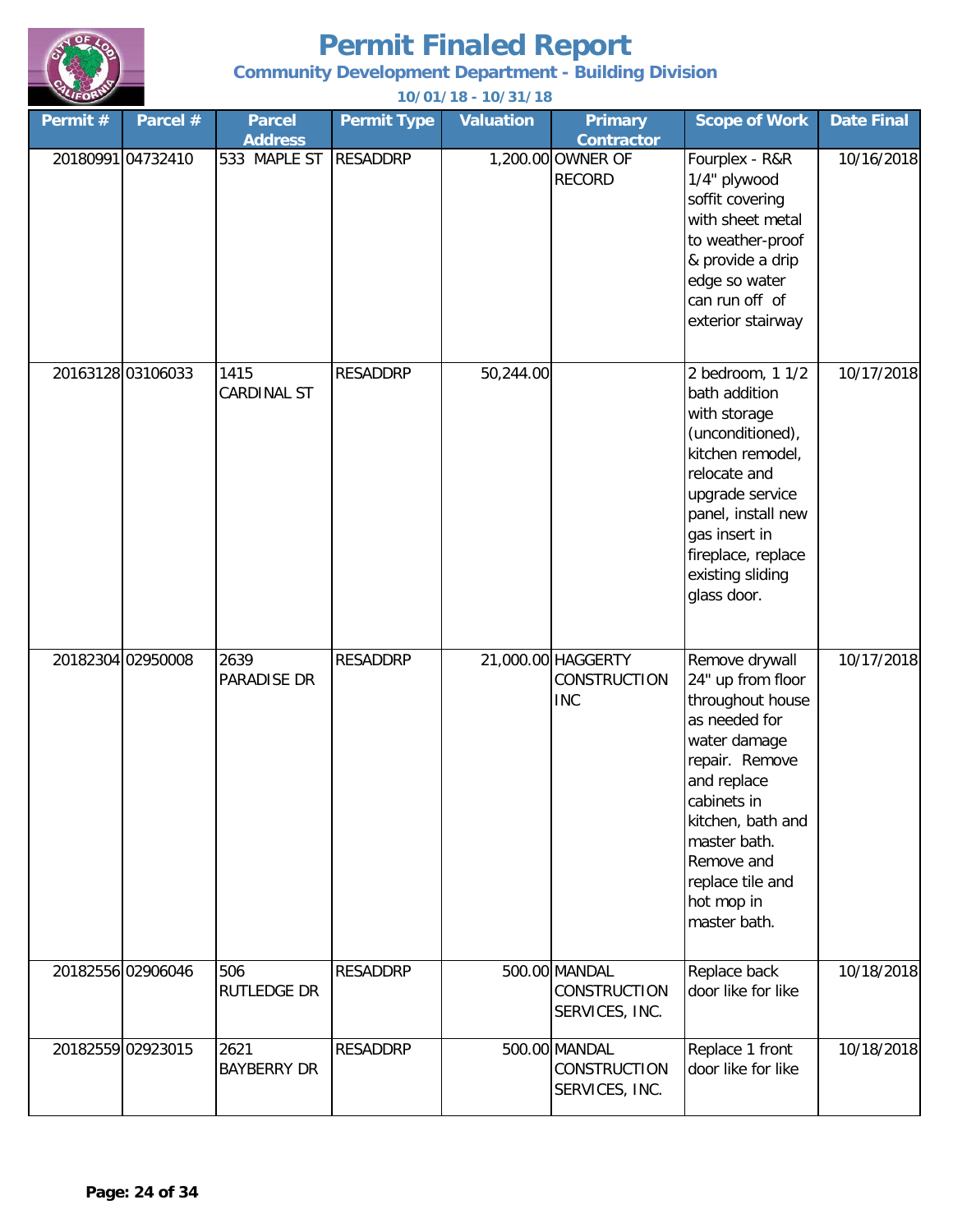

**Community Development Department - Building Division**

| Permit #          | Parcel #          | <b>Parcel</b><br><b>Address</b>     | <b>Permit Type</b> | <b>Valuation</b> | <b>Primary</b><br><b>Contractor</b>                      | <b>Scope of Work</b>                                                                                                                                  | <b>Date Final</b> |
|-------------------|-------------------|-------------------------------------|--------------------|------------------|----------------------------------------------------------|-------------------------------------------------------------------------------------------------------------------------------------------------------|-------------------|
|                   | 20182274 03114043 | 604 WINDSOR<br>DR                   | <b>RESADDRP</b>    |                  | 500.00 MANDAL<br>CONSTRUCTION<br>SERVICES, INC.          | Replace front<br>door like for like                                                                                                                   | 10/18/2018        |
| 20182144 03928001 |                   | 711 WILLOW<br><b>GLEN DR</b>        | <b>RESADDRP</b>    |                  | 9,800.00 BG MCGUIRE<br>CONSTRUCTION,<br>INC.             | Add window to<br>living room wall.<br>Framing, stucco,<br>insulation and<br>drywall repair as<br>needed.                                              | 10/18/2018        |
| 20182626 03721021 |                   | 523 W ELM ST                        | <b>RESADDRP</b>    |                  | 6,800.00 STEPHEN JUMP<br>CONSTRUCTION,<br>INC.           | Tear off 1 layer<br>of comp roof,<br>reroof with cool<br>roof comp,<br>replace water<br>heater in<br>basement, install<br>exhaust fan in<br>bathroom. | 10/18/2018        |
| 20181269 03904001 |                   | 906<br>PARKVIEW AV                  | <b>RESADDRP</b>    |                  | 5,627.00 TOKAY GLASS                                     | Replace 17<br>windows like for<br>like                                                                                                                | 10/18/2018        |
|                   | 20180795 02953023 | 2701<br><b>MAYTIME WY</b>           | <b>RESADDRP</b>    | 10,000.00 EAGLE  | <b>CONSTRUCTION</b>                                      | Fire repair to<br>exterior wall -<br>minor drywall,<br>insulation, stucco<br>& frame                                                                  | 10/19/2018        |
| 20181601 02954011 |                   | 2763<br><b>DAZZLER ST</b>           | <b>RESADDRP</b>    |                  | 25,000.00 ROBERT L<br><b>JACKSON</b>                     | <b>Build attached</b><br>patio cover with<br>electrical 200 sq ft                                                                                     | 10/19/2018        |
|                   | 20182640 04132048 | 148<br><b>MOKELUMNE</b><br>RIVER DR | <b>RESADDRP</b>    |                  | 4,800.00 MANDAL<br><b>CONSTRUCTION</b><br>SERVICES, INC. | Replace 8<br>windows like for<br>like                                                                                                                 | 10/19/2018        |
|                   | 20182562 02937012 | 2758<br>SEQUOIA ST                  | <b>RESADDRP</b>    |                  | 500.00 MANDAL<br>CONSTRUCTION<br>SERVICES, INC.          | Replace 2<br>exterior doors like<br>for like. Garage<br>man door and<br>back door.                                                                    | 10/19/2018        |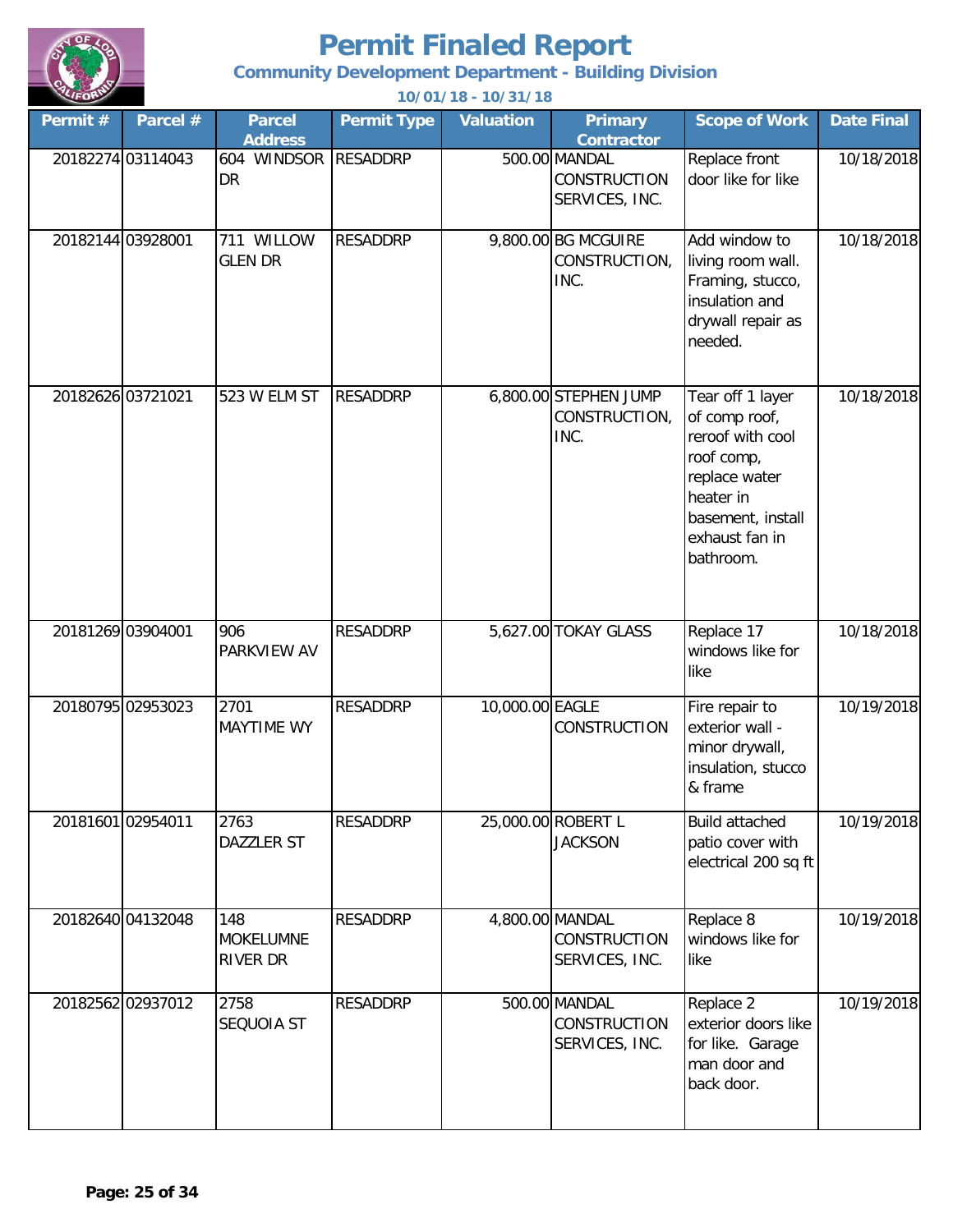

**Community Development Department - Building Division**

| Permit#           | Parcel #          | <b>Parcel</b>                              | <b>Permit Type</b> | <b>Valuation</b> | <b>Primary</b>                                                              | <b>Scope of Work</b>                                                                                                                                                                        | <b>Date Final</b> |
|-------------------|-------------------|--------------------------------------------|--------------------|------------------|-----------------------------------------------------------------------------|---------------------------------------------------------------------------------------------------------------------------------------------------------------------------------------------|-------------------|
| 20182618 06226047 |                   | <b>Address</b><br>408 W CEDAR<br><b>CT</b> | <b>RESADDRP</b>    |                  | <b>Contractor</b><br>1,200.00 HAGGERTY<br><b>CONSTRUCTION</b><br><b>INC</b> | Replace window<br>in dining room<br>and garage man<br>door, same size<br>same location.<br>Stucco to match<br>as needed<br>around window.<br><b>Work Started</b><br>Without A Permit.       | 10/22/2018        |
|                   | 20182703 04733042 | 437 E TOKAY<br><b>ST</b>                   | <b>RESADDRP</b>    | 1,200.00 CRAIG   | <b>HOLTBERG</b><br>CONSTRUCTION                                             | Install R-21 over<br>the top of<br>existing R-17<br>attic installation                                                                                                                      | 10/22/2018        |
| 20182321 05869021 |                   | 3025<br><b>ADRIANA LN</b>                  | <b>RESADDRP</b>    |                  | 5,268.00 DECKER<br><b>BROTHERS</b><br>CONSTRUCTION                          | Install 19'x15'<br>attached patio<br>cover with<br>electrical; ceiling<br>fan.                                                                                                              | 10/22/2018        |
|                   | 20182254 04146002 | <b>YOKUTS</b><br>420<br><b>DR</b>          | <b>RESADDRP</b>    | 12,000.00 DONJO  | <b>ENTERPRISES</b>                                                          | Replace drywall<br>in garage on<br>firewall per prop<br>eval. Replace 50<br>gal water heater<br>like for like in<br>garage. Tear off<br>shake and install<br>decking and<br>comp cool roof. | 10/22/2018        |
| 20181378 04320101 |                   | 230 N<br><b>CENTRAL AV</b>                 | <b>RESADDRP</b>    |                  | 2,166.00 OWNER OF<br><b>RECORD</b>                                          | Unit #2,3,4,5 &<br>6/Replace 22<br>windows like for<br>like                                                                                                                                 | 10/22/2018        |
|                   | 20182698 06237016 | 683<br>SANDPIPER CI                        | <b>RESADDRP</b>    |                  | 10,100.00 NORTHWEST<br><b>EXTERIORS INC.</b>                                | Replace 12<br>windows and 2<br>patio doors-<br>retrofit. like for<br>like sizes and<br>configurations.                                                                                      | 10/23/2018        |
|                   | 20182681 06208019 | 1416<br><b>VOELKER DR</b>                  | <b>RESADDRP</b>    | 1,000.00 CRAIG   | <b>HOLTBERG</b><br>CONSTRUCTION                                             | Insulate R-21<br>over existing R-<br>17 in attic.                                                                                                                                           | 10/24/2018        |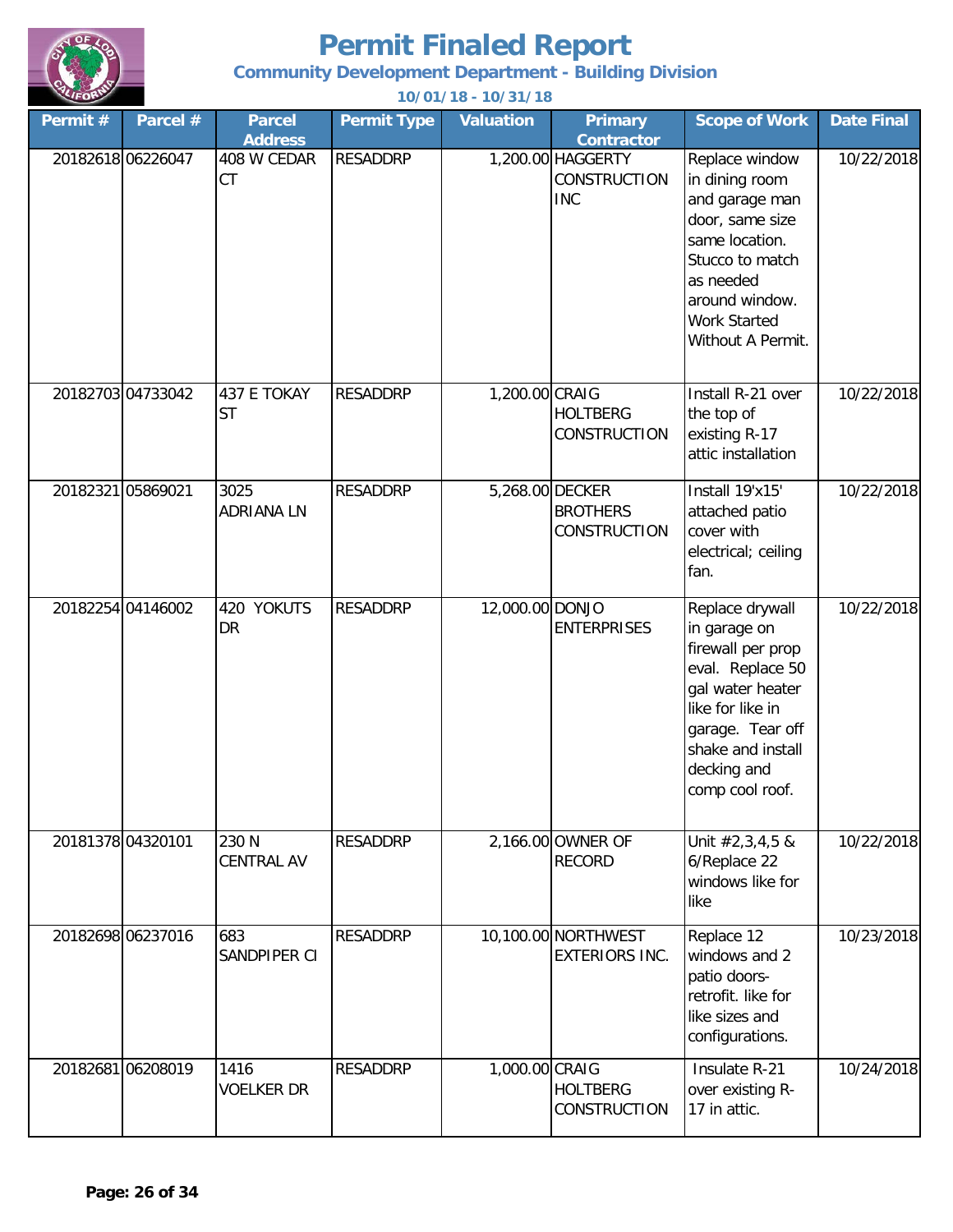

#### **Community Development Department - Building Division**

| Permit #          | Parcel #          | <b>Parcel</b><br><b>Address</b>       | <b>Permit Type</b> | <b>Valuation</b> | <b>Primary</b><br><b>Contractor</b>                                                      | <b>Scope of Work</b>                                                                                                                                                | <b>Date Final</b> |
|-------------------|-------------------|---------------------------------------|--------------------|------------------|------------------------------------------------------------------------------------------|---------------------------------------------------------------------------------------------------------------------------------------------------------------------|-------------------|
|                   | 20182115 04510002 | 1001 S<br>PLEASANT AV                 | <b>RESADDRP</b>    |                  | 12,248.00 SANDOVAL<br><b>CONSTRUCTION</b>                                                | Remodel<br>Bathroom.<br>Replace<br>tub/shower,<br>toilet, vanity,<br>rewire and<br>replumb.<br>Replace<br>sheetrock as<br>needed.                                   | 10/25/2018        |
|                   | 20182337 01561043 | 2401 EILERS<br>LN                     | <b>RESADDRP</b>    |                  | 500.00 MATHEWS<br>BUILDERS, INC.                                                         | Located in unit<br>#105-Remove<br>and replace 5/8"<br>drywall and R-30<br>insulation on<br>hallway ceiling.<br>4'x4' due to<br>water damage.                        | 10/25/2018        |
| 20182751 03929031 |                   | 519 EUREKA<br>AV                      | <b>RESADDRP</b>    | 1,000.00 CRAIG   | <b>HOLTBERG</b><br>CONSTRUCTION                                                          | Install R-21 over<br>existing R-17 in<br>the attic                                                                                                                  | 10/25/2018        |
|                   | 20182700 03503013 | 728 JAMES ST                          | <b>RESADDRP</b>    |                  | 2,991.00 RIVER CITY<br>WINDOW &<br>DOOR INC, DBA<br><b>RENEWAL BY</b><br><b>ANDERSEN</b> | Replace 1<br>window like for<br>like in kitchen                                                                                                                     | 10/29/2018        |
| 20182646 06027015 |                   | 712 MCCOY CT RESADDRP                 |                    |                  | 2,000.00 JAMES E<br><b>WILLIAMS &amp; SON</b><br><b>INC</b>                              | Located at Unit<br>51 - Dryrot<br>repair to trim at<br>entrly balcony.                                                                                              | 10/29/2018        |
|                   | 20182608 06255022 | 226<br><b>MEADOWLARK</b><br><b>WY</b> | <b>RESADDRP</b>    |                  | 3,764.00 RIVER CITY<br>WINDOW &<br>DOOR INC, DBA<br><b>RENEWAL BY</b><br>ANDERSEN        | Remove and<br>replace sliding<br>glass door in<br>back of house.<br><b>REVISED 10-22-</b><br>18: Replace<br>Sliding glass door<br>with window in<br>master bedroom. | 10/29/2018        |
|                   | 20182325 02956065 | 3068<br>CELEBRATION<br>DR             | <b>RESADDRP</b>    |                  | 5,000.00 Lubell corporation<br><b>DBA Aspen</b><br>Landscaping                           | Install attached<br>patio cover 489<br>SF no electrical                                                                                                             | 10/29/2018        |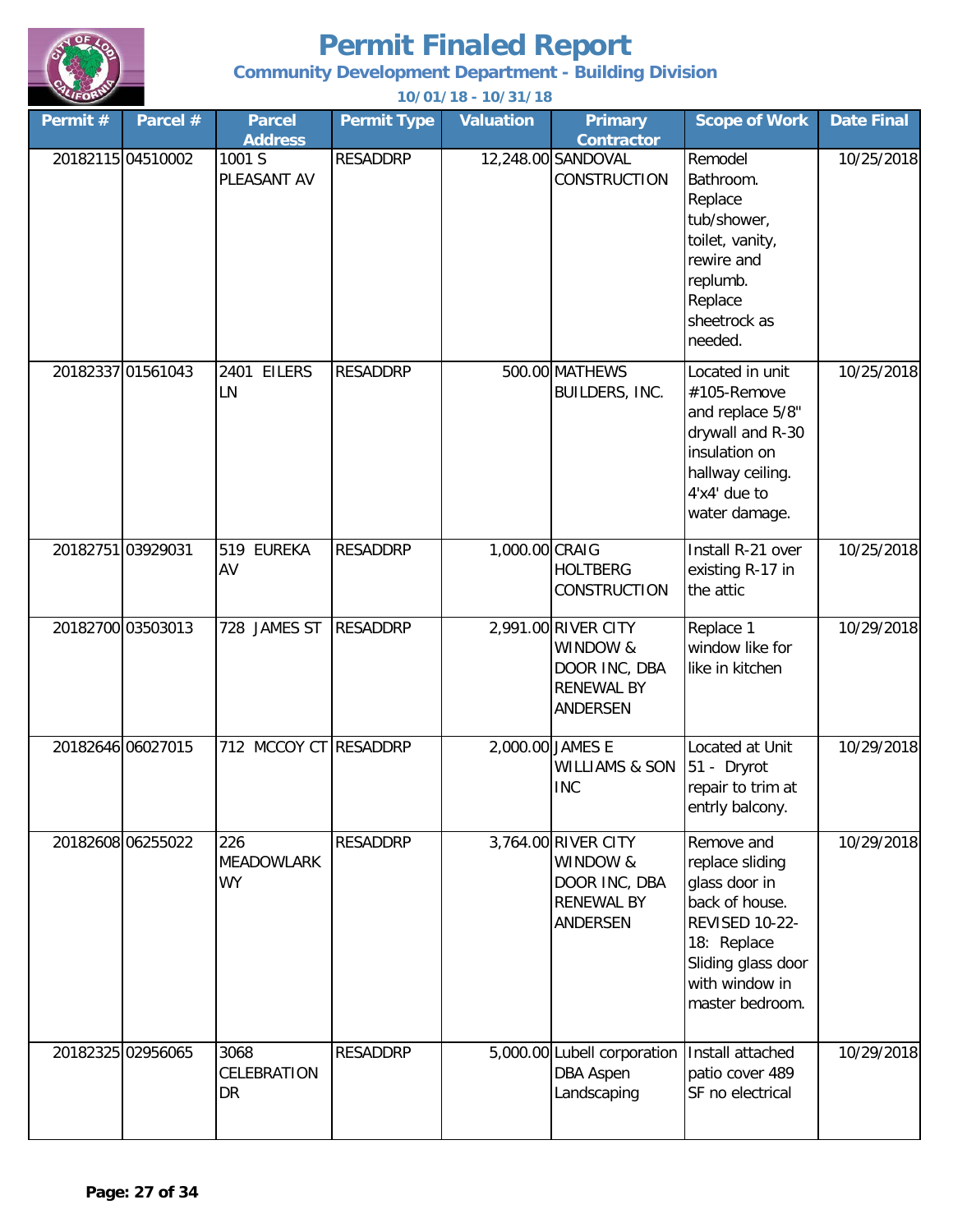

**Community Development Department - Building Division**

| Permit # | Parcel #          | <b>Parcel</b><br><b>Address</b>         | <b>Permit Type</b> | <b>Valuation</b> | <b>Primary</b><br><b>Contractor</b> | <b>Scope of Work</b>                                                                                                                                    | <b>Date Final</b> |
|----------|-------------------|-----------------------------------------|--------------------|------------------|-------------------------------------|---------------------------------------------------------------------------------------------------------------------------------------------------------|-------------------|
|          | 20182417 06036010 | 2250<br><b>SCARBOROUGH</b><br><b>DR</b> | <b>RESADDRP</b>    | 20,000.00 EAGLE  | <b>CONSTRUCTION</b>                 | Located at 2230<br>Scarborough Dr.<br>Units 1, 3, 5, 7, 9 &<br>11-Repair dryrot<br>on siding per site<br>plan.                                          | 10/29/2018        |
|          | 20182418 06036010 | 2250<br><b>SCARBOROUGH</b><br><b>DR</b> | <b>RESADDRP</b>    | 20,000.00 EAGLE  | <b>CONSTRUCTION</b>                 | Located at 2230<br>Scarborough Dr.<br><b>Units 27-32-</b><br>Repair dryrot on<br>siding per site<br>plan.                                               | 10/29/2018        |
|          | 20181179 06036010 | 2250<br><b>SCARBOROUGH</b><br><b>DR</b> | <b>RESADDRP</b>    | 30,000.00 EAGLE  | <b>CONSTRUCTION</b>                 | Located at Units<br>58-68 Repair<br>dryrot siding on<br>front and rear of<br>building                                                                   | 10/30/2018        |
|          | 20181180 06036010 | 2250<br><b>SCARBOROUGH</b><br>DR        | <b>RESADDRP</b>    | 30,000.00 EAGLE  | <b>CONSTRUCTION</b>                 | Located at Units<br>45-50 Dryrot<br>siding repair to<br>front and rear of<br>building                                                                   | 10/30/2018        |
|          | 20181181 06036010 | 2250<br><b>SCARBOROUGH</b><br><b>DR</b> | <b>RESADDRP</b>    | 30,000.00 EAGLE  | <b>CONSTRUCTION</b>                 | Located at Units<br>51-56 Repair<br>dryrot siding on<br>front and rear of<br>building                                                                   | 10/30/2018        |
|          | 20182420 06036010 | 2250<br><b>SCARBOROUGH</b><br>DR        | <b>RESADDRP</b>    | 20,000.00 EAGLE  | CONSTRUCTION                        | Located at 2230<br>Scarborough Dr.<br>Units 13, 15, 17<br>& 22-Repair<br>dryrot on siding<br>per site plan.                                             | 10/30/2018        |
|          | 20182354 04146003 | 415 YOKUTS<br>DR                        | RESADDRP           | 8,400.00 GARY A  | <b>EDWARDS</b>                      | Hall bathroom<br>remodel.<br>Remove tub,<br>replace with a<br>shower and new<br>valve. Install<br>new sink and<br>vanity. Layout to<br>remain the same. | 10/30/2018        |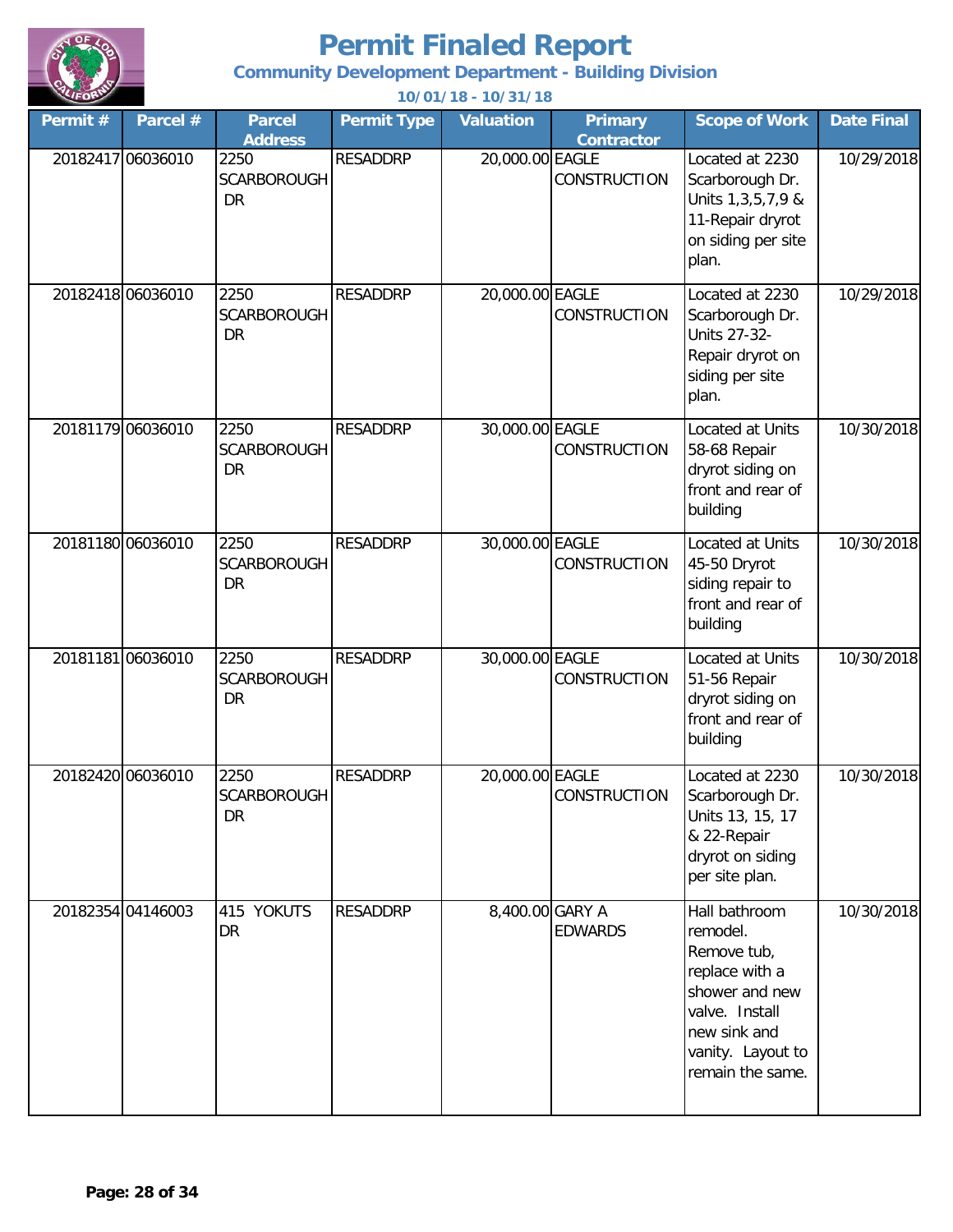

**Community Development Department - Building Division**

| Permit $#$        | Parcel #          | <b>Parcel</b><br><b>Address</b>          | <b>Permit Type</b> | <b>Valuation</b> | <b>Primary</b><br><b>Contractor</b>    | <b>Scope of Work</b>                                                                                  | <b>Date Final</b> |
|-------------------|-------------------|------------------------------------------|--------------------|------------------|----------------------------------------|-------------------------------------------------------------------------------------------------------|-------------------|
| 20182142 04312308 |                   | 432 E PINE ST                            | <b>RESADDRP</b>    |                  | 8,350.00 Highland Builders             | Reinforce wood<br>framing on<br>upstairs balcony.                                                     | 10/30/2018        |
|                   | 20171833 03525202 | 1443 W<br><b>LOCUST ST</b>               | <b>RESADDRP</b>    |                  | 10,200.00 HONEYS AIR INC               | Remove rooftop<br>condensor and<br>install new<br>package unit on<br>roof. Cut in.                    | 10/31/2018        |
| 20171549 05864011 |                   | 2422<br><b>VINTAGE OAKS</b><br><b>CT</b> | <b>SFDDTACH</b>    | 420,000.00 BRENT | <b>WORKMAN</b><br>CONSTRUCTION         | New single family<br>dwelling, two<br>bedroom                                                         | 10/3/2018         |
| 20181060 05870081 |                   | 3050<br><b>ISABELLA DR</b>               | <b>SFDDTACH</b>    |                  | 202,935.00 FCB HOMES                   | New Single<br>Family Dwelling 3<br>bedroom 2354 sq<br>ft MP2A.<br>Sprinklers on<br>separate permit.   | 10/4/2018         |
|                   | 20181057 05870080 | 3044<br><b>ISABELLA DR</b>               | <b>SFDDTACH</b>    |                  | 186,108.00 FCB HOMES                   | New Single<br>Family Dwelling 3<br>bedroom, 2189 sq<br>ft, MP1A.<br>Sprinklers on<br>separate permit. | 10/4/2018         |
| 20180601 05871001 |                   | 2603 PETAL<br><b>WAY</b>                 | <b>SFDDTACH</b>    |                  | 185,000.00 ELLIOTT HOMES<br><b>INC</b> | New Single<br>Family Dwelling 3<br>bedroom, 1815<br>sq ft, MP1348AL                                   | 10/10/2018        |
|                   | 20181061 05870082 | 3108<br><b>ISABELLA DR</b>               | <b>SFDDTACH</b>    |                  | 202,935.00 FCB HOMES                   | New Single<br>Family Dwelling 3<br>bedroom 2354 sq<br>ft, MP2C.<br>Sprinklers on<br>separate permit.  | 10/11/2018        |
|                   | 20163187 02744029 | 1203<br>SAUVIGNON CT                     | <b>SFDDTACH</b>    |                  | 275,000.00 GRUPE HOMES                 | New Single<br>Family Dwelling 3<br>bedroom 2782 sq<br>ft MP2D                                         | 10/15/2018        |
| 20172376 02957025 |                   | 801 RIVA CT                              | <b>SFDDTACH</b>    |                  | 300,000.00 GRUPE HOMES                 | New Single<br>Family Dwelling,<br>3 bedroom 3215<br>sq ft, MP4B                                       | 10/15/2018        |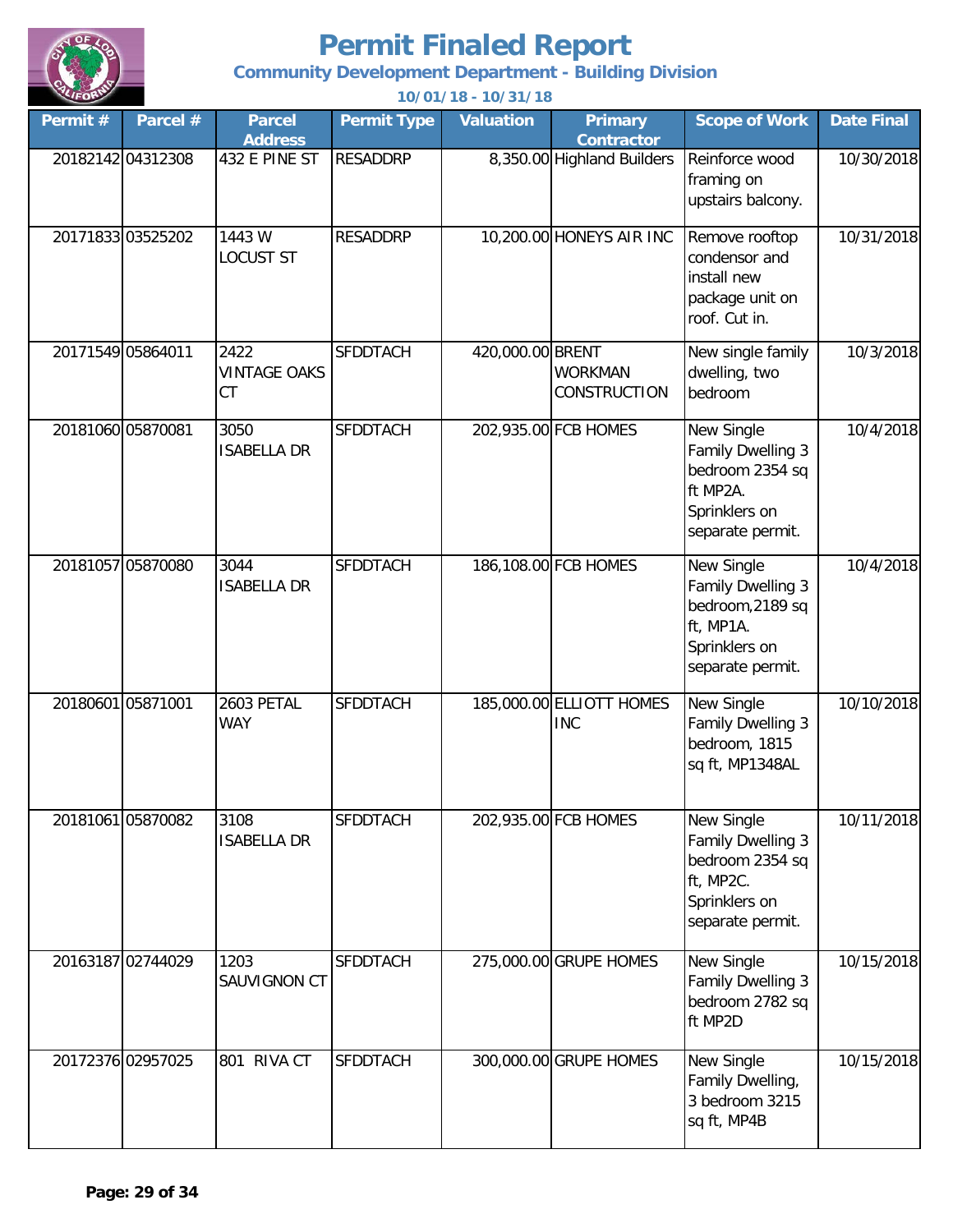

**Community Development Department - Building Division**

| Permit # | Parcel #          | <b>Parcel</b><br><b>Address</b> | <b>Permit Type</b> | <b>Valuation</b> | <b>Primary</b><br><b>Contractor</b>    | <b>Scope of Work</b>                                                                                     | <b>Date Final</b> |
|----------|-------------------|---------------------------------|--------------------|------------------|----------------------------------------|----------------------------------------------------------------------------------------------------------|-------------------|
|          | 20181062 05870083 | 3114<br><b>ISABELLA DR</b>      | <b>SFDDTACH</b>    |                  | 185,396.00 FCB HOMES                   | New Single<br>Family Dwelling 3<br>bedroom 2170 sq<br>ft MP1C.<br>Sprinklers on<br>separate permit.      | 10/18/2018        |
|          | 20163190 02744031 | 1215<br>SAUVIGNON CT            | <b>SFDDTACH</b>    |                  | 275,000.00 GRUPE HOMES                 | New Single<br>Family Dwelling 3<br>bedroom 3160 sq<br>ft MP3B                                            | 10/19/2018        |
|          | 20181253 05870084 | 3120<br><b>ISABELLA DR</b>      | <b>SFDDTACH</b>    |                  | 202,935.00 FCB HOMES                   | New Single<br>Family Dwelling 3<br>bedroom 2354 sq<br>ft MP2A. Fire<br>Sprinklers on<br>separate permit. | 10/19/2018        |
|          | 20181252 05870073 | 3043<br><b>ISABELLA DR</b>      | <b>SFDDTACH</b>    |                  | 186,108.00 FCB HOMES                   | New Single<br>Family Dwelling 3<br>bedroom 2189 sq<br>ft MP1C Fire<br>Sprinklers on<br>separate permit.  | 10/22/2018        |
|          | 20180603 05871003 | 2615 PETAL<br><b>WAY</b>        | <b>SFDDTACH</b>    |                  | 293,000.00 ELLIOTT HOMES<br><b>INC</b> | New Single<br>Family Dwelling 4<br>bedroom, 2794<br>sq ft, MP2121AL                                      | 10/23/2018        |
|          | 20162925 02954006 | 168 COTTAGE<br>LN               | <b>SFDDTACH</b>    |                  | 293,788.00 FCB HOMES                   | New Single<br>Family Dwelling 4<br>bedroom 3418 sq<br>ft MP402A                                          | 10/24/2018        |
|          | 20172381 02957021 | 815 SICILY CT                   | <b>SFDDTACH</b>    |                  | 300,000.00 GRUPE HOMES                 | New Single<br>Family Dwelling 3<br>bedroom, 3198 sq<br>ft, MP4C                                          | 10/24/2018        |
|          | 20180273 02744002 | 2612<br>CHARDONNAY<br>LN        | <b>SFDDTACH</b>    |                  | 300,000.00 GRUPE HOMES                 | New single family<br>dwelling, 3<br>bedroom, MP 4                                                        | 10/25/2018        |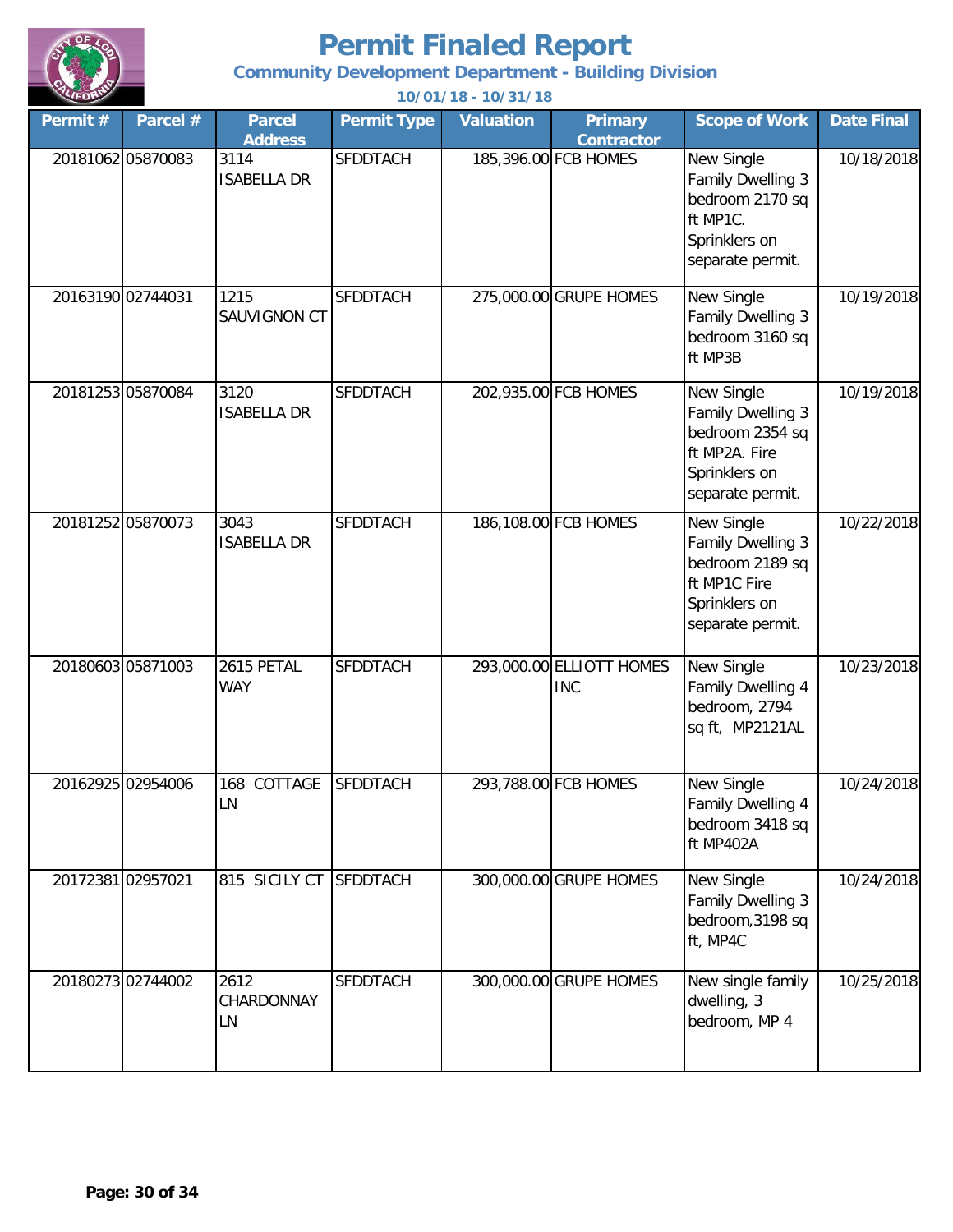

**Community Development Department - Building Division**

|          |                   |                                 |                    | 10701710 - 10701710 |                                        |                                                                                                           |                   |
|----------|-------------------|---------------------------------|--------------------|---------------------|----------------------------------------|-----------------------------------------------------------------------------------------------------------|-------------------|
| Permit # | Parcel #          | <b>Parcel</b><br><b>Address</b> | <b>Permit Type</b> | <b>Valuation</b>    | <b>Primary</b><br><b>Contractor</b>    | <b>Scope of Work</b>                                                                                      | <b>Date Final</b> |
|          | 20180602 05871002 | 2609 PETAL<br><b>WAY</b>        | <b>SFDDTACH</b>    |                     | 276,000.00 ELLIOTT HOMES<br><b>INC</b> | New Single<br><b>Family Dwelling 3</b><br>bedroom, 2574<br>sq ft, MP1998CR                                | 10/25/2018        |
|          | 20180266 02744009 | 2518<br>CHARDONNAY<br>LN        | <b>SFDDTACH</b>    |                     | 300,000.00 GRUPE HOMES                 | New single family<br>dwelling, 3<br>bedroom, MP4                                                          | 10/25/2018        |
|          | 20181254 05870085 | 3126<br><b>ISABELLA DR</b>      | <b>SFDDTACH</b>    |                     | 216,610.00 FCB HOMES                   | New Single<br>Family Dwelling 4<br>bedroom 2369 sq<br>ft MP3B. fire<br>Sprinkler on a<br>separate permit. | 10/29/2018        |
|          | 20180604 05871004 | 2621 PETAL<br><b>WAY</b>        | <b>SFDDTACH</b>    |                     | 185,000.00 ELLIOTT HOMES<br><b>INC</b> | New Single<br>Family Dwelling 3<br>bedroom, 1815<br>sq ft, MP1348BR                                       | 10/29/2018        |
|          | 20180605 05871005 | 2627 PETAL<br><b>WAY</b>        | <b>SFDDTACH</b>    |                     | 276,000.00 ELLIOTT HOMES<br><b>INC</b> | New Single<br><b>Family Dwelling 3</b><br>bedroom, 2574<br>sq ft, MP1998AR                                | 10/29/2018        |
|          | 20180782 05873017 | 2936 FUCHSIA<br>DR              | <b>SFDDTACH</b>    |                     | 232,152.00 ELLIOTT HOMES<br><b>INC</b> | New Single<br>Family Dwelling 3<br>bedroom, 2819<br>sq ft, MP2092AR.<br>Sprinklers on<br>separate permit. | 10/29/2018        |
|          | 20180783 05873018 | 2942 FUCHSIA<br>DR              | <b>SFDDTACH</b>    |                     | 244,525.00 ELLIOTT HOMES<br><b>INC</b> | New Single<br>Family Dwelling 4<br>bedroom, 2962<br>sq ft, MP2208BL.<br>Sprinklers on<br>separate permit. | 10/29/2018        |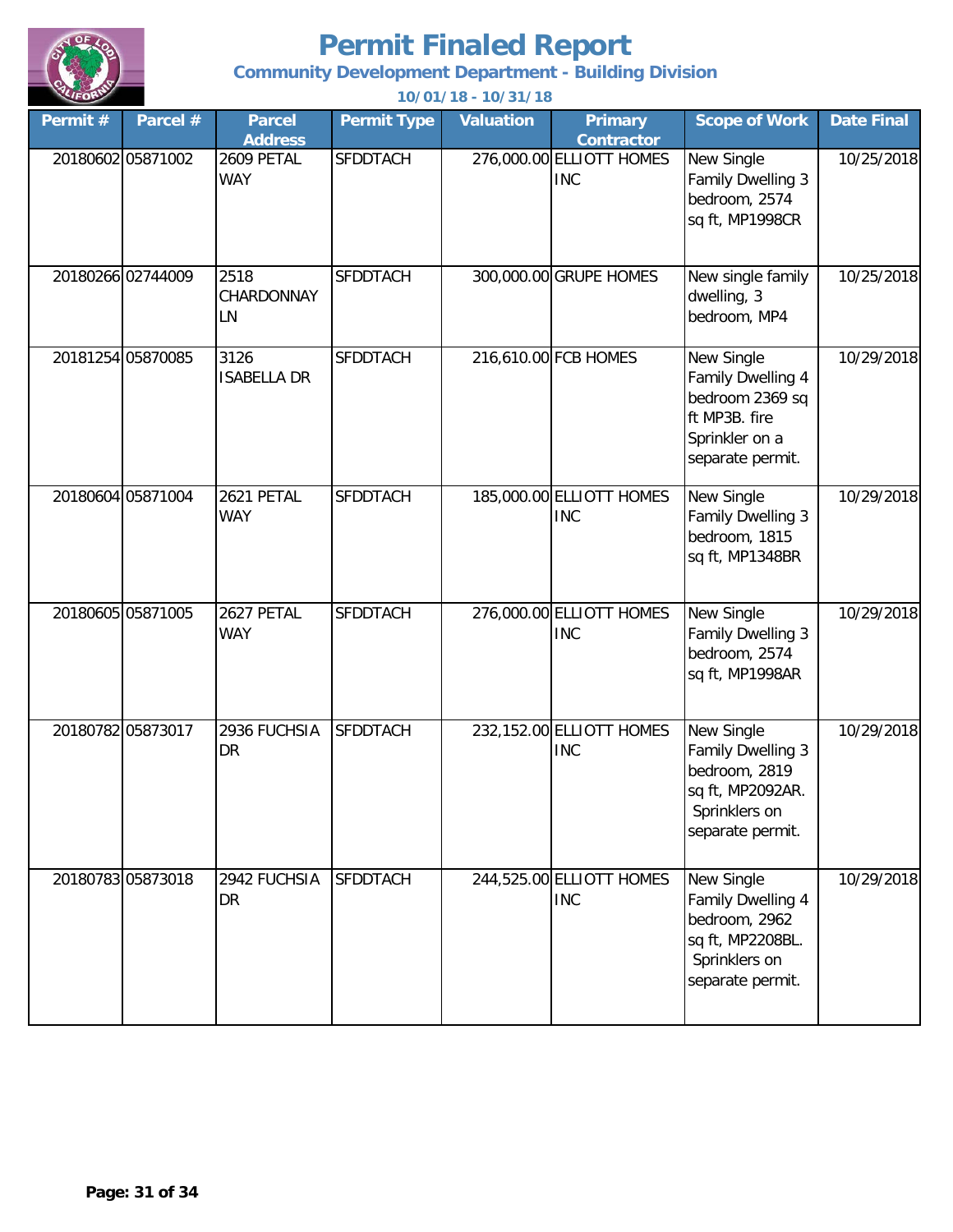

**Community Development Department - Building Division**

| Permit# | Parcel #          | <b>Parcel</b><br><b>Address</b>              | <b>Permit Type</b> | <b>Valuation</b> | <b>Primary</b><br><b>Contractor</b>    | <b>Scope of Work</b>                                                                                                                               | <b>Date Final</b> |
|---------|-------------------|----------------------------------------------|--------------------|------------------|----------------------------------------|----------------------------------------------------------------------------------------------------------------------------------------------------|-------------------|
|         | 20180784 05873019 | 2948 FUCHSIA<br>DR                           | <b>SFDDTACH</b>    |                  | 249,269.00 ELLIOTT HOMES<br><b>INC</b> | New Single<br>Family Dwelling 3<br>bedroom, 2974<br>sq ft. MP2279CR.<br>Sprinklers on<br>separate permit.                                          | 10/30/2018        |
|         | 20180270 02744032 | 2609<br>CHARDONNAY<br>LN                     | <b>SFDDTACH</b>    |                  | 300,000.00 GRUPE HOMES                 | New single family<br>dwelling, 3<br>bedroom, MP 4                                                                                                  | 10/30/2018        |
|         | 20181255 05870086 | 3132<br><b>ISABELLA DR</b>                   | <b>SFDDTACH</b>    |                  | 198,723.00 FCB HOMES                   | New Single<br>Family Dwelling 3<br>bedroom 2311 sq<br>ft MP2C                                                                                      | 10/30/2018        |
|         | 20180275 02744030 | 1209<br>SAUVIGNON CT                         | <b>SFDDTACH</b>    |                  | 300,000.00 GRUPE HOMES                 | New single family<br>dwelling, 3<br>bedroom - MP4                                                                                                  | 10/31/2018        |
|         | 20180828 03319039 | 612 W LODI AV SIGN                           |                    |                  | 4,196.00 GARYS SIGNS<br>AND SCREEN     | Suite 104 - Install<br>25" reverse pan<br>channel module<br>logo and 19"<br>reverse pan<br>channel letters<br>building facade -<br>"Beyond Polish" | 10/3/2018         |
|         | 20181836 05865006 | 2600 Reynolds<br>Ranch Parkway               | <b>SIGN</b>        |                  | 2,100.00 GARYS SIGNS<br>AND SCREEN     | @2610 Reynolds<br>Ranch Pkwy -<br>Suite 140 - Install<br>(2) letter sets<br>with 3'4" logo<br>and 2' - AT&T                                        | 10/3/2018         |
|         | 20182259 05865006 | 2600<br><b>REYNOLDS</b><br><b>RANCH PKWY</b> | <b>SIGN</b>        |                  | 18,893.00 CITY SIGNS                   | Located in STE<br>#100 Dentists of<br>Lodi-Install 3<br>illuminated wall<br>signs.                                                                 | 10/17/2018        |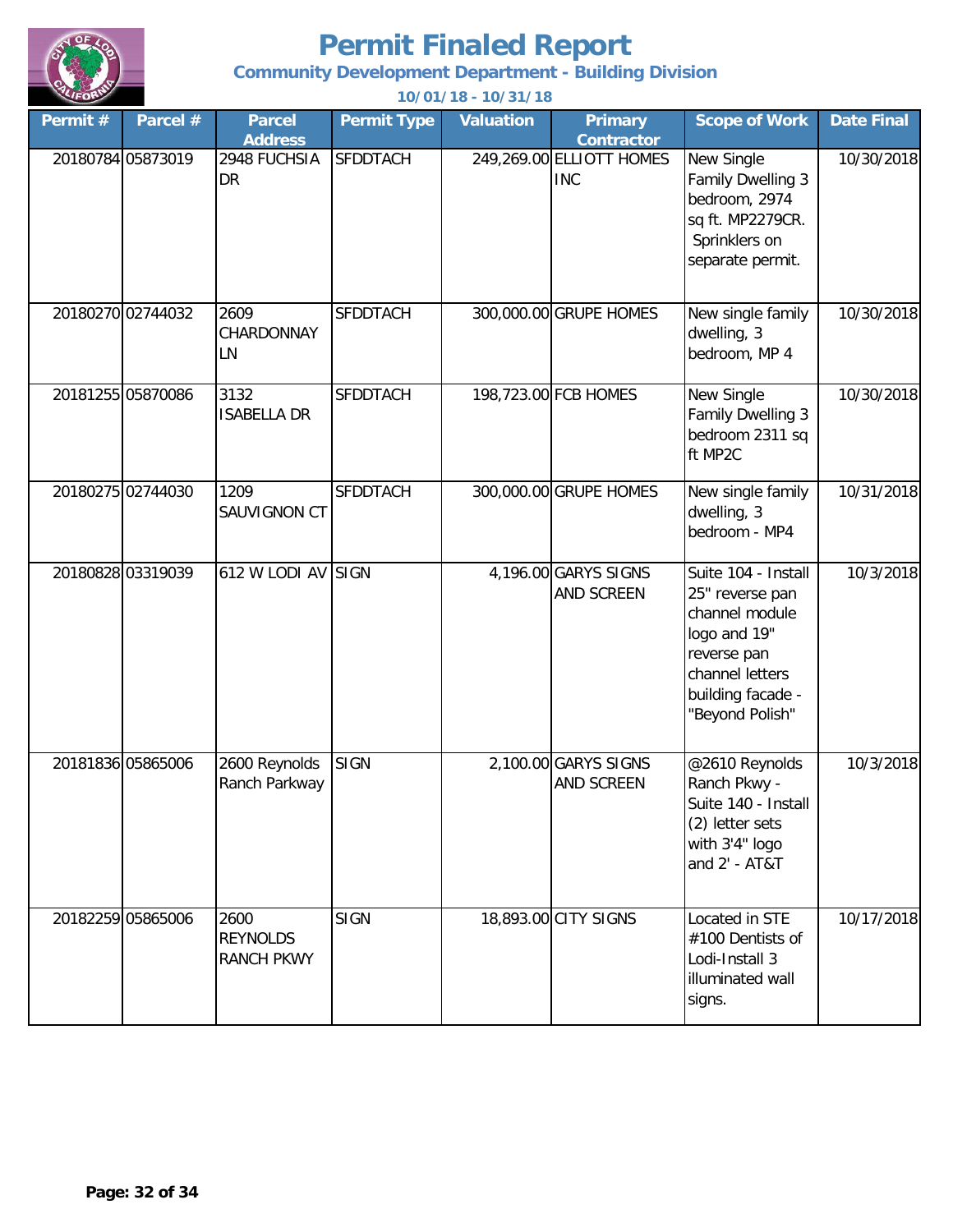

**Community Development Department - Building Division**

| Permit # | Parcel #          | <b>Parcel</b><br><b>Address</b>              | <b>Permit Type</b> | <b>Valuation</b> | <b>Primary</b><br><b>Contractor</b>                                     | <b>Scope of Work</b>                                                                                                                                                                         | <b>Date Final</b> |
|----------|-------------------|----------------------------------------------|--------------------|------------------|-------------------------------------------------------------------------|----------------------------------------------------------------------------------------------------------------------------------------------------------------------------------------------|-------------------|
|          | 20180367 03108009 | 1115 S<br><b>FAIRMONT AV</b>                 | <b>SIGN</b>        |                  | 2,400.00 KPI SIGNS &<br><b>GRAPHICS</b>                                 | Replace existing<br>monument sign -<br>same location -<br>Adventist Health -<br>Also removing<br>vinyl window<br>signage                                                                     | 10/24/2018        |
|          | 20180369 03331019 | <b>1235 W VINE</b><br>#20 ST                 | <b>SIGN</b>        |                  | 16,000.00 KPI SIGNS &<br><b>GRAPHICS</b>                                | Remove and<br>replace existing<br>signs - 2 wall, 2<br>monument (faces<br>only) and 1<br>directional. Also<br>removing 1 wall<br>plaque and some<br>vinyl window<br>signage - Urgent<br>Care | 10/24/2018        |
|          | 20182572 05865006 | 2600<br><b>REYNOLDS</b><br><b>RANCH PKWY</b> | <b>SIGN</b>        |                  | 10,000.00 G-MAN SIGN &<br><b>ELECTRICAL</b><br>MAINTENANCE              | Burger King ste<br>#100-Install 3<br>wall mounted<br>signs and 2<br>directional signs<br>and drive through<br>sign.                                                                          | 10/30/2018        |
|          | 20181957 06255021 | 220<br><b>MEADOWLARK</b><br><b>WY</b>        | SWIMPOOL           | 43,400.00 BUD'S  | CONCRETE, INC.<br><b>DBA AQUOS</b><br><b>POOLS</b>                      | New in-ground<br>swimming pool -<br>393 sqft                                                                                                                                                 | 10/3/2018         |
|          | 20181335 02955003 | 95 NOBEL AV                                  | SWIMPOOL           |                  | 47,512.00 PREMIER POOLS,<br><b>INC DBA</b><br>PREMIER POOLS<br>AND SPAS | Inground<br>swimming pool -<br>246 sf                                                                                                                                                        | 10/4/2018         |
|          | 20182423 02713403 | 2120 W LODI<br>AV                            | SWIMPOOL           |                  | 13,500.00 CUSTOM POOL<br><b>REMODELING</b>                              | Swimming pool<br>re-plaster, re-<br>cope, remove<br>diving board.                                                                                                                            | 10/10/2018        |